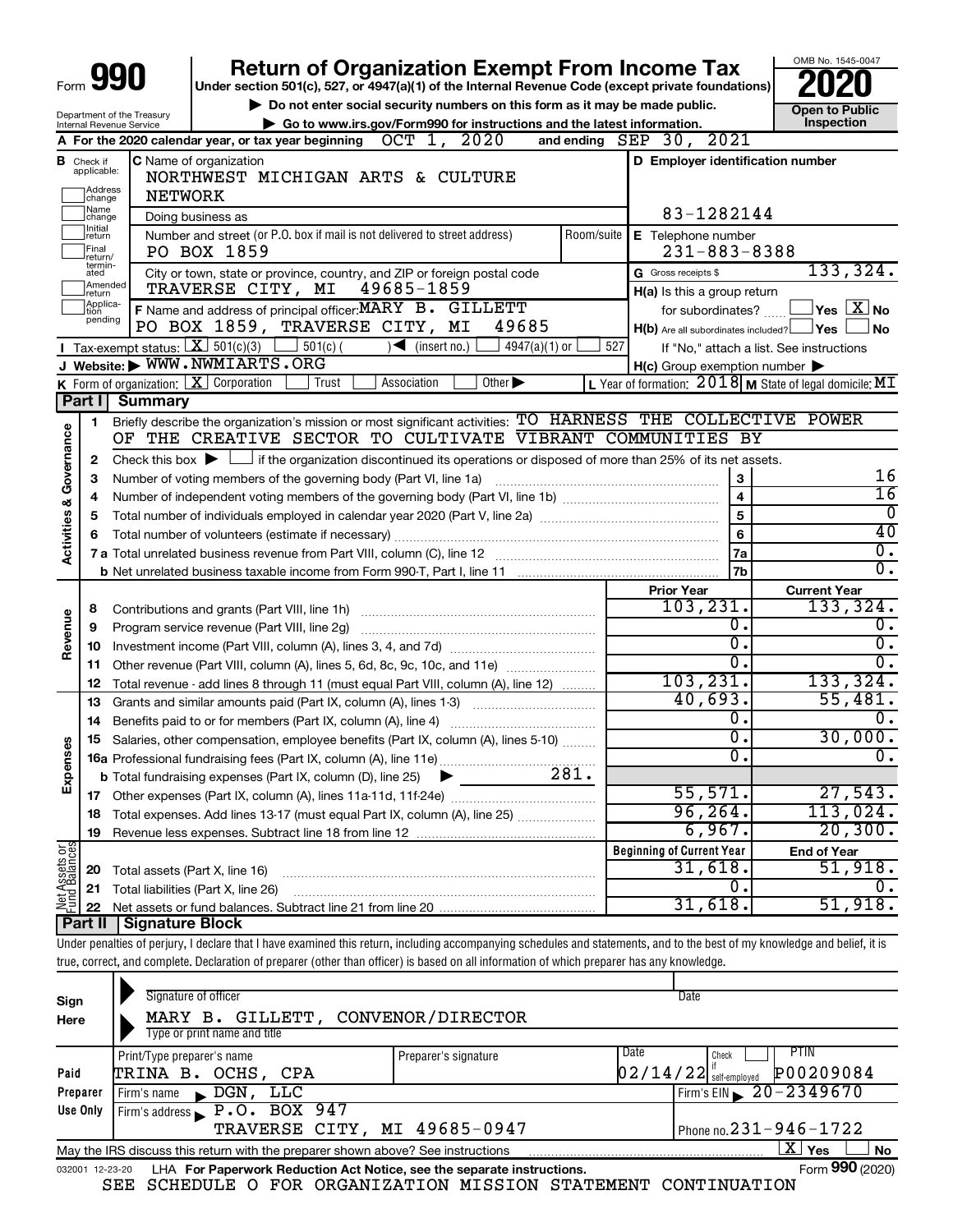|              | 83-1282144<br>NETWORK<br>Form 990 (2020)                                                                                                                                                                                                                                                                                                                                                                                             | Page 2               |
|--------------|--------------------------------------------------------------------------------------------------------------------------------------------------------------------------------------------------------------------------------------------------------------------------------------------------------------------------------------------------------------------------------------------------------------------------------------|----------------------|
|              | <b>Statement of Program Service Accomplishments</b><br>Part III                                                                                                                                                                                                                                                                                                                                                                      | $\boxed{\textbf{X}}$ |
|              |                                                                                                                                                                                                                                                                                                                                                                                                                                      |                      |
| 1.           | Briefly describe the organization's mission:<br>THE MISSION OF THE NORTHWEST MICHIGAN ARTS & CULTURE NETWORK<br>$($ "THE<br>IS TO HARNESS THE COLLECTIVE POWER OF THE CREATIVE SECTOR TO<br>NETWORK")<br>CULTIVATE VIBRANT COMMUNITIES BY STRENGTHENING THE REGIONAL ECOSYSTEM                                                                                                                                                       |                      |
|              | THAT SUPPORTS ARTS AND CULTURE. WE DO OUR WORK THROUGH NETWORKING,                                                                                                                                                                                                                                                                                                                                                                   |                      |
| $\mathbf{2}$ | Did the organization undertake any significant program services during the year which were not listed on the<br>$\,$ Yes $\,$ $\rm \overline{X}$ No $\,$<br>prior Form 990 or 990-EZ?<br>If "Yes," describe these new services on Schedule O.                                                                                                                                                                                        |                      |
| 3            | $\overline{\ }$ Yes $\overline{\ \ \ }$ No<br>Did the organization cease conducting, or make significant changes in how it conducts, any program services?<br>If "Yes," describe these changes on Schedule O.                                                                                                                                                                                                                        |                      |
| 4            | Describe the organization's program service accomplishments for each of its three largest program services, as measured by expenses.<br>Section 501(c)(3) and 501(c)(4) organizations are required to report the amount of grants and allocations to others, the total expenses, and<br>revenue, if any, for each program service reported.                                                                                          |                      |
| 4a           | $\overline{15}$ , 000. including grants of \$<br>) (Expenses \$<br>(Code:<br>) (Revenue \$<br>STAKEHOLDER ENGAGEMENT & EDUCATION: CONVENED REGIONAL AND LOCAL NETWORK<br>MEETINGS - DIGITALLY & IN PERSON, WEEKLY E-NEWSLETTERS, ANNUAL NW MI                                                                                                                                                                                        |                      |
|              | REGIONAL ARTS & CULTURE SUMMIT, PROFESSIONAL AND ORGANIZATIONAL<br>DEVELOPMENT/TRAINING WHICH BENEFITED 1,000 PEOPLE.                                                                                                                                                                                                                                                                                                                |                      |
|              |                                                                                                                                                                                                                                                                                                                                                                                                                                      |                      |
|              |                                                                                                                                                                                                                                                                                                                                                                                                                                      |                      |
|              |                                                                                                                                                                                                                                                                                                                                                                                                                                      |                      |
|              |                                                                                                                                                                                                                                                                                                                                                                                                                                      |                      |
| 4b           | 55, $481.$ (Revenue \$<br>55,481.<br>76,481.<br>including grants of \$<br>(Code:<br>) (Expenses \$<br>BACKBONE SERVICES: MAINTAIN SECTOR DATA BASE/SALESFORCE; COMMUNICATION                                                                                                                                                                                                                                                         |                      |
|              | SHARING NONPROFIT BEST PRACTICES, PROGRAM/COLLABORATIVE<br><b>INFRASTRUCTURE,</b><br>OPPORTUNITIES, MANAGE MCACA REGIONAL REGRANT PROGRAM, SERVE AS REGIONAL<br>PARTNER FOR MCACA & STATEWIDE ARTS AND CULTURAL RESOURCES,<br>WHICH<br>BENEFITED 1,000 PEOPLE.<br>THE ORGANIZATION RECEIVED \$23,000<br>IN DONATED<br>SERVICES AND USE OF FACILITIES DURING THE YEAR FOR THIS PROGRAM THAT<br>ARE NOT INCLUDED<br>IN EXPENSES ABOVE. |                      |
|              |                                                                                                                                                                                                                                                                                                                                                                                                                                      |                      |
|              | 20,412.<br>(Code:<br>including grants of \$<br>(Expenses \$<br>) (Revenue \$<br>PROMOTION & COMMUNICATIONS: EXPANDED NETWORK WEBSITE, SOCIAL MEDIA,<br>GRAPHIC DESIGN SERVICES, AD SERIES,<br>MARKETING COMMUNICATION MATERIALS,<br>DIGITAL TOOLS AND MEMBER PROMOTION WHICH BENEFITED<br>PRINTING,<br>2,000<br>PEOPLE.                                                                                                              |                      |
|              |                                                                                                                                                                                                                                                                                                                                                                                                                                      |                      |
| 4c           |                                                                                                                                                                                                                                                                                                                                                                                                                                      |                      |
|              | 4d Other program services (Describe on Schedule O.)<br>(Expenses \$<br>(Revenue \$<br>including grants of \$                                                                                                                                                                                                                                                                                                                         |                      |
|              | ,893.<br>4e Total program service expenses<br>Form 990 (2020)                                                                                                                                                                                                                                                                                                                                                                        |                      |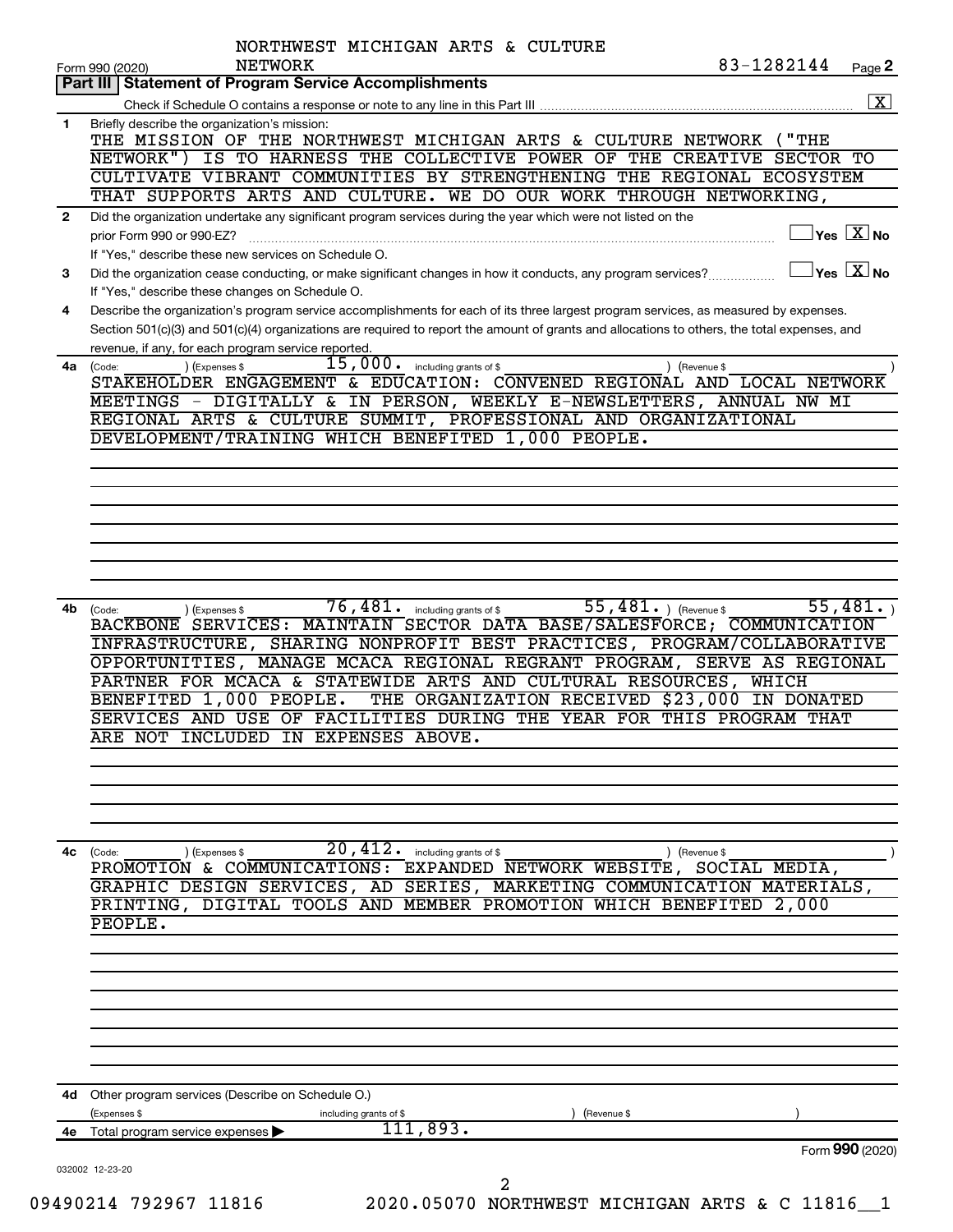**Part IV Checklist of Required Schedules**

|     |                                                                                                                                                                                                                                                            |                 | Yes                     | No                      |
|-----|------------------------------------------------------------------------------------------------------------------------------------------------------------------------------------------------------------------------------------------------------------|-----------------|-------------------------|-------------------------|
| 1   | Is the organization described in section $501(c)(3)$ or $4947(a)(1)$ (other than a private foundation)?                                                                                                                                                    |                 |                         |                         |
|     | If "Yes," complete Schedule A                                                                                                                                                                                                                              | 1               | x                       |                         |
| 2   |                                                                                                                                                                                                                                                            | $\overline{2}$  | $\overline{\textbf{x}}$ |                         |
| З   | Did the organization engage in direct or indirect political campaign activities on behalf of or in opposition to candidates for                                                                                                                            |                 |                         |                         |
|     | public office? If "Yes," complete Schedule C, Part I                                                                                                                                                                                                       | 3               |                         | x                       |
| 4   | Section 501(c)(3) organizations. Did the organization engage in lobbying activities, or have a section 501(h) election in effect                                                                                                                           |                 |                         |                         |
|     |                                                                                                                                                                                                                                                            | 4               |                         | x                       |
| 5   | Is the organization a section 501(c)(4), 501(c)(5), or 501(c)(6) organization that receives membership dues, assessments, or                                                                                                                               |                 |                         |                         |
|     |                                                                                                                                                                                                                                                            | 5               |                         | x                       |
| 6   | Did the organization maintain any donor advised funds or any similar funds or accounts for which donors have the right to                                                                                                                                  |                 |                         |                         |
|     | provide advice on the distribution or investment of amounts in such funds or accounts? If "Yes," complete Schedule D, Part I                                                                                                                               | 6               |                         | x                       |
| 7   | Did the organization receive or hold a conservation easement, including easements to preserve open space,                                                                                                                                                  |                 |                         | x                       |
|     | the environment, historic land areas, or historic structures? If "Yes," complete Schedule D, Part II                                                                                                                                                       | $\overline{7}$  |                         |                         |
| 8   | Did the organization maintain collections of works of art, historical treasures, or other similar assets? If "Yes," complete                                                                                                                               |                 |                         | x                       |
|     |                                                                                                                                                                                                                                                            | 8               |                         |                         |
| 9   | Did the organization report an amount in Part X, line 21, for escrow or custodial account liability, serve as a custodian for<br>amounts not listed in Part X; or provide credit counseling, debt management, credit repair, or debt negotiation services? |                 |                         |                         |
|     |                                                                                                                                                                                                                                                            | 9               |                         | x                       |
| 10  | Did the organization, directly or through a related organization, hold assets in donor-restricted endowments                                                                                                                                               |                 |                         |                         |
|     |                                                                                                                                                                                                                                                            | 10              |                         | x                       |
| 11  | If the organization's answer to any of the following questions is "Yes," then complete Schedule D, Parts VI, VII, VIII, IX, or X                                                                                                                           |                 |                         |                         |
|     | as applicable.                                                                                                                                                                                                                                             |                 |                         |                         |
|     | a Did the organization report an amount for land, buildings, and equipment in Part X, line 10? If "Yes," complete Schedule D,                                                                                                                              |                 |                         |                         |
|     |                                                                                                                                                                                                                                                            | 11a             |                         | x                       |
|     | <b>b</b> Did the organization report an amount for investments - other securities in Part X, line 12, that is 5% or more of its total                                                                                                                      |                 |                         |                         |
|     |                                                                                                                                                                                                                                                            | 11 <sub>b</sub> |                         | x                       |
|     | c Did the organization report an amount for investments - program related in Part X, line 13, that is 5% or more of its total                                                                                                                              |                 |                         |                         |
|     |                                                                                                                                                                                                                                                            | 11c             |                         | x                       |
|     | d Did the organization report an amount for other assets in Part X, line 15, that is 5% or more of its total assets reported in                                                                                                                            |                 |                         |                         |
|     |                                                                                                                                                                                                                                                            | 11d             |                         | x                       |
|     |                                                                                                                                                                                                                                                            | 11e             |                         | $\overline{\mathtt{x}}$ |
| f.  | Did the organization's separate or consolidated financial statements for the tax year include a footnote that addresses                                                                                                                                    |                 |                         |                         |
|     | the organization's liability for uncertain tax positions under FIN 48 (ASC 740)? If "Yes," complete Schedule D, Part X                                                                                                                                     | 11f             |                         | х                       |
|     | 12a Did the organization obtain separate, independent audited financial statements for the tax year? If "Yes," complete                                                                                                                                    |                 |                         |                         |
|     | Schedule D, Parts XI and XII                                                                                                                                                                                                                               | 12a             |                         | х                       |
|     | <b>b</b> Was the organization included in consolidated, independent audited financial statements for the tax year?                                                                                                                                         |                 |                         |                         |
|     | If "Yes," and if the organization answered "No" to line 12a, then completing Schedule D, Parts XI and XII is optional                                                                                                                                      | 12 <sub>b</sub> |                         | х                       |
| 13  | Is the organization a school described in section $170(b)(1)(A)(ii)?$ If "Yes," complete Schedule E                                                                                                                                                        | 13              |                         | $\overline{\text{x}}$   |
| 14a |                                                                                                                                                                                                                                                            | 14a             |                         | x                       |
| b   | Did the organization have aggregate revenues or expenses of more than \$10,000 from grantmaking, fundraising, business,                                                                                                                                    |                 |                         |                         |
|     | investment, and program service activities outside the United States, or aggregate foreign investments valued at \$100,000                                                                                                                                 |                 |                         |                         |
|     |                                                                                                                                                                                                                                                            | 14b             |                         | x                       |
| 15  | Did the organization report on Part IX, column (A), line 3, more than \$5,000 of grants or other assistance to or for any                                                                                                                                  |                 |                         | x                       |
|     | Did the organization report on Part IX, column (A), line 3, more than \$5,000 of aggregate grants or other assistance to                                                                                                                                   | 15              |                         |                         |
| 16  |                                                                                                                                                                                                                                                            | 16              |                         | x                       |
|     | Did the organization report a total of more than \$15,000 of expenses for professional fundraising services on Part IX,                                                                                                                                    |                 |                         |                         |
| 17  |                                                                                                                                                                                                                                                            | 17              |                         | x                       |
| 18  | Did the organization report more than \$15,000 total of fundraising event gross income and contributions on Part VIII, lines                                                                                                                               |                 |                         |                         |
|     |                                                                                                                                                                                                                                                            | 18              |                         | x                       |
| 19  | Did the organization report more than \$15,000 of gross income from gaming activities on Part VIII, line 9a? If "Yes,"                                                                                                                                     |                 |                         |                         |
|     |                                                                                                                                                                                                                                                            | 19              |                         | x                       |
| 20a |                                                                                                                                                                                                                                                            | 20a             |                         | $\overline{\texttt{X}}$ |
| b   |                                                                                                                                                                                                                                                            | 20 <sub>b</sub> |                         |                         |
| 21  | Did the organization report more than \$5,000 of grants or other assistance to any domestic organization or                                                                                                                                                |                 |                         |                         |
|     | domestic government on Part IX, column (A), line 1? If "Yes," complete Schedule I, Parts I and II                                                                                                                                                          | 21              |                         | x                       |
|     | 032003 12-23-20                                                                                                                                                                                                                                            |                 |                         | Form 990 (2020)         |

09490214 792967 11816 2020.05070 NORTHWEST MICHIGAN ARTS & C 11816 1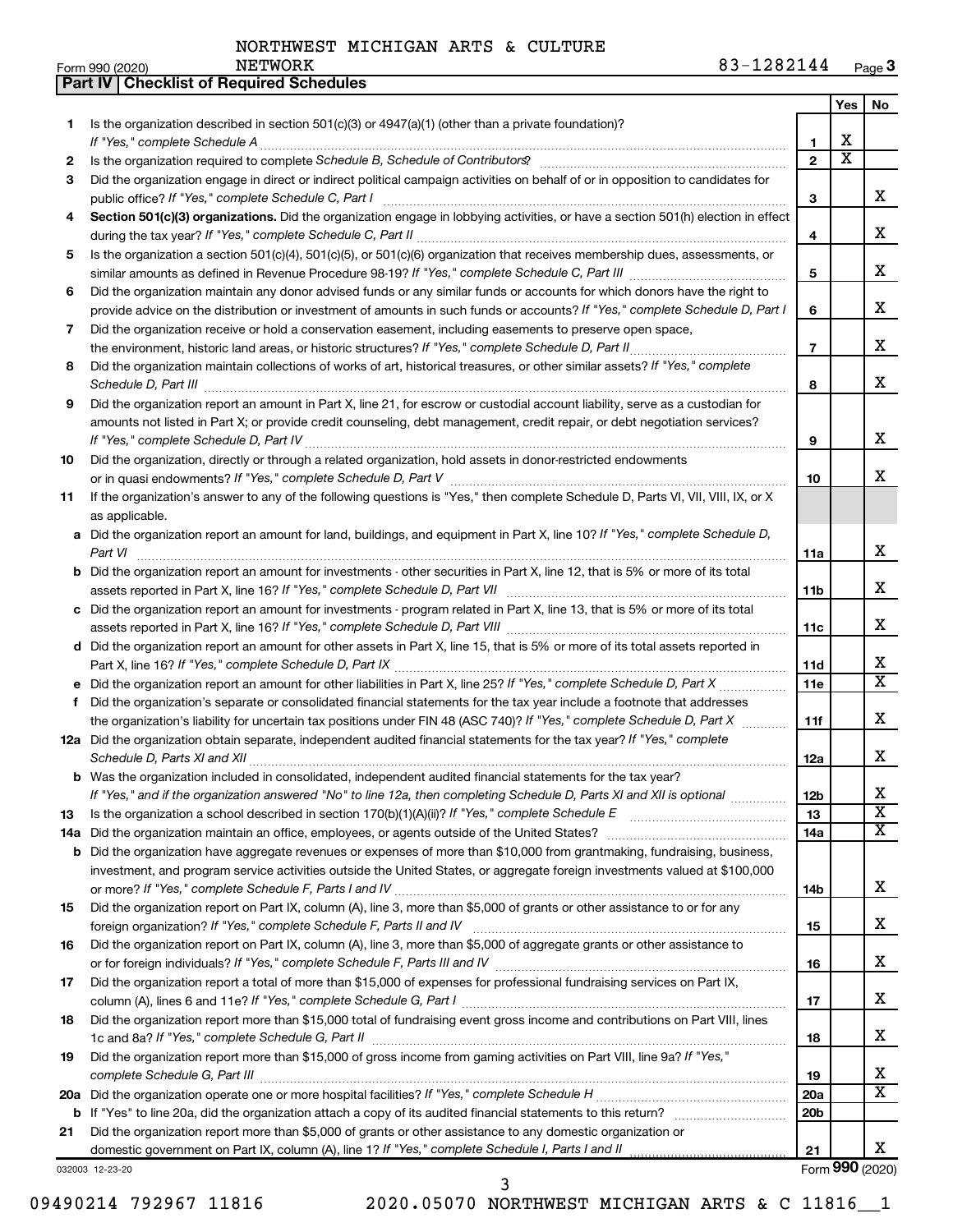*(continued)*

**Part IV Checklist of Required Schedules**

| Form 990 (2020) |  | <b>NETWORK</b> | 0001<br>44<br>4041 | Page 4 |
|-----------------|--|----------------|--------------------|--------|
|-----------------|--|----------------|--------------------|--------|

|          |                                                                                                                                                                                                                                                            |     | Yes      | No                           |
|----------|------------------------------------------------------------------------------------------------------------------------------------------------------------------------------------------------------------------------------------------------------------|-----|----------|------------------------------|
| 22       | Did the organization report more than \$5,000 of grants or other assistance to or for domestic individuals on                                                                                                                                              |     |          |                              |
|          |                                                                                                                                                                                                                                                            | 22  |          | x                            |
| 23       | Did the organization answer "Yes" to Part VII, Section A, line 3, 4, or 5 about compensation of the organization's current                                                                                                                                 |     |          |                              |
|          | and former officers, directors, trustees, key employees, and highest compensated employees? If "Yes," complete                                                                                                                                             |     |          |                              |
|          | Schedule J                                                                                                                                                                                                                                                 | 23  |          | x                            |
|          | 24a Did the organization have a tax-exempt bond issue with an outstanding principal amount of more than \$100,000 as of the                                                                                                                                |     |          |                              |
|          | last day of the year, that was issued after December 31, 2002? If "Yes," answer lines 24b through 24d and complete                                                                                                                                         | 24a |          | x                            |
|          | <b>b</b> Did the organization invest any proceeds of tax-exempt bonds beyond a temporary period exception?                                                                                                                                                 | 24b |          |                              |
|          | c Did the organization maintain an escrow account other than a refunding escrow at any time during the year to defease                                                                                                                                     |     |          |                              |
|          |                                                                                                                                                                                                                                                            | 24c |          |                              |
|          | d Did the organization act as an "on behalf of" issuer for bonds outstanding at any time during the year?                                                                                                                                                  | 24d |          |                              |
|          | 25a Section 501(c)(3), 501(c)(4), and 501(c)(29) organizations. Did the organization engage in an excess benefit                                                                                                                                           |     |          |                              |
|          |                                                                                                                                                                                                                                                            | 25a |          | x                            |
|          | <b>b</b> Is the organization aware that it engaged in an excess benefit transaction with a disqualified person in a prior year, and                                                                                                                        |     |          |                              |
|          | that the transaction has not been reported on any of the organization's prior Forms 990 or 990-EZ? If "Yes," complete                                                                                                                                      |     |          |                              |
|          | Schedule L, Part I                                                                                                                                                                                                                                         | 25b |          | x                            |
| 26       | Did the organization report any amount on Part X, line 5 or 22, for receivables from or payables to any current                                                                                                                                            |     |          |                              |
|          | or former officer, director, trustee, key employee, creator or founder, substantial contributor, or 35%                                                                                                                                                    |     |          | x                            |
|          | controlled entity or family member of any of these persons? If "Yes," complete Schedule L, Part II                                                                                                                                                         | 26  |          |                              |
| 27       | Did the organization provide a grant or other assistance to any current or former officer, director, trustee, key employee,<br>creator or founder, substantial contributor or employee thereof, a grant selection committee member, or to a 35% controlled |     |          |                              |
|          | entity (including an employee thereof) or family member of any of these persons? If "Yes," complete Schedule L, Part III                                                                                                                                   | 27  |          | x                            |
| 28       | Was the organization a party to a business transaction with one of the following parties (see Schedule L, Part IV                                                                                                                                          |     |          |                              |
|          | instructions, for applicable filing thresholds, conditions, and exceptions):                                                                                                                                                                               |     |          |                              |
|          | a A current or former officer, director, trustee, key employee, creator or founder, or substantial contributor? If                                                                                                                                         |     |          |                              |
|          |                                                                                                                                                                                                                                                            | 28a |          | х                            |
|          |                                                                                                                                                                                                                                                            | 28b |          | $\overline{\mathtt{x}}$      |
|          | c A 35% controlled entity of one or more individuals and/or organizations described in lines 28a or 28b?If                                                                                                                                                 |     |          |                              |
|          |                                                                                                                                                                                                                                                            | 28c |          | X                            |
| 29       |                                                                                                                                                                                                                                                            | 29  |          | $\overline{\mathtt{x}}$      |
| 30       | Did the organization receive contributions of art, historical treasures, or other similar assets, or qualified conservation                                                                                                                                |     |          |                              |
|          |                                                                                                                                                                                                                                                            | 30  |          | х<br>$\overline{\mathtt{x}}$ |
| 31       | Did the organization liquidate, terminate, or dissolve and cease operations? If "Yes," complete Schedule N, Part I                                                                                                                                         | 31  |          |                              |
| 32       | Did the organization sell, exchange, dispose of, or transfer more than 25% of its net assets? If "Yes," complete                                                                                                                                           | 32  |          | x                            |
| 33       | Did the organization own 100% of an entity disregarded as separate from the organization under Regulations                                                                                                                                                 |     |          |                              |
|          | sections 301.7701-2 and 301.7701-3? If "Yes," complete Schedule R, Part I                                                                                                                                                                                  | 33  |          | х                            |
| 34       | Was the organization related to any tax-exempt or taxable entity? If "Yes," complete Schedule R, Part II, III, or IV, and                                                                                                                                  |     |          |                              |
|          | Part V, line 1                                                                                                                                                                                                                                             | 34  |          | x                            |
|          | 35a Did the organization have a controlled entity within the meaning of section 512(b)(13)?                                                                                                                                                                | 35a |          | $\overline{\texttt{x}}$      |
|          | b If "Yes" to line 35a, did the organization receive any payment from or engage in any transaction with a controlled entity                                                                                                                                |     |          |                              |
|          |                                                                                                                                                                                                                                                            | 35b |          |                              |
| 36       | Section 501(c)(3) organizations. Did the organization make any transfers to an exempt non-charitable related organization?                                                                                                                                 |     |          |                              |
|          | If "Yes," complete Schedule R, Part V, line 2                                                                                                                                                                                                              | 36  |          | X.                           |
| 37       | Did the organization conduct more than 5% of its activities through an entity that is not a related organization                                                                                                                                           |     |          |                              |
|          |                                                                                                                                                                                                                                                            | 37  |          | x                            |
| 38       | Did the organization complete Schedule O and provide explanations in Schedule O for Part VI, lines 11b and 19?                                                                                                                                             |     | х        |                              |
| ∣ Part V | <b>Statements Regarding Other IRS Filings and Tax Compliance</b>                                                                                                                                                                                           | 38  |          |                              |
|          |                                                                                                                                                                                                                                                            |     |          |                              |
|          |                                                                                                                                                                                                                                                            |     | Yes   No |                              |
|          | 1a                                                                                                                                                                                                                                                         |     |          |                              |
|          | 0<br>1b                                                                                                                                                                                                                                                    |     |          |                              |
|          | c Did the organization comply with backup withholding rules for reportable payments to vendors and reportable gaming                                                                                                                                       |     |          |                              |
|          |                                                                                                                                                                                                                                                            | 1c  | х        |                              |
|          | 032004 12-23-20                                                                                                                                                                                                                                            |     |          | Form 990 (2020)              |
|          | 10021 <i>1</i> 702067 1191 <i>6</i><br>2020 05070 NODTUWEST NICUTOAN ADTS 6 C 11816                                                                                                                                                                        |     |          |                              |

09490214 792967 11816 2020.05070 NORTHWEST MICHIGAN ARTS & C 11816 1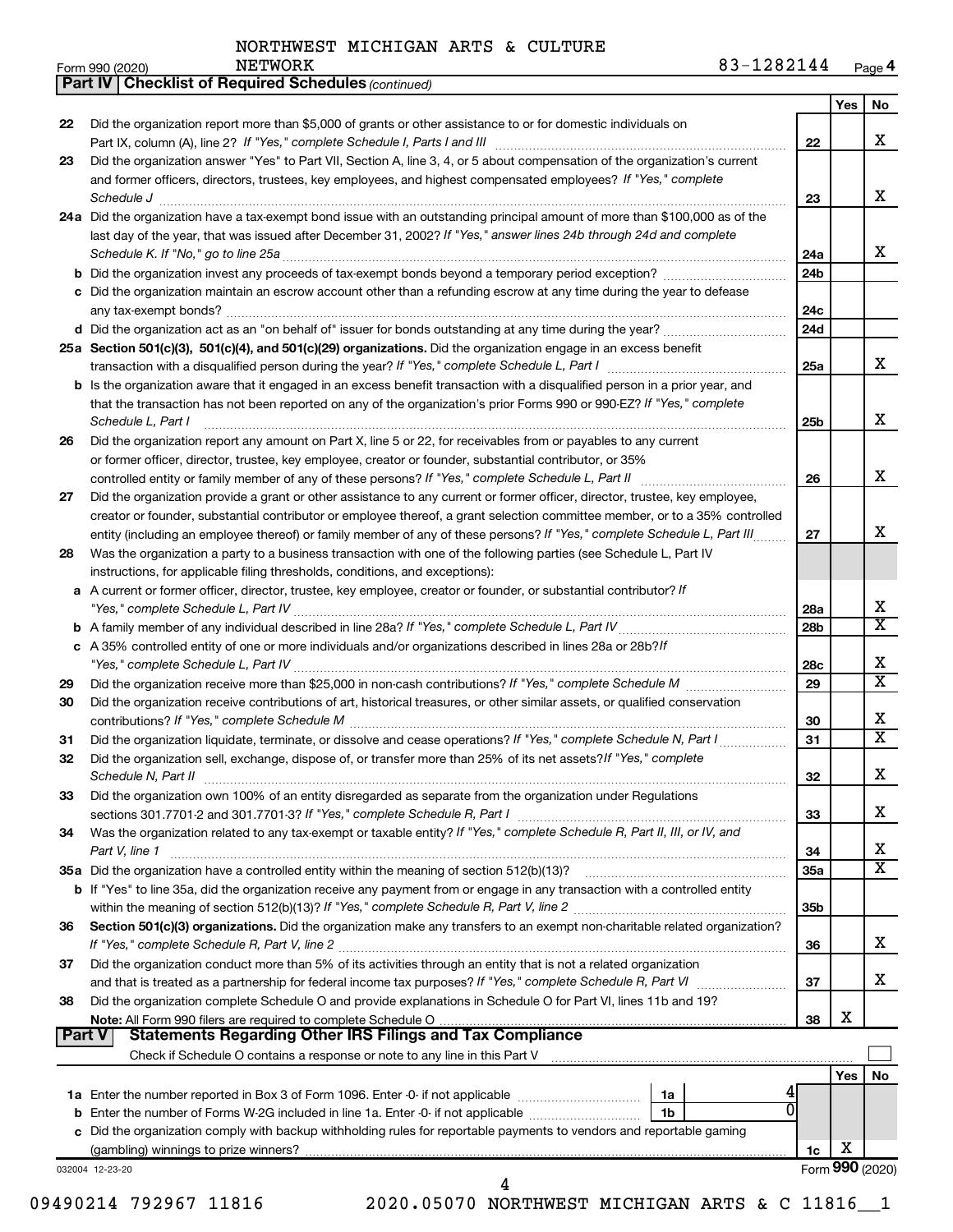| Part V | Statements Regarding Other IRS Filings and Tax Compliance (continued)                                                                                        |     |     |                         |  |  |  |  |
|--------|--------------------------------------------------------------------------------------------------------------------------------------------------------------|-----|-----|-------------------------|--|--|--|--|
|        |                                                                                                                                                              |     | Yes | No                      |  |  |  |  |
|        | 2a Enter the number of employees reported on Form W-3, Transmittal of Wage and Tax Statements,                                                               |     |     |                         |  |  |  |  |
|        | 0 <br>filed for the calendar year ending with or within the year covered by this return<br>2a                                                                |     |     |                         |  |  |  |  |
|        | <b>b</b> If at least one is reported on line 2a, did the organization file all required federal employment tax returns?                                      | 2b  |     |                         |  |  |  |  |
|        | Note: If the sum of lines 1a and 2a is greater than 250, you may be required to e-file (see instructions) <i>marroummann</i>                                 |     |     |                         |  |  |  |  |
|        | 3a Did the organization have unrelated business gross income of \$1,000 or more during the year?                                                             |     |     |                         |  |  |  |  |
| b      | If "Yes," has it filed a Form 990-T for this year? If "No" to line 3b, provide an explanation on Schedule O manumum                                          | 3b  |     |                         |  |  |  |  |
|        | 4a At any time during the calendar year, did the organization have an interest in, or a signature or other authority over, a                                 |     |     |                         |  |  |  |  |
|        | financial account in a foreign country (such as a bank account, securities account, or other financial account)?                                             | 4a  |     | x                       |  |  |  |  |
|        | <b>b</b> If "Yes," enter the name of the foreign country ▶                                                                                                   |     |     |                         |  |  |  |  |
|        | See instructions for filing requirements for FinCEN Form 114, Report of Foreign Bank and Financial Accounts (FBAR).                                          |     |     |                         |  |  |  |  |
| 5a     |                                                                                                                                                              | 5a  |     | x                       |  |  |  |  |
| b      |                                                                                                                                                              | 5b  |     | $\overline{\textbf{X}}$ |  |  |  |  |
| с      |                                                                                                                                                              | 5c  |     |                         |  |  |  |  |
|        | 6a Does the organization have annual gross receipts that are normally greater than \$100,000, and did the organization solicit                               |     |     |                         |  |  |  |  |
|        |                                                                                                                                                              | 6a  |     | x                       |  |  |  |  |
|        | <b>b</b> If "Yes," did the organization include with every solicitation an express statement that such contributions or gifts                                |     |     |                         |  |  |  |  |
|        |                                                                                                                                                              | 6b  |     |                         |  |  |  |  |
| 7      | Organizations that may receive deductible contributions under section 170(c).                                                                                |     |     |                         |  |  |  |  |
| а      | Did the organization receive a payment in excess of \$75 made partly as a contribution and partly for goods and services provided to the payor?              | 7a  |     | х                       |  |  |  |  |
| b      |                                                                                                                                                              | 7b  |     |                         |  |  |  |  |
|        | c Did the organization sell, exchange, or otherwise dispose of tangible personal property for which it was required                                          |     |     |                         |  |  |  |  |
|        |                                                                                                                                                              | 7c  |     | х                       |  |  |  |  |
|        | 7d                                                                                                                                                           |     |     |                         |  |  |  |  |
| е      |                                                                                                                                                              |     |     |                         |  |  |  |  |
| f.     |                                                                                                                                                              | 7f  |     | $\overline{\textbf{X}}$ |  |  |  |  |
| g      | If the organization received a contribution of qualified intellectual property, did the organization file Form 8899 as required?                             |     |     |                         |  |  |  |  |
| h      | If the organization received a contribution of cars, boats, airplanes, or other vehicles, did the organization file a Form 1098-C?                           |     |     |                         |  |  |  |  |
| 8      | Sponsoring organizations maintaining donor advised funds. Did a donor advised fund maintained by the                                                         |     |     |                         |  |  |  |  |
|        |                                                                                                                                                              | 8   |     |                         |  |  |  |  |
| 9      | Sponsoring organizations maintaining donor advised funds.                                                                                                    |     |     |                         |  |  |  |  |
| а      | Did the sponsoring organization make any taxable distributions under section 4966?                                                                           | 9а  |     |                         |  |  |  |  |
| b      |                                                                                                                                                              | 9b  |     |                         |  |  |  |  |
| 10     | Section 501(c)(7) organizations. Enter:                                                                                                                      |     |     |                         |  |  |  |  |
| а      | 10a                                                                                                                                                          |     |     |                         |  |  |  |  |
|        | 10 <sub>b</sub><br>b Gross receipts, included on Form 990, Part VIII, line 12, for public use of club facilities                                             |     |     |                         |  |  |  |  |
| 11     | Section 501(c)(12) organizations. Enter:                                                                                                                     |     |     |                         |  |  |  |  |
| а      | 11a                                                                                                                                                          |     |     |                         |  |  |  |  |
|        | b Gross income from other sources (Do not net amounts due or paid to other sources against                                                                   |     |     |                         |  |  |  |  |
|        | 11b                                                                                                                                                          |     |     |                         |  |  |  |  |
|        | 12a Section 4947(a)(1) non-exempt charitable trusts. Is the organization filing Form 990 in lieu of Form 1041?                                               | 12a |     |                         |  |  |  |  |
|        | b If "Yes," enter the amount of tax-exempt interest received or accrued during the year<br>12 <sub>b</sub>                                                   |     |     |                         |  |  |  |  |
| 13     | Section 501(c)(29) qualified nonprofit health insurance issuers.                                                                                             |     |     |                         |  |  |  |  |
|        | a Is the organization licensed to issue qualified health plans in more than one state?                                                                       | 1За |     |                         |  |  |  |  |
|        | Note: See the instructions for additional information the organization must report on Schedule O.                                                            |     |     |                         |  |  |  |  |
|        | <b>b</b> Enter the amount of reserves the organization is required to maintain by the states in which the                                                    |     |     |                         |  |  |  |  |
|        | 13 <sub>b</sub>                                                                                                                                              |     |     |                         |  |  |  |  |
|        | 13с<br>с                                                                                                                                                     |     |     |                         |  |  |  |  |
|        | 14a Did the organization receive any payments for indoor tanning services during the tax year?                                                               | 14a |     | x                       |  |  |  |  |
| b      | If "Yes," has it filed a Form 720 to report these payments? If "No," provide an explanation on Schedule O                                                    | 14b |     |                         |  |  |  |  |
| 15     | Is the organization subject to the section 4960 tax on payment(s) of more than \$1,000,000 in remuneration or                                                |     |     | х                       |  |  |  |  |
|        |                                                                                                                                                              | 15  |     |                         |  |  |  |  |
|        | If "Yes," see instructions and file Form 4720, Schedule N.                                                                                                   |     |     | х                       |  |  |  |  |
| 16     | Is the organization an educational institution subject to the section 4968 excise tax on net investment income?<br>If "Yes," complete Form 4720, Schedule O. | 16  |     |                         |  |  |  |  |
|        |                                                                                                                                                              |     |     |                         |  |  |  |  |

Form (2020) **990**

032005 12-23-20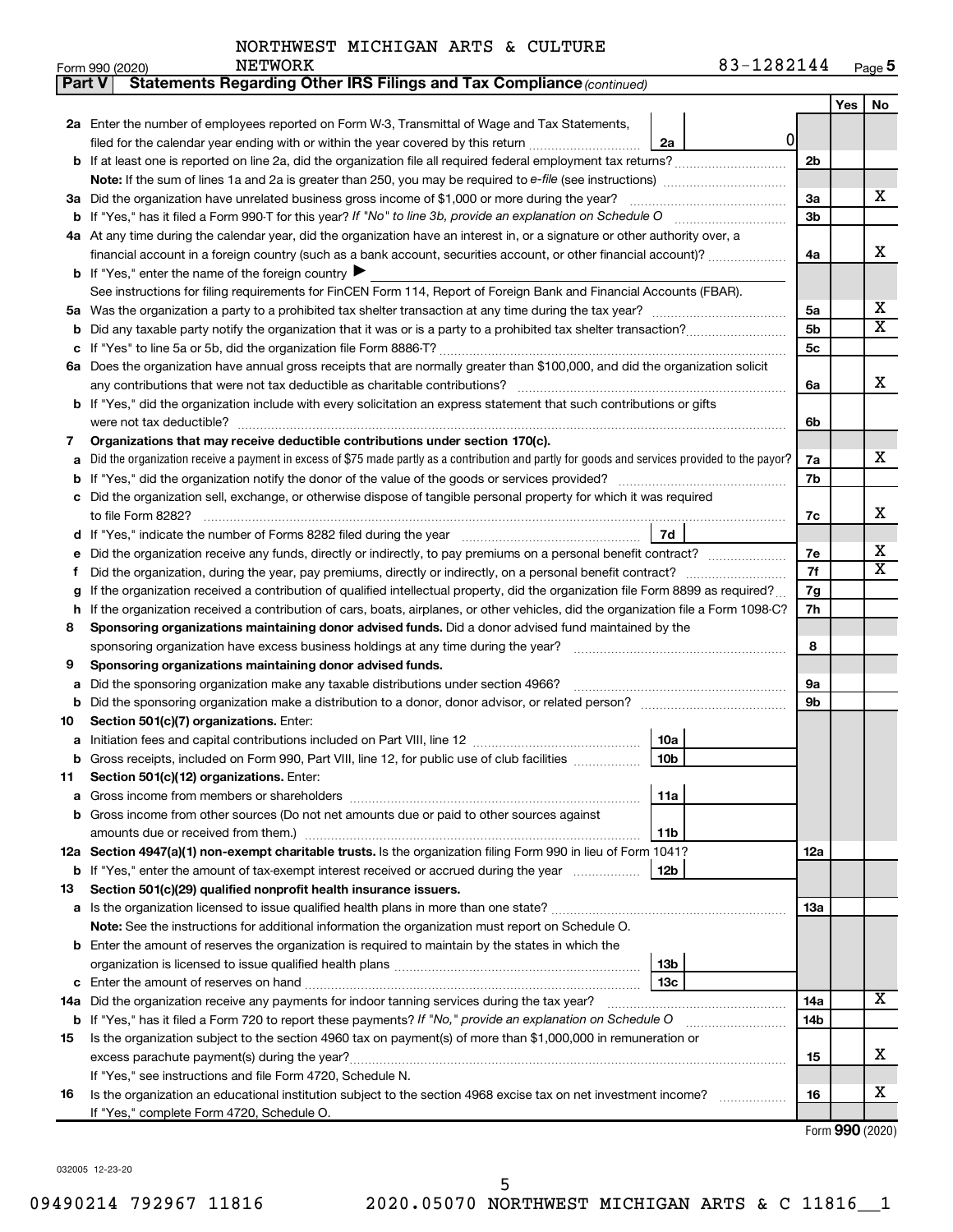| NORTHWEST MICHIGAN ARTS & CULTURE |  |
|-----------------------------------|--|
|-----------------------------------|--|

**Part VI Governance, Management, and Disclosure** 

Form 990 (2020) Page **6**  $\texttt{NETWORK} \quad \texttt{83-1282144}$ 

*For each "Yes" response to lines 2 through 7b below, and for a "No" response*

|          | <b>Section A. Governing Body and Management</b>                                                                                                                                                                                         |                 |                              |                              |  |  |  |  |  |
|----------|-----------------------------------------------------------------------------------------------------------------------------------------------------------------------------------------------------------------------------------------|-----------------|------------------------------|------------------------------|--|--|--|--|--|
|          |                                                                                                                                                                                                                                         |                 | Yes                          | No                           |  |  |  |  |  |
|          | 16<br>1a Enter the number of voting members of the governing body at the end of the tax year<br>1a                                                                                                                                      |                 |                              |                              |  |  |  |  |  |
|          | If there are material differences in voting rights among members of the governing body, or if the governing                                                                                                                             |                 |                              |                              |  |  |  |  |  |
|          | body delegated broad authority to an executive committee or similar committee, explain on Schedule O.                                                                                                                                   |                 |                              |                              |  |  |  |  |  |
|          | 16<br>Enter the number of voting members included on line 1a, above, who are independent<br>1b                                                                                                                                          |                 |                              |                              |  |  |  |  |  |
| 2        | Did any officer, director, trustee, or key employee have a family relationship or a business relationship with any other                                                                                                                |                 |                              |                              |  |  |  |  |  |
|          | officer, director, trustee, or key employee?                                                                                                                                                                                            | $\mathbf{2}$    |                              | х                            |  |  |  |  |  |
| 3        | Did the organization delegate control over management duties customarily performed by or under the direct supervision                                                                                                                   |                 |                              |                              |  |  |  |  |  |
|          |                                                                                                                                                                                                                                         | 3               |                              | х<br>$\overline{\mathbf{x}}$ |  |  |  |  |  |
| 4        | Did the organization make any significant changes to its governing documents since the prior Form 990 was filed?                                                                                                                        | 4               |                              | $\overline{\mathbf{X}}$      |  |  |  |  |  |
| 5        |                                                                                                                                                                                                                                         | 5<br>6          |                              | $\overline{\mathbf{x}}$      |  |  |  |  |  |
| 6        |                                                                                                                                                                                                                                         |                 |                              |                              |  |  |  |  |  |
| 7a       | Did the organization have members, stockholders, or other persons who had the power to elect or appoint one or                                                                                                                          |                 |                              | Х                            |  |  |  |  |  |
|          |                                                                                                                                                                                                                                         | 7a              |                              |                              |  |  |  |  |  |
|          | <b>b</b> Are any governance decisions of the organization reserved to (or subject to approval by) members, stockholders, or                                                                                                             |                 |                              |                              |  |  |  |  |  |
|          |                                                                                                                                                                                                                                         | 7b              |                              | x                            |  |  |  |  |  |
| 8        | Did the organization contemporaneously document the meetings held or written actions undertaken during the year by the following:                                                                                                       |                 |                              |                              |  |  |  |  |  |
| a        |                                                                                                                                                                                                                                         | 8а              | х<br>$\overline{\mathbf{x}}$ |                              |  |  |  |  |  |
|          |                                                                                                                                                                                                                                         | 8b              |                              |                              |  |  |  |  |  |
| 9        | Is there any officer, director, trustee, or key employee listed in Part VII, Section A, who cannot be reached at the                                                                                                                    |                 |                              | x                            |  |  |  |  |  |
|          |                                                                                                                                                                                                                                         | 9               |                              |                              |  |  |  |  |  |
|          | Section B. Policies (This Section B requests information about policies not required by the Internal Revenue Code.)                                                                                                                     |                 |                              |                              |  |  |  |  |  |
|          |                                                                                                                                                                                                                                         |                 | Yes                          | No<br>х                      |  |  |  |  |  |
|          |                                                                                                                                                                                                                                         | <b>10a</b>      |                              |                              |  |  |  |  |  |
|          | b If "Yes," did the organization have written policies and procedures governing the activities of such chapters, affiliates,                                                                                                            |                 |                              |                              |  |  |  |  |  |
|          |                                                                                                                                                                                                                                         | 10b             | X                            |                              |  |  |  |  |  |
|          | 11a Has the organization provided a complete copy of this Form 990 to all members of its governing body before filing the form?                                                                                                         | 11a             |                              |                              |  |  |  |  |  |
|          | <b>b</b> Describe in Schedule O the process, if any, used by the organization to review this Form 990.                                                                                                                                  |                 | х                            |                              |  |  |  |  |  |
| 12a      | Were officers, directors, or trustees, and key employees required to disclose annually interests that could give rise to conflicts?                                                                                                     | 12a             | $\overline{\textbf{x}}$      |                              |  |  |  |  |  |
|          |                                                                                                                                                                                                                                         | 12 <sub>b</sub> |                              |                              |  |  |  |  |  |
| с        | Did the organization regularly and consistently monitor and enforce compliance with the policy? If "Yes," describe                                                                                                                      |                 | х                            |                              |  |  |  |  |  |
|          | in Schedule O how this was done manufactured and continuum and contact the was done manufactured and contact t                                                                                                                          | 12c             | $\overline{\mathbf{x}}$      |                              |  |  |  |  |  |
| 13       |                                                                                                                                                                                                                                         | 13<br>14        | $\overline{\textbf{x}}$      |                              |  |  |  |  |  |
| 14       |                                                                                                                                                                                                                                         |                 |                              |                              |  |  |  |  |  |
| 15       | Did the process for determining compensation of the following persons include a review and approval by independent                                                                                                                      |                 |                              |                              |  |  |  |  |  |
|          | persons, comparability data, and contemporaneous substantiation of the deliberation and decision?                                                                                                                                       |                 | X                            |                              |  |  |  |  |  |
|          | The organization's CEO, Executive Director, or top management official [111] [11] manument manument in the organization's CEO, Executive Director, or top management official [11] manument in the organization of the organiz          | 15a             | $\overline{\textbf{x}}$      |                              |  |  |  |  |  |
|          |                                                                                                                                                                                                                                         | 15b             |                              |                              |  |  |  |  |  |
|          | If "Yes" to line 15a or 15b, describe the process in Schedule O (see instructions).                                                                                                                                                     |                 |                              |                              |  |  |  |  |  |
|          | 16a Did the organization invest in, contribute assets to, or participate in a joint venture or similar arrangement with a                                                                                                               |                 |                              | x                            |  |  |  |  |  |
|          |                                                                                                                                                                                                                                         | 16a             |                              |                              |  |  |  |  |  |
|          | taxable entity during the year?                                                                                                                                                                                                         |                 |                              |                              |  |  |  |  |  |
|          | b If "Yes," did the organization follow a written policy or procedure requiring the organization to evaluate its participation                                                                                                          |                 |                              |                              |  |  |  |  |  |
|          | in joint venture arrangements under applicable federal tax law, and take steps to safeguard the organization's                                                                                                                          |                 |                              |                              |  |  |  |  |  |
|          | exempt status with respect to such arrangements?                                                                                                                                                                                        | 16b             |                              |                              |  |  |  |  |  |
|          | <b>Section C. Disclosure</b>                                                                                                                                                                                                            |                 |                              |                              |  |  |  |  |  |
|          | List the states with which a copy of this Form 990 is required to be filed $\blacktriangleright\text{MT}$                                                                                                                               |                 |                              |                              |  |  |  |  |  |
| 17<br>18 | Section 6104 requires an organization to make its Forms 1023 (1024 or 1024-A, if applicable), 990, and 990-T (Section 501(c)(3)s only) available<br>for public inspection. Indicate how you made these available. Check all that apply. |                 |                              |                              |  |  |  |  |  |
|          | $\lfloor x \rfloor$ Another's website<br>$\lfloor x \rfloor$ Upon request<br>$ \mathbf{X} $ Own website<br>Other (explain on Schedule O)                                                                                                |                 |                              |                              |  |  |  |  |  |
|          | Describe on Schedule O whether (and if so, how) the organization made its governing documents, conflict of interest policy, and financial                                                                                               |                 |                              |                              |  |  |  |  |  |
| 19       | statements available to the public during the tax year.                                                                                                                                                                                 |                 |                              |                              |  |  |  |  |  |
| 20       | State the name, address, and telephone number of the person who possesses the organization's books and records $\blacktriangleright$                                                                                                    |                 |                              |                              |  |  |  |  |  |
|          | MARY BEVANS GILLETT - 231-883-8388                                                                                                                                                                                                      |                 |                              |                              |  |  |  |  |  |
|          | PO BOX 1859, TRAVERSE CITY, MI<br>49685                                                                                                                                                                                                 |                 | Form 990 (2020)              |                              |  |  |  |  |  |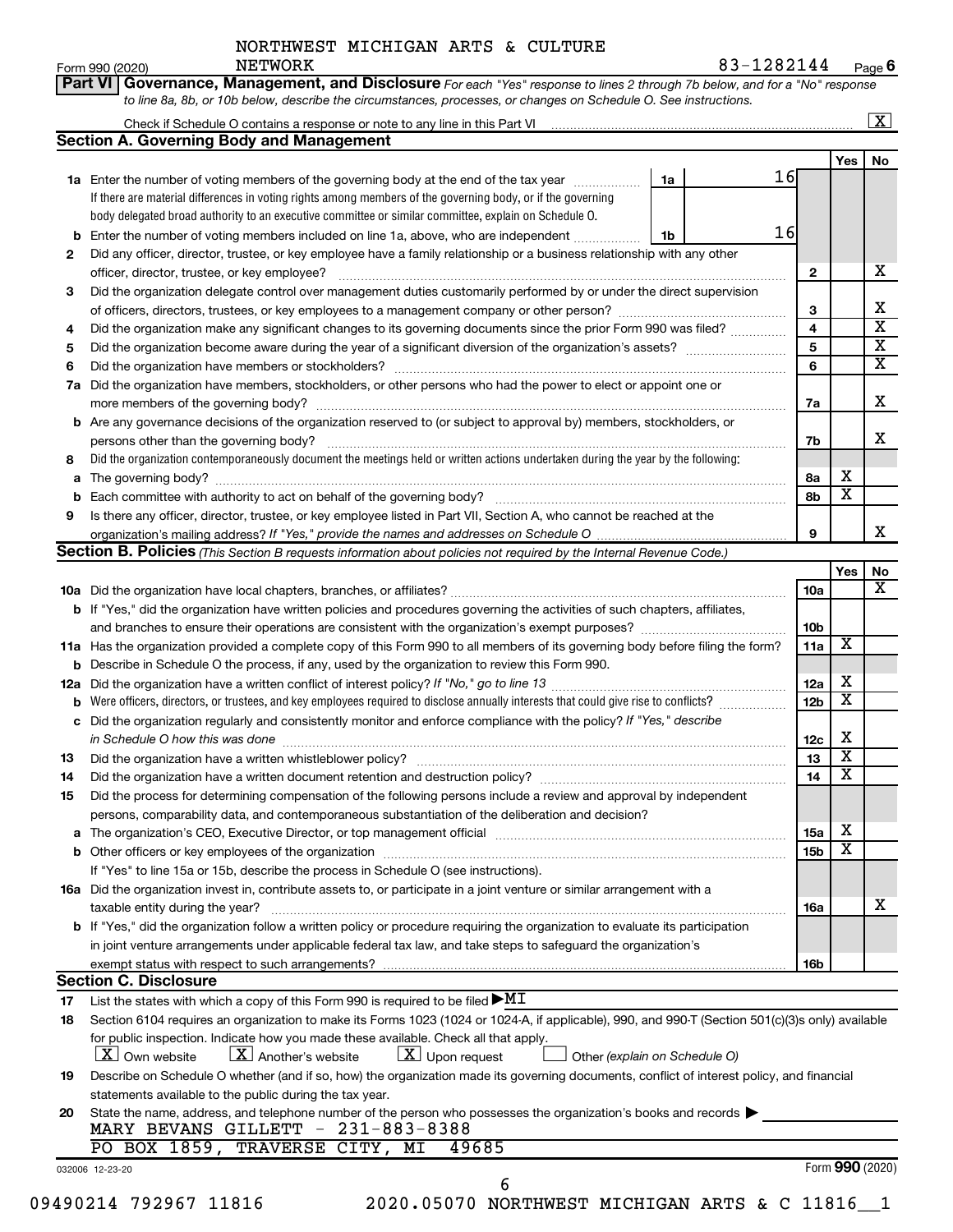Form 990 (2020) **NETWORK** 

 $\Box$ 

| Part VII Compensation of Officers, Directors, Trustees, Key Employees, Highest Compensated |  |
|--------------------------------------------------------------------------------------------|--|
| <b>Employees, and Independent Contractors</b>                                              |  |

Check if Schedule O contains a response or note to any line in this Part VII

**Section A. Officers, Directors, Trustees, Key Employees, and Highest Compensated Employees**

**1a**  Complete this table for all persons required to be listed. Report compensation for the calendar year ending with or within the organization's tax year.  $\bullet$  List all of the organization's current officers, directors, trustees (whether individuals or organizations), regardless of amount of compensation.

Enter -0- in columns (D), (E), and (F) if no compensation was paid.

**•** List all of the organization's current key employees, if any. See instructions for definition of "key employee."

• List the organization's five *current* highest compensated employees (other than an officer, director, trustee, or key employee) who received reportable compensation (Box 5 of Form W-2 and/or Box 7 of Form 1099-MISC) of more than \$100,000 from the organization and any related organizations.

 $\bullet$  List all of the organization's former officers, key employees, and highest compensated employees who received more than \$100,000 of reportable compensation from the organization and any related organizations.

**•** List all of the organization's former directors or trustees that received, in the capacity as a former director or trustee of the organization, more than \$10,000 of reportable compensation from the organization and any related organizations.

See instructions for the order in which to list the persons above.

Check this box if neither the organization nor any related organization compensated any current officer, director, or trustee.  $\Box$ 

| (A)                         | (B)                  |                                |                                                                  | (C)         |              |                                   |        | (D)                             | (E)             | (F)                      |
|-----------------------------|----------------------|--------------------------------|------------------------------------------------------------------|-------------|--------------|-----------------------------------|--------|---------------------------------|-----------------|--------------------------|
| Name and title              | Average              |                                | (do not check more than one                                      | Position    |              |                                   |        | Reportable                      | Reportable      | Estimated                |
|                             | hours per            |                                | box, unless person is both an<br>officer and a director/trustee) |             |              |                                   |        | compensation                    | compensation    | amount of                |
|                             | week                 |                                |                                                                  |             |              |                                   |        | from                            | from related    | other                    |
|                             | (list any            |                                |                                                                  |             |              |                                   |        | the                             | organizations   | compensation             |
|                             | hours for<br>related |                                |                                                                  |             |              |                                   |        | organization<br>(W-2/1099-MISC) | (W-2/1099-MISC) | from the<br>organization |
|                             | organizations        |                                |                                                                  |             |              |                                   |        |                                 |                 | and related              |
|                             | below                |                                |                                                                  |             |              |                                   |        |                                 |                 | organizations            |
|                             | line)                | Individual trustee or director | Institutional trustee                                            | Officer     | Key employee | Highest compensated<br>  employee | Former |                                 |                 |                          |
| MARY GILLETT<br>(1)         | 35.00                |                                |                                                                  |             |              |                                   |        |                                 |                 |                          |
| CONVENOR/DIRECTOR           |                      |                                |                                                                  | $\mathbf X$ |              |                                   |        | 30,000.                         | $\mathbf 0$ .   | $\mathbf 0$ .            |
| MERCEDES MICHALOWSKI<br>(2) | 3.00                 |                                |                                                                  |             |              |                                   |        |                                 |                 |                          |
| PAST PRESIDENT              |                      |                                |                                                                  | $\mathbf X$ |              |                                   |        | $\mathbf 0$ .                   | $\mathbf 0$ .   | $\mathbf 0$ .            |
| (3)<br>SUSAN WENZLICK       | 2.00                 |                                |                                                                  |             |              |                                   |        |                                 |                 |                          |
| <b>DIRECTOR</b>             |                      | X                              |                                                                  |             |              |                                   |        | $\mathbf 0$ .                   | 0.              | 0.                       |
| LESLIE DONALDSON<br>(4)     | 3.00                 |                                |                                                                  |             |              |                                   |        |                                 |                 |                          |
| <b>DIRECTOR</b>             |                      | $\mathbf X$                    |                                                                  |             |              |                                   |        | $\mathbf 0$ .                   | $\mathbf 0$ .   | $\mathbf 0$ .            |
| (5)<br>ELIZABETH CALCUTT    | 3.00                 |                                |                                                                  |             |              |                                   |        |                                 |                 |                          |
| <b>DIRECTOR</b>             |                      | $\mathbf X$                    |                                                                  |             |              |                                   |        | $\mathbf 0$ .                   | $\mathbf 0$ .   | $\mathbf 0$ .            |
| RENEE HINTZ<br>(6)          | 1.00                 |                                |                                                                  |             |              |                                   |        |                                 |                 |                          |
| <b>DIRECTOR</b>             |                      | $\mathbf X$                    |                                                                  |             |              |                                   |        | $\mathbf 0$ .                   | $\mathbf 0$ .   | 0.                       |
| DIANE BARIBEAU<br>(7)       | 1.00                 |                                |                                                                  |             |              |                                   |        |                                 |                 |                          |
| <b>TREASURER</b>            |                      |                                |                                                                  | $\mathbf X$ |              |                                   |        | $\mathbf 0$ .                   | $\mathbf 0$ .   | $\mathbf 0$ .            |
| KRISTI WOJEK<br>(8)         | 2.00                 |                                |                                                                  |             |              |                                   |        |                                 |                 |                          |
| <b>DIRECTOR</b>             |                      | $\mathbf X$                    |                                                                  |             |              |                                   |        | $\mathbf 0$ .                   | $\mathbf 0$ .   | $\mathbf 0$ .            |
| (9)<br>GARY GATZKE          | 3.00                 |                                |                                                                  |             |              |                                   |        |                                 |                 |                          |
| PRESIDENT                   |                      |                                |                                                                  | $\mathbf X$ |              |                                   |        | 0.                              | $\mathbf 0$ .   | $0$ .                    |
| (10) MEGAN HOLTREY          | 3.00                 |                                |                                                                  |             |              |                                   |        |                                 |                 |                          |
| VICE PRESIDENT              |                      |                                |                                                                  | X           |              |                                   |        | 0.                              | $\mathbf 0$ .   | $\mathbf 0$ .            |
| (11) SARA HERBERGER         | 1.00                 |                                |                                                                  |             |              |                                   |        |                                 |                 |                          |
| <b>DIRECTOR</b>             |                      | $\mathbf X$                    |                                                                  |             |              |                                   |        | $\mathbf 0$ .                   | $\mathbf 0$     | $\mathbf 0$ .            |
| (12) KIM KELDERHOUSE        | 1.00                 |                                |                                                                  |             |              |                                   |        |                                 |                 |                          |
| <b>DIRECTOR</b>             |                      | $\mathbf X$                    |                                                                  |             |              |                                   |        | $\mathbf 0$ .                   | $\mathbf 0$ .   | 0.                       |
| (13) AMANDA KIK             | 1.00                 |                                |                                                                  |             |              |                                   |        |                                 |                 |                          |
| <b>DIRECTOR</b>             |                      | $\mathbf X$                    |                                                                  |             |              |                                   |        | 0.                              | $\mathbf 0$ .   | $\mathbf 0$ .            |
| (14) IAN NELSON JONES       | 2.00                 |                                |                                                                  |             |              |                                   |        |                                 |                 |                          |
| <b>DIRECTOR</b>             |                      | $\mathbf X$                    |                                                                  |             |              |                                   |        | 0.                              | $\mathbf 0$ .   | $\mathbf 0$ .            |
| (15) NICK WALSH             | 2.00                 |                                |                                                                  |             |              |                                   |        |                                 |                 |                          |
| <b>SECRETARY</b>            |                      |                                |                                                                  | X           |              |                                   |        | $\mathbf 0$ .                   | 0.              | $\mathbf 0$ .            |
| (16) KATY MCCAIN            | 2.00                 |                                |                                                                  |             |              |                                   |        |                                 |                 |                          |
| <b>DIRECTOR</b>             |                      | $\mathbf X$                    |                                                                  |             |              |                                   |        | 0.                              | $\mathbf 0$ .   | $\mathbf 0$ .            |
| (17) MELISSA JOHNSON        | 1.00                 |                                |                                                                  |             |              |                                   |        |                                 |                 |                          |
| <b>DIRECTOR</b>             |                      | $\mathbf X$                    |                                                                  |             |              |                                   |        | 0.                              | $\mathbf 0$ .   | $0$ .                    |
| 032007 12-23-20             |                      |                                |                                                                  |             |              |                                   |        |                                 |                 | Form 990 (2020)          |

7

09490214 792967 11816 2020.05070 NORTHWEST MICHIGAN ARTS & C 11816 1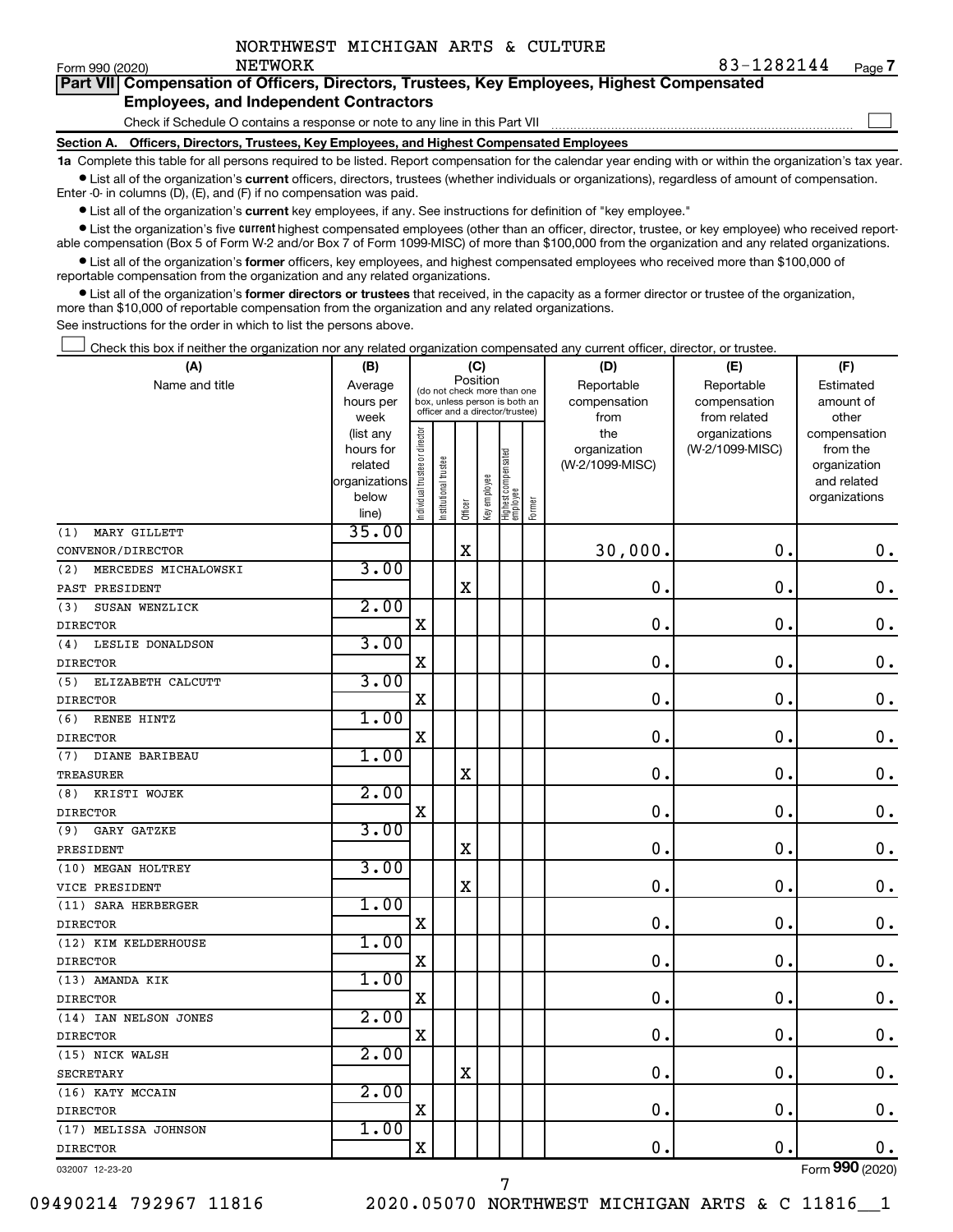|                                    | NORTHWEST MICHIGAN ARTS & CULTURE<br><b>NETWORK</b>                                                                                                                                                                                                    |                                                         |                                |                       |                 |              |                                                                                                 |        |                                                  | 83-1282144                                                         |                                                 |                                                          |                                      |
|------------------------------------|--------------------------------------------------------------------------------------------------------------------------------------------------------------------------------------------------------------------------------------------------------|---------------------------------------------------------|--------------------------------|-----------------------|-----------------|--------------|-------------------------------------------------------------------------------------------------|--------|--------------------------------------------------|--------------------------------------------------------------------|-------------------------------------------------|----------------------------------------------------------|--------------------------------------|
| Form 990 (2020)<br><b>Part VII</b> | Section A. Officers, Directors, Trustees, Key Employees, and Highest Compensated Employees (continued)                                                                                                                                                 |                                                         |                                |                       |                 |              |                                                                                                 |        |                                                  |                                                                    |                                                 |                                                          | Page 8                               |
|                                    | (A)<br>Name and title                                                                                                                                                                                                                                  | (B)<br>Average<br>hours per<br>week<br>(list any        |                                |                       | (C)<br>Position |              | (do not check more than one<br>box, unless person is both an<br>officer and a director/trustee) |        | (D)<br>Reportable<br>compensation<br>from<br>the | (E)<br>Reportable<br>compensation<br>from related<br>organizations |                                                 | (F)<br>Estimated<br>amount of<br>other<br>compensation   |                                      |
|                                    |                                                                                                                                                                                                                                                        | hours for<br>related<br>organizations<br>below<br>line) | Individual trustee or director | Institutional trustee | Officer         | Key employee | Highest compensated<br>  employee                                                               | Former | organization<br>(W-2/1099-MISC)                  | (W-2/1099-MISC)                                                    |                                                 | from the<br>organization<br>and related<br>organizations |                                      |
|                                    |                                                                                                                                                                                                                                                        |                                                         |                                |                       |                 |              |                                                                                                 |        |                                                  |                                                                    |                                                 |                                                          |                                      |
|                                    |                                                                                                                                                                                                                                                        |                                                         |                                |                       |                 |              |                                                                                                 |        |                                                  |                                                                    |                                                 |                                                          |                                      |
|                                    |                                                                                                                                                                                                                                                        |                                                         |                                |                       |                 |              |                                                                                                 |        |                                                  |                                                                    |                                                 |                                                          |                                      |
|                                    |                                                                                                                                                                                                                                                        |                                                         |                                |                       |                 |              |                                                                                                 |        |                                                  |                                                                    |                                                 |                                                          |                                      |
|                                    | c Total from continuation sheets to Part VII, Section A manuscreen continuum                                                                                                                                                                           |                                                         |                                |                       |                 |              |                                                                                                 |        | 30,000.<br>σ.                                    |                                                                    | $\overline{0}$ .<br>$\overline{\mathfrak{o}}$ . |                                                          | $\overline{0}$ .<br>$\overline{0}$ . |
| 2                                  | Total number of individuals (including but not limited to those listed above) who received more than \$100,000 of reportable                                                                                                                           |                                                         |                                |                       |                 |              |                                                                                                 |        | 30,000.                                          |                                                                    | σ.                                              |                                                          | $\overline{0}$ .                     |
|                                    | compensation from the organization $\blacktriangleright$                                                                                                                                                                                               |                                                         |                                |                       |                 |              |                                                                                                 |        |                                                  |                                                                    |                                                 | Yes                                                      | 0<br>No                              |
| 3                                  | Did the organization list any former officer, director, trustee, key employee, or highest compensated employee on<br>line 1a? If "Yes," complete Schedule J for such individual                                                                        |                                                         |                                |                       |                 |              |                                                                                                 |        |                                                  |                                                                    |                                                 | 3                                                        | X                                    |
| 4                                  | For any individual listed on line 1a, is the sum of reportable compensation and other compensation from the organization<br>and related organizations greater than \$150,000? If "Yes," complete Schedule J for such individual                        |                                                         |                                |                       |                 |              |                                                                                                 |        |                                                  |                                                                    |                                                 | 4                                                        | x                                    |
| 5                                  | Did any person listed on line 1a receive or accrue compensation from any unrelated organization or individual for services                                                                                                                             |                                                         |                                |                       |                 |              |                                                                                                 |        |                                                  |                                                                    |                                                 | 5                                                        | x                                    |
|                                    | <b>Section B. Independent Contractors</b>                                                                                                                                                                                                              |                                                         |                                |                       |                 |              |                                                                                                 |        |                                                  |                                                                    |                                                 |                                                          |                                      |
| 1.                                 | Complete this table for your five highest compensated independent contractors that received more than \$100,000 of compensation from<br>the organization. Report compensation for the calendar year ending with or within the organization's tax year. |                                                         |                                |                       |                 |              |                                                                                                 |        |                                                  |                                                                    |                                                 |                                                          |                                      |
|                                    | (A)<br>Name and business address                                                                                                                                                                                                                       |                                                         |                                | <b>NONE</b>           |                 |              |                                                                                                 |        | (B)<br>Description of services                   |                                                                    |                                                 | (C)<br>Compensation                                      |                                      |
|                                    |                                                                                                                                                                                                                                                        |                                                         |                                |                       |                 |              |                                                                                                 |        |                                                  |                                                                    |                                                 |                                                          |                                      |
|                                    |                                                                                                                                                                                                                                                        |                                                         |                                |                       |                 |              |                                                                                                 |        |                                                  |                                                                    |                                                 |                                                          |                                      |
| 2                                  | Total number of independent contractors (including but not limited to those listed above) who received more than                                                                                                                                       |                                                         |                                |                       |                 |              |                                                                                                 |        |                                                  |                                                                    |                                                 |                                                          |                                      |
|                                    | \$100,000 of compensation from the organization                                                                                                                                                                                                        |                                                         |                                |                       |                 |              | 0                                                                                               |        |                                                  |                                                                    |                                                 |                                                          | Form 990 (2020)                      |

032008 12-23-20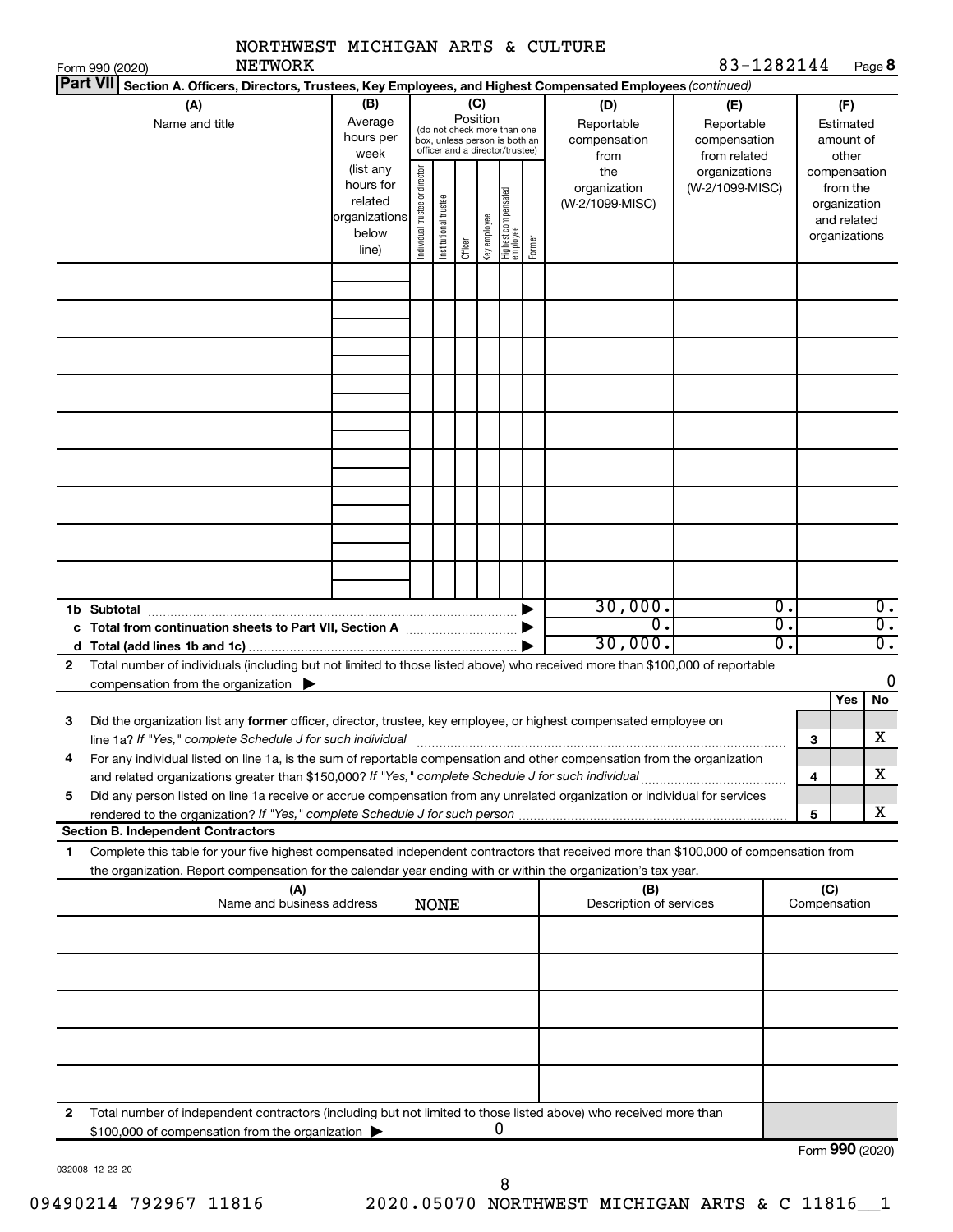| NORTHWEST MICHIGAN ARTS & CULTURE |  |  |  |
|-----------------------------------|--|--|--|
|-----------------------------------|--|--|--|

|                              | <b>Part VIII</b> | <b>Statement of Revenue</b>                                                                                                 |                                                                                                                                                                                 |
|------------------------------|------------------|-----------------------------------------------------------------------------------------------------------------------------|---------------------------------------------------------------------------------------------------------------------------------------------------------------------------------|
|                              |                  | Check if Schedule O contains a response or note to any line in this Part VIII                                               |                                                                                                                                                                                 |
|                              |                  |                                                                                                                             | (B)<br>(C)<br>(D)<br>(A)<br>Revenue excluded<br>Related or exempt<br>Unrelated<br>Total revenue<br>from tax under<br>function revenue<br>business revenue<br>sections 512 - 514 |
|                              |                  | 1 a Federated campaigns<br>1a<br>.<br>Membership dues<br>1b<br>b                                                            |                                                                                                                                                                                 |
|                              |                  | 1c<br>c Fundraising events<br>1d<br>d Related organizations<br>.<br>87,580.<br>Government grants (contributions)<br>1e<br>е |                                                                                                                                                                                 |
| Contributions, Gifts, Grants |                  | f All other contributions, gifts, grants, and<br>45,744.<br>similar amounts not included above<br>1f<br>2,841.              |                                                                                                                                                                                 |
|                              |                  | $1g$ $\frac{1}{3}$<br>Noncash contributions included in lines 1a-1f<br>g                                                    | 133,324.                                                                                                                                                                        |
|                              |                  | <b>Business Code</b>                                                                                                        |                                                                                                                                                                                 |
|                              | 2 a              |                                                                                                                             |                                                                                                                                                                                 |
| Program Service<br>Revenue   |                  | b                                                                                                                           |                                                                                                                                                                                 |
|                              |                  | с                                                                                                                           |                                                                                                                                                                                 |
|                              |                  | d                                                                                                                           |                                                                                                                                                                                 |
|                              |                  |                                                                                                                             |                                                                                                                                                                                 |
|                              |                  | f All other program service revenue                                                                                         |                                                                                                                                                                                 |
|                              |                  |                                                                                                                             |                                                                                                                                                                                 |
|                              | 3                | Investment income (including dividends, interest, and                                                                       |                                                                                                                                                                                 |
|                              |                  |                                                                                                                             |                                                                                                                                                                                 |
|                              | 4                | Income from investment of tax-exempt bond proceeds                                                                          |                                                                                                                                                                                 |
|                              | 5                | (i) Real<br>(ii) Personal                                                                                                   |                                                                                                                                                                                 |
|                              | 6а               | Gross rents<br>6a                                                                                                           |                                                                                                                                                                                 |
|                              |                  | .<br>6b<br>Less: rental expenses<br>b                                                                                       |                                                                                                                                                                                 |
|                              |                  | c Rental income or (loss)<br>6c                                                                                             |                                                                                                                                                                                 |
|                              |                  | d Net rental income or (loss)                                                                                               |                                                                                                                                                                                 |
|                              |                  | (i) Securities<br>(ii) Other<br>7 a Gross amount from sales of                                                              |                                                                                                                                                                                 |
|                              |                  | assets other than inventory<br>7a                                                                                           |                                                                                                                                                                                 |
|                              |                  | <b>b</b> Less: cost or other basis                                                                                          |                                                                                                                                                                                 |
|                              |                  | and sales expenses<br>7b                                                                                                    |                                                                                                                                                                                 |
| Revenue                      |                  | 7c<br>c Gain or (loss)                                                                                                      |                                                                                                                                                                                 |
|                              |                  |                                                                                                                             |                                                                                                                                                                                 |
| $\check{\epsilon}$           |                  | 8 a Gross income from fundraising events (not<br>including \$<br>of                                                         |                                                                                                                                                                                 |
|                              |                  | contributions reported on line 1c). See                                                                                     |                                                                                                                                                                                 |
|                              |                  | 8a<br>8b                                                                                                                    |                                                                                                                                                                                 |
|                              |                  | <b>b</b> Less: direct expenses<br>c Net income or (loss) from fundraising events                                            |                                                                                                                                                                                 |
|                              |                  | .<br>9 a Gross income from gaming activities. See                                                                           |                                                                                                                                                                                 |
|                              |                  | 9a                                                                                                                          |                                                                                                                                                                                 |
|                              |                  | 9 <sub>b</sub><br><b>b</b> Less: direct expenses <b>manually</b>                                                            |                                                                                                                                                                                 |
|                              |                  | c Net income or (loss) from gaming activities<br>.                                                                          |                                                                                                                                                                                 |
|                              |                  | 10 a Gross sales of inventory, less returns                                                                                 |                                                                                                                                                                                 |
|                              |                  | 10a                                                                                                                         |                                                                                                                                                                                 |
|                              |                  | 10 <sub>b</sub><br><b>b</b> Less: cost of goods sold                                                                        |                                                                                                                                                                                 |
|                              |                  | c Net income or (loss) from sales of inventory                                                                              |                                                                                                                                                                                 |
|                              |                  | <b>Business Code</b>                                                                                                        |                                                                                                                                                                                 |
|                              | 11 a             | the control of the control of the control of the control of the control of                                                  |                                                                                                                                                                                 |
|                              |                  | b<br>the control of the control of the control of the control of the control of                                             |                                                                                                                                                                                 |
| Miscellaneous<br>Revenue     |                  | с<br><u> 1989 - Johann Barbara, martxa al III-lea (h. 1974).</u>                                                            |                                                                                                                                                                                 |
|                              |                  |                                                                                                                             | $\blacktriangleright$                                                                                                                                                           |
|                              | 12               |                                                                                                                             | 133, 324.<br>$\overline{0}$ .<br>0.<br>о.                                                                                                                                       |
|                              | 032009 12-23-20  |                                                                                                                             | Form 990 (2020)                                                                                                                                                                 |

09490214 792967 11816 2020.05070 NORTHWEST MICHIGAN ARTS & C 11816\_\_1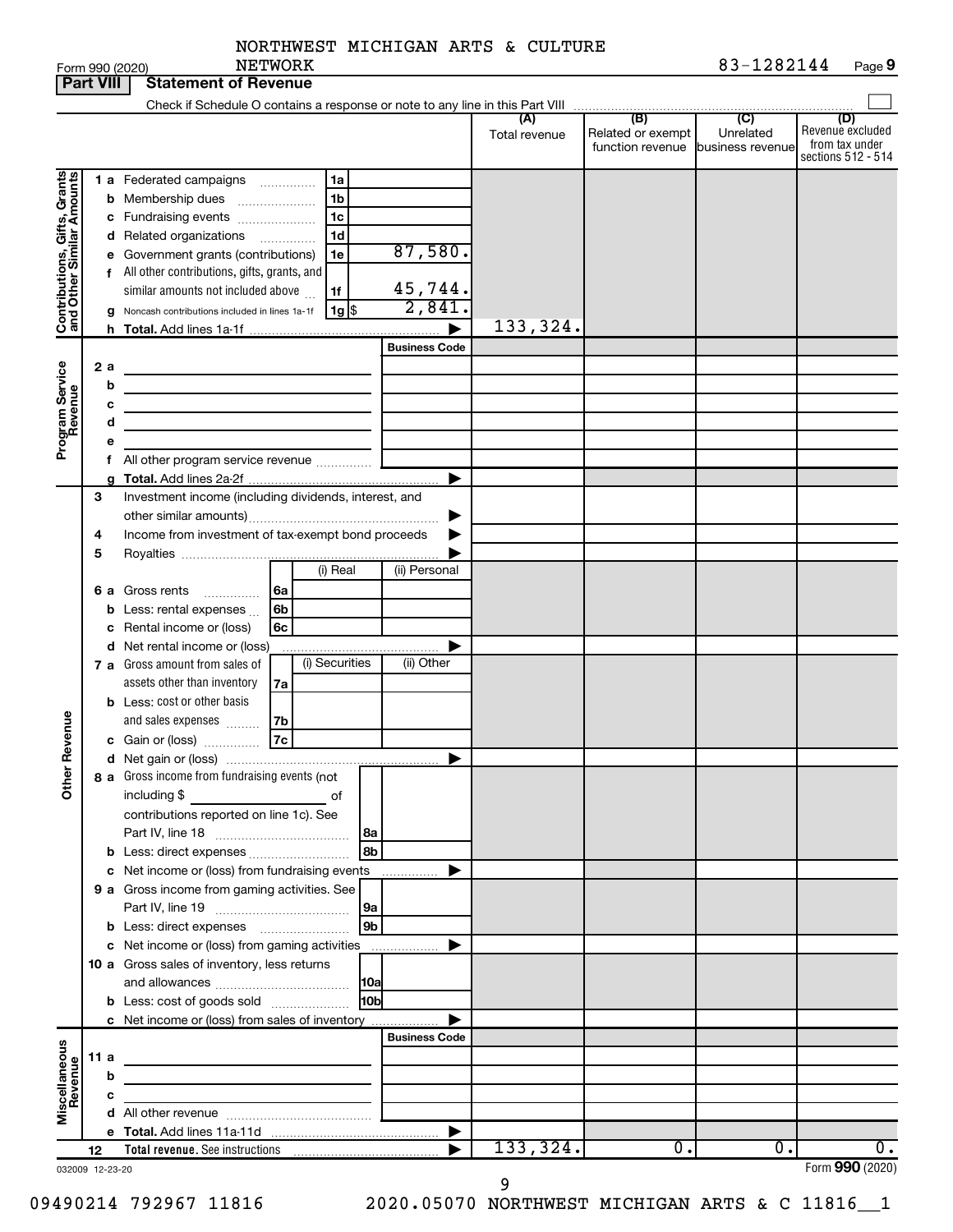Form 990 (2020) NETWORK 8 3-1 2 8 2 1 4 4 <sub>Page</sub> 10

**Part IX Statement of Functional Expenses**

*Section 501(c)(3) and 501(c)(4) organizations must complete all columns. All other organizations must complete column (A).*

|    | Do not include amounts reported on lines 6b,<br>7b, 8b, 9b, and 10b of Part VIII.                                                                                                                          | (A)<br>Total expenses | (B)<br>Program service<br>expenses | (C)<br>Management and<br>general expenses | (D)<br>Fundraising<br>expenses |
|----|------------------------------------------------------------------------------------------------------------------------------------------------------------------------------------------------------------|-----------------------|------------------------------------|-------------------------------------------|--------------------------------|
| 1. | Grants and other assistance to domestic organizations                                                                                                                                                      |                       |                                    |                                           |                                |
|    | and domestic governments. See Part IV, line 21                                                                                                                                                             | 55,481.               | 55,481.                            |                                           |                                |
| 2  | Grants and other assistance to domestic                                                                                                                                                                    |                       |                                    |                                           |                                |
|    | individuals. See Part IV, line 22                                                                                                                                                                          |                       |                                    |                                           |                                |
| 3  | Grants and other assistance to foreign                                                                                                                                                                     |                       |                                    |                                           |                                |
|    | organizations, foreign governments, and foreign                                                                                                                                                            |                       |                                    |                                           |                                |
|    | individuals. See Part IV, lines 15 and 16                                                                                                                                                                  |                       |                                    |                                           |                                |
| 4  | Benefits paid to or for members                                                                                                                                                                            |                       |                                    |                                           |                                |
| 5  | Compensation of current officers, directors,                                                                                                                                                               |                       |                                    |                                           |                                |
|    | trustees, and key employees                                                                                                                                                                                | 30,000.               | 30,000.                            |                                           |                                |
| 6  | Compensation not included above to disqualified                                                                                                                                                            |                       |                                    |                                           |                                |
|    | persons (as defined under section $4958(f)(1)$ ) and                                                                                                                                                       |                       |                                    |                                           |                                |
|    | persons described in section 4958(c)(3)(B)                                                                                                                                                                 |                       |                                    |                                           |                                |
| 7  |                                                                                                                                                                                                            |                       |                                    |                                           |                                |
| 8  | Pension plan accruals and contributions (include                                                                                                                                                           |                       |                                    |                                           |                                |
|    | section 401(k) and 403(b) employer contributions)                                                                                                                                                          |                       |                                    |                                           |                                |
| 9  |                                                                                                                                                                                                            |                       |                                    |                                           |                                |
| 10 |                                                                                                                                                                                                            |                       |                                    |                                           |                                |
| 11 | Fees for services (nonemployees):                                                                                                                                                                          |                       |                                    |                                           |                                |
|    |                                                                                                                                                                                                            | 20,512.               | 20,512.                            |                                           |                                |
|    |                                                                                                                                                                                                            |                       |                                    |                                           |                                |
|    |                                                                                                                                                                                                            | 2,268.                | 1,815.                             | 340.                                      | 113.                           |
| d  |                                                                                                                                                                                                            |                       |                                    |                                           |                                |
| e  | Professional fundraising services. See Part IV, line 17                                                                                                                                                    |                       |                                    |                                           |                                |
| f  | Investment management fees                                                                                                                                                                                 |                       |                                    |                                           |                                |
| g  | Other. (If line 11g amount exceeds 10% of line 25,                                                                                                                                                         |                       |                                    |                                           |                                |
|    | column (A) amount, list line 11g expenses on Sch O.)                                                                                                                                                       |                       |                                    |                                           |                                |
| 12 |                                                                                                                                                                                                            | 52.                   | 47.                                | 5.                                        |                                |
| 13 |                                                                                                                                                                                                            | 1,728.                | 1,383.                             | 259.                                      | 86.                            |
| 14 |                                                                                                                                                                                                            |                       |                                    |                                           |                                |
| 15 |                                                                                                                                                                                                            |                       |                                    |                                           |                                |
| 16 |                                                                                                                                                                                                            |                       |                                    |                                           |                                |
| 17 |                                                                                                                                                                                                            |                       |                                    |                                           |                                |
| 18 | Payments of travel or entertainment expenses                                                                                                                                                               |                       |                                    |                                           |                                |
|    | for any federal, state, or local public officials                                                                                                                                                          |                       |                                    |                                           |                                |
| 19 | Conferences, conventions, and meetings                                                                                                                                                                     | 1,753.                | 1,661.                             | 69.                                       | $\overline{23}$ .              |
| 20 | Interest                                                                                                                                                                                                   |                       |                                    |                                           |                                |
| 21 |                                                                                                                                                                                                            |                       |                                    |                                           |                                |
| 22 | Depreciation, depletion, and amortization                                                                                                                                                                  |                       |                                    |                                           |                                |
| 23 | Insurance                                                                                                                                                                                                  |                       |                                    |                                           |                                |
| 24 | Other expenses. Itemize expenses not covered<br>above (List miscellaneous expenses on line 24e. If<br>line 24e amount exceeds 10% of line 25, column (A)<br>amount, list line 24e expenses on Schedule O.) |                       |                                    |                                           |                                |
| a  | DUES AND SUBSCRIPTIONS                                                                                                                                                                                     | 1,230.                | 994.                               | 177.                                      | 59.                            |
| b  | the control of the control of the control of the control of the control of                                                                                                                                 |                       |                                    |                                           |                                |
| с  |                                                                                                                                                                                                            |                       |                                    |                                           |                                |
| d  |                                                                                                                                                                                                            |                       |                                    |                                           |                                |
|    | e All other expenses                                                                                                                                                                                       |                       |                                    |                                           |                                |
| 25 | Total functional expenses. Add lines 1 through 24e                                                                                                                                                         | 113,024.              | 111,893.                           | 850.                                      | 281.                           |
| 26 | <b>Joint costs.</b> Complete this line only if the organization                                                                                                                                            |                       |                                    |                                           |                                |
|    | reported in column (B) joint costs from a combined                                                                                                                                                         |                       |                                    |                                           |                                |
|    | educational campaign and fundraising solicitation.                                                                                                                                                         |                       |                                    |                                           |                                |
|    | Check here $\blacktriangleright$<br>if following SOP 98-2 (ASC 958-720)                                                                                                                                    |                       |                                    |                                           |                                |
|    | 032010 12-23-20                                                                                                                                                                                            |                       |                                    |                                           | Form 990 (2020)                |

09490214 792967 11816 2020.05070 NORTHWEST MICHIGAN ARTS & C 11816 1 10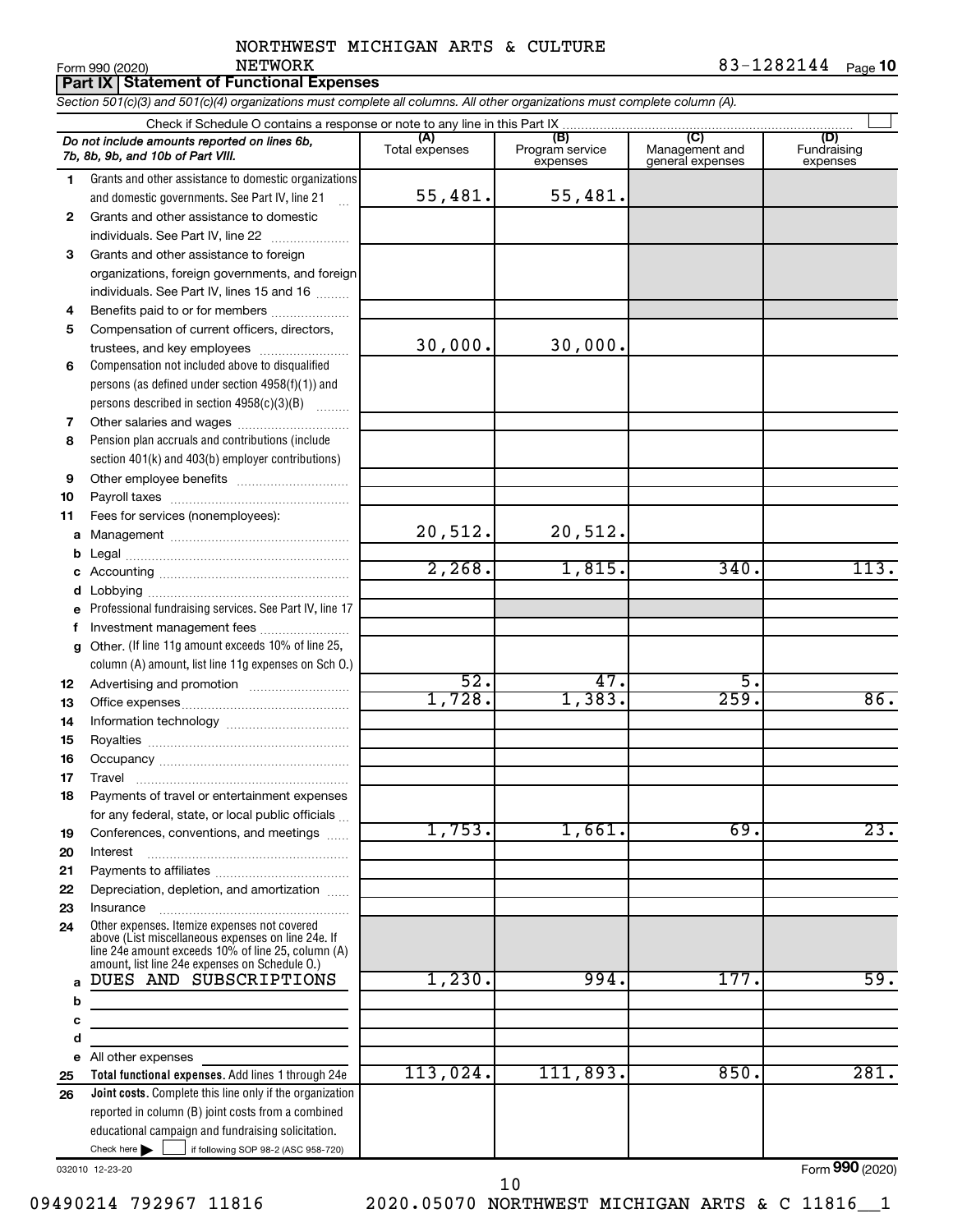| Form 990 (2020) | <b>Dart Y   Ralance Shee</b> |  |
|-----------------|------------------------------|--|
|                 |                              |  |

|                             | Part V | <b>Dalafice Street</b>                                                                     |                          |                |                    |
|-----------------------------|--------|--------------------------------------------------------------------------------------------|--------------------------|----------------|--------------------|
|                             |        |                                                                                            |                          |                |                    |
|                             |        |                                                                                            | (A)<br>Beginning of year |                | (B)<br>End of year |
|                             | 1      |                                                                                            | 28, 743.                 | 1              | 47,418.            |
|                             | 2      |                                                                                            |                          | $\mathbf{2}$   |                    |
|                             | з      |                                                                                            |                          | 3              |                    |
|                             | 4      |                                                                                            | 2,875.                   | 4              | 4,500.             |
|                             | 5      | Loans and other receivables from any current or former officer, director,                  |                          |                |                    |
|                             |        | trustee, key employee, creator or founder, substantial contributor, or 35%                 |                          |                |                    |
|                             |        | controlled entity or family member of any of these persons [                               |                          | 5              |                    |
|                             | 6      | Loans and other receivables from other disqualified persons (as defined                    |                          |                |                    |
|                             |        | under section 4958(f)(1)), and persons described in section 4958(c)(3)(B)                  |                          | 6              |                    |
|                             | 7      |                                                                                            |                          | $\overline{7}$ |                    |
| Assets                      | 8      |                                                                                            |                          | 8              |                    |
|                             | 9      |                                                                                            |                          | 9              |                    |
|                             |        | 10a Land, buildings, and equipment: cost or other                                          |                          |                |                    |
|                             |        |                                                                                            |                          |                |                    |
|                             |        |                                                                                            |                          | 10c            |                    |
|                             | 11     |                                                                                            |                          | 11             |                    |
|                             | 12     |                                                                                            |                          | 12             |                    |
|                             | 13     |                                                                                            |                          | 13             |                    |
|                             |        |                                                                                            |                          |                |                    |
|                             | 14     |                                                                                            |                          | 14             |                    |
|                             | 15     |                                                                                            | 31,618.                  | 15             | 51,918.            |
|                             | 16     |                                                                                            |                          | 16             |                    |
|                             | 17     |                                                                                            |                          | 17             |                    |
|                             | 18     |                                                                                            |                          | 18             |                    |
|                             | 19     |                                                                                            |                          | 19             |                    |
|                             | 20     |                                                                                            |                          | 20             |                    |
|                             | 21     | Escrow or custodial account liability. Complete Part IV of Schedule D                      |                          | 21             |                    |
| Liabilities                 | 22     | Loans and other payables to any current or former officer, director,                       |                          |                |                    |
|                             |        | trustee, key employee, creator or founder, substantial contributor, or 35%                 |                          |                |                    |
|                             |        |                                                                                            |                          | 22             |                    |
|                             | 23     | Secured mortgages and notes payable to unrelated third parties <i>manumum</i>              |                          | 23             |                    |
|                             | 24     |                                                                                            |                          | 24             |                    |
|                             | 25     | Other liabilities (including federal income tax, payables to related third                 |                          |                |                    |
|                             |        | parties, and other liabilities not included on lines 17-24). Complete Part X               |                          |                |                    |
|                             |        | of Schedule D                                                                              |                          | 25             |                    |
|                             | 26     |                                                                                            | $\overline{0}$ .         | 26             | $\overline{0}$ .   |
|                             |        | Organizations that follow FASB ASC 958, check here $\blacktriangleright \lfloor X \rfloor$ |                          |                |                    |
|                             |        | and complete lines 27, 28, 32, and 33.                                                     |                          |                |                    |
|                             | 27     | Net assets without donor restrictions                                                      | 31,618.                  | 27             | 51,918.            |
|                             | 28     |                                                                                            |                          | 28             |                    |
|                             |        | Organizations that do not follow FASB ASC 958, check here ▶ □                              |                          |                |                    |
| Net Assets or Fund Balances |        | and complete lines 29 through 33.                                                          |                          |                |                    |
|                             | 29     |                                                                                            |                          | 29             |                    |
|                             | 30     | Paid-in or capital surplus, or land, building, or equipment fund                           |                          | 30             |                    |
|                             | 31     | Retained earnings, endowment, accumulated income, or other funds                           |                          | 31             |                    |
|                             | 32     |                                                                                            | 31,618.                  | 32             | 51,918.            |
|                             | 33     |                                                                                            | 31,618.                  | 33             | 51,918.            |

Form (2020) **990**

032011 12-23-20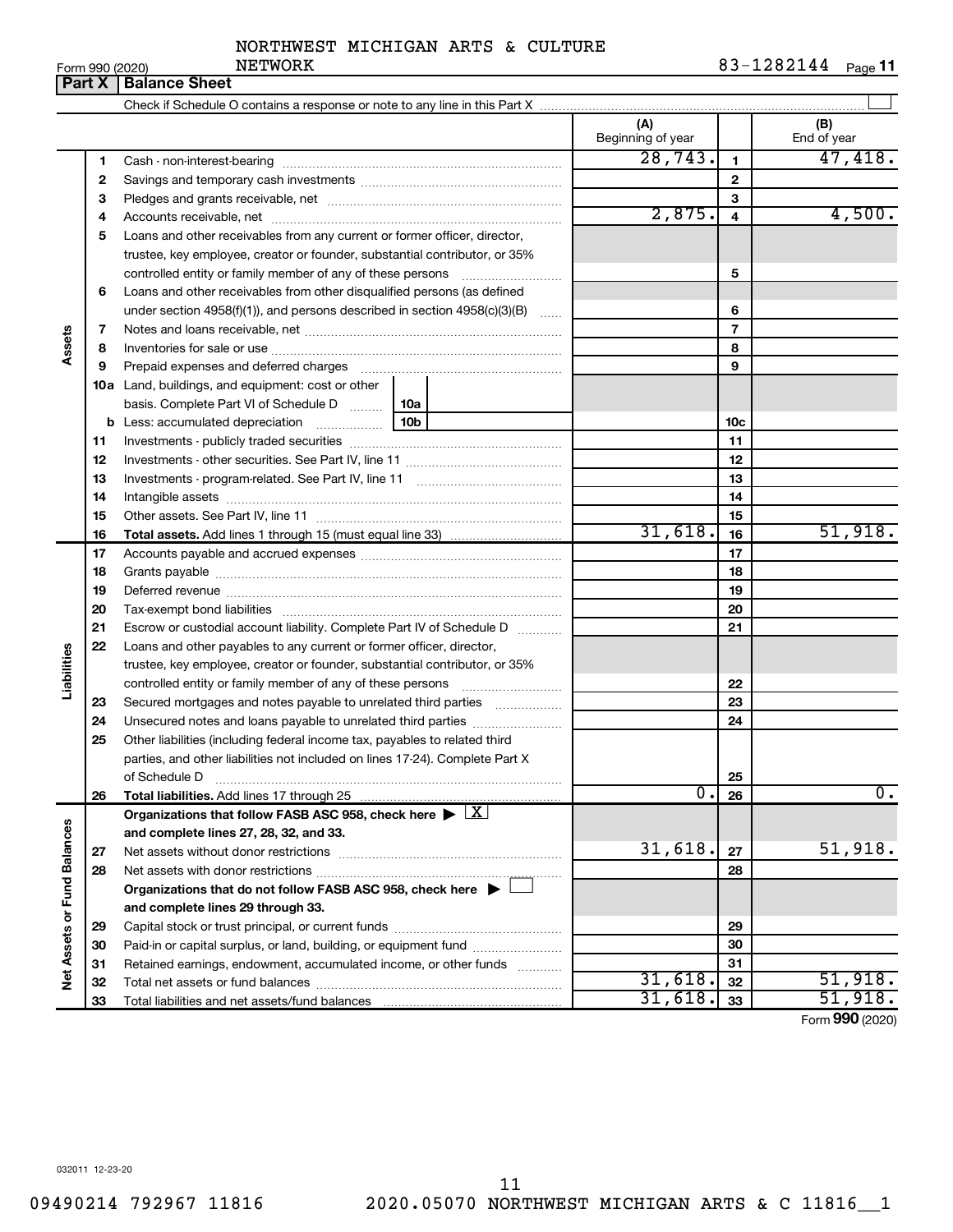| NORTHWEST MICHIGAN ARTS & CULTURE |  |  |  |
|-----------------------------------|--|--|--|
|-----------------------------------|--|--|--|

|    | <b>NETWORK</b><br>Form 990 (2020)                                                                                                                                                                                              | 83-1282144 $_{Page 12}$ |                |                  |
|----|--------------------------------------------------------------------------------------------------------------------------------------------------------------------------------------------------------------------------------|-------------------------|----------------|------------------|
|    | Part XI Reconciliation of Net Assets                                                                                                                                                                                           |                         |                |                  |
|    |                                                                                                                                                                                                                                |                         |                |                  |
|    |                                                                                                                                                                                                                                |                         |                |                  |
| 1  |                                                                                                                                                                                                                                | $\mathbf{1}$            |                | 133,324.         |
| 2  |                                                                                                                                                                                                                                | $\overline{2}$          |                | 113,024.         |
| З  | Revenue less expenses. Subtract line 2 from line 1                                                                                                                                                                             | 3                       |                | 20,300.          |
| 4  |                                                                                                                                                                                                                                | $\overline{\mathbf{4}}$ |                | 31,618.          |
| 5  | Net unrealized gains (losses) on investments [11] matter contracts and the state of the state of the state of the state of the state of the state of the state of the state of the state of the state of the state of the stat | 5                       |                |                  |
| 6  | Donated services and use of facilities [[111] matter contracts and use of facilities [[11] matter contracts and use of facilities [[11] matter contracts and use of facilities [[11] matter contracts and a service contract o | 6                       |                |                  |
| 7  | Investment expenses www.communication.com/www.communication.com/www.communication.com/www.com                                                                                                                                  | $\overline{7}$          |                |                  |
| 8  | Prior period adjustments www.communication.communication.com/news/communication.com/news/communication.com/news/                                                                                                               | 8                       |                |                  |
| 9  | Other changes in net assets or fund balances (explain on Schedule O)                                                                                                                                                           | 9                       |                | $\overline{0}$ . |
| 10 | Net assets or fund balances at end of year. Combine lines 3 through 9 (must equal Part X, line 32,                                                                                                                             |                         |                |                  |
|    |                                                                                                                                                                                                                                | 10                      |                | 51,918.          |
|    | <b>Part XII</b> Financial Statements and Reporting                                                                                                                                                                             |                         |                |                  |
|    |                                                                                                                                                                                                                                |                         |                |                  |
|    |                                                                                                                                                                                                                                |                         |                | <b>No</b><br>Yes |
| 1. | Accounting method used to prepare the Form 990: $\Box$ Cash $\Box$ Accrual $\Box$<br>Other                                                                                                                                     |                         |                |                  |
|    | If the organization changed its method of accounting from a prior year or checked "Other," explain in Schedule O.                                                                                                              |                         |                |                  |
|    |                                                                                                                                                                                                                                |                         | 2a             | х                |
|    | If "Yes," check a box below to indicate whether the financial statements for the year were compiled or reviewed on a                                                                                                           |                         |                |                  |
|    | separate basis, consolidated basis, or both:                                                                                                                                                                                   |                         |                |                  |
|    | Separate basis<br>Consolidated basis<br>Both consolidated and separate basis                                                                                                                                                   |                         |                |                  |
|    |                                                                                                                                                                                                                                |                         | 2 <sub>b</sub> | x                |
|    | If "Yes," check a box below to indicate whether the financial statements for the year were audited on a separate basis,                                                                                                        |                         |                |                  |
|    | consolidated basis, or both:                                                                                                                                                                                                   |                         |                |                  |
|    | Consolidated basis<br>Both consolidated and separate basis<br>Separate basis                                                                                                                                                   |                         |                |                  |
|    | c If "Yes" to line 2a or 2b, does the organization have a committee that assumes responsibility for oversight of the audit,                                                                                                    |                         |                |                  |
|    |                                                                                                                                                                                                                                |                         | 2c             |                  |
|    | If the organization changed either its oversight process or selection process during the tax year, explain on Schedule O.                                                                                                      |                         |                |                  |
|    | 3a As a result of a federal award, was the organization required to undergo an audit or audits as set forth in the Single Audit                                                                                                |                         |                |                  |
|    |                                                                                                                                                                                                                                |                         | За             | x                |
|    | b If "Yes," did the organization undergo the required audit or audits? If the organization did not undergo the required audit                                                                                                  |                         |                |                  |
|    |                                                                                                                                                                                                                                |                         | 3 <sub>b</sub> |                  |

Form (2020) **990**

032012 12-23-20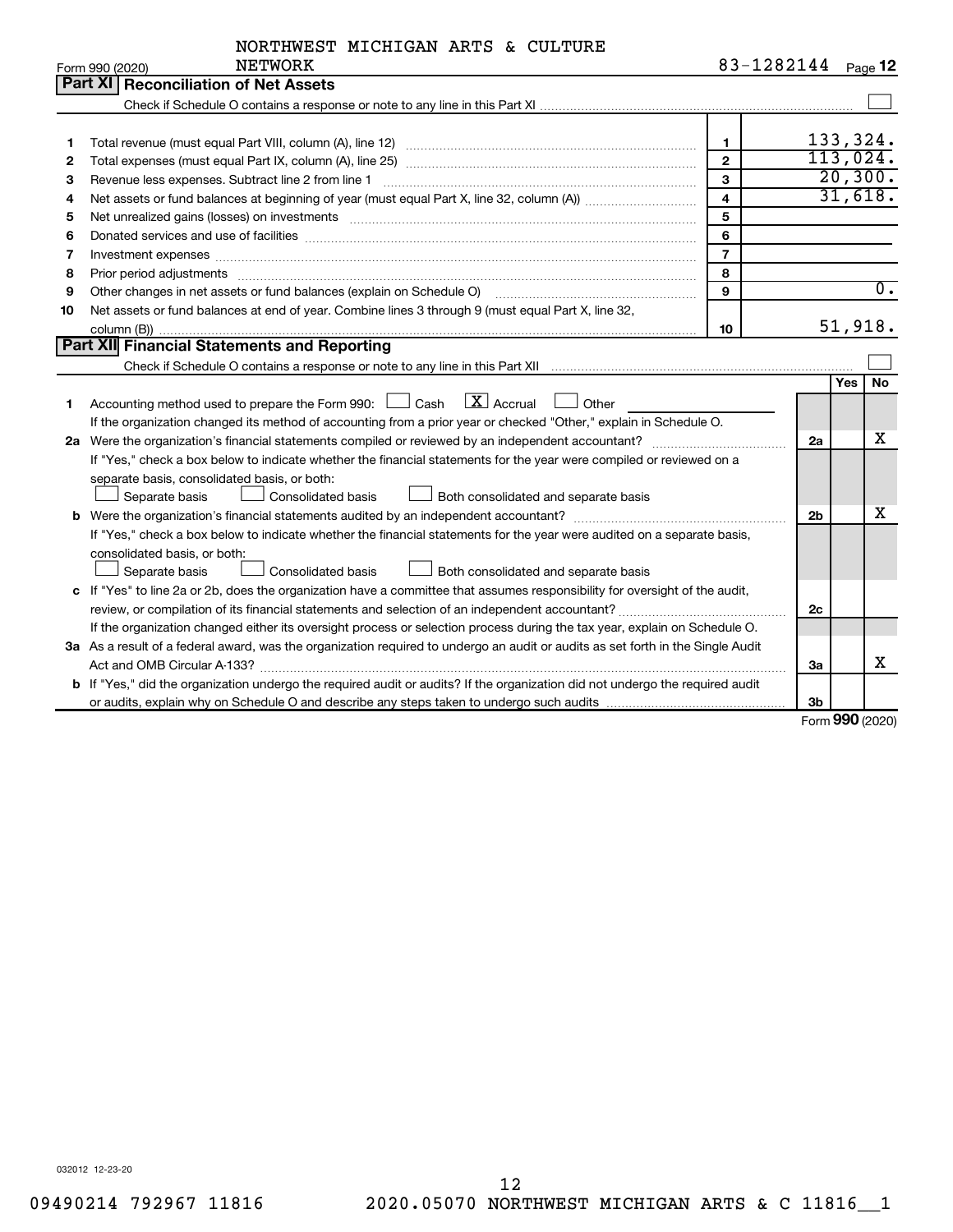| <b>SCHEDULE A</b>                                                                                                                         |                |                                                               |                                                                                                                                                                                                                                  |     |                                 |                                                      | OMB No. 1545-0047                                  |
|-------------------------------------------------------------------------------------------------------------------------------------------|----------------|---------------------------------------------------------------|----------------------------------------------------------------------------------------------------------------------------------------------------------------------------------------------------------------------------------|-----|---------------------------------|------------------------------------------------------|----------------------------------------------------|
| (Form 990 or 990-EZ)                                                                                                                      |                |                                                               | <b>Public Charity Status and Public Support</b>                                                                                                                                                                                  |     |                                 |                                                      |                                                    |
|                                                                                                                                           |                |                                                               | Complete if the organization is a section 501(c)(3) organization or a section<br>4947(a)(1) nonexempt charitable trust.                                                                                                          |     |                                 |                                                      |                                                    |
| Department of the Treasury                                                                                                                |                |                                                               | Attach to Form 990 or Form 990-EZ.                                                                                                                                                                                               |     |                                 |                                                      | <b>Open to Public</b>                              |
| <b>Internal Revenue Service</b>                                                                                                           |                |                                                               | Go to www.irs.gov/Form990 for instructions and the latest information.                                                                                                                                                           |     |                                 |                                                      | Inspection                                         |
| Name of the organization                                                                                                                  |                |                                                               | NORTHWEST MICHIGAN ARTS & CULTURE                                                                                                                                                                                                |     |                                 |                                                      | <b>Employer identification number</b>              |
|                                                                                                                                           | <b>NETWORK</b> |                                                               |                                                                                                                                                                                                                                  |     |                                 |                                                      | 83-1282144                                         |
| Part I                                                                                                                                    |                |                                                               | Reason for Public Charity Status. (All organizations must complete this part.) See instructions.                                                                                                                                 |     |                                 |                                                      |                                                    |
| The organization is not a private foundation because it is: (For lines 1 through 12, check only one box.)                                 |                |                                                               |                                                                                                                                                                                                                                  |     |                                 |                                                      |                                                    |
| 1                                                                                                                                         |                |                                                               | A church, convention of churches, or association of churches described in section 170(b)(1)(A)(i).                                                                                                                               |     |                                 |                                                      |                                                    |
| 2                                                                                                                                         |                |                                                               | A school described in section 170(b)(1)(A)(ii). (Attach Schedule E (Form 990 or 990-EZ).)                                                                                                                                        |     |                                 |                                                      |                                                    |
| з                                                                                                                                         |                |                                                               | A hospital or a cooperative hospital service organization described in section 170(b)(1)(A)(iii).                                                                                                                                |     |                                 |                                                      |                                                    |
| 4<br>city, and state:                                                                                                                     |                |                                                               | A medical research organization operated in conjunction with a hospital described in section 170(b)(1)(A)(iii). Enter the hospital's name,                                                                                       |     |                                 |                                                      |                                                    |
| 5                                                                                                                                         |                |                                                               | An organization operated for the benefit of a college or university owned or operated by a governmental unit described in                                                                                                        |     |                                 |                                                      |                                                    |
|                                                                                                                                           |                | section 170(b)(1)(A)(iv). (Complete Part II.)                 |                                                                                                                                                                                                                                  |     |                                 |                                                      |                                                    |
| 6                                                                                                                                         |                |                                                               | A federal, state, or local government or governmental unit described in section 170(b)(1)(A)(v).                                                                                                                                 |     |                                 |                                                      |                                                    |
| 7                                                                                                                                         |                |                                                               | An organization that normally receives a substantial part of its support from a governmental unit or from the general public described in                                                                                        |     |                                 |                                                      |                                                    |
|                                                                                                                                           |                | section 170(b)(1)(A)(vi). (Complete Part II.)                 |                                                                                                                                                                                                                                  |     |                                 |                                                      |                                                    |
| 8                                                                                                                                         |                |                                                               | A community trust described in section 170(b)(1)(A)(vi). (Complete Part II.)                                                                                                                                                     |     |                                 |                                                      |                                                    |
| 9                                                                                                                                         |                |                                                               | An agricultural research organization described in section 170(b)(1)(A)(ix) operated in conjunction with a land-grant college                                                                                                    |     |                                 |                                                      |                                                    |
|                                                                                                                                           |                |                                                               | or university or a non-land-grant college of agriculture (see instructions). Enter the name, city, and state of the college or                                                                                                   |     |                                 |                                                      |                                                    |
| university:                                                                                                                               |                |                                                               |                                                                                                                                                                                                                                  |     |                                 |                                                      |                                                    |
| $\lfloor x \rfloor$<br>10                                                                                                                 |                |                                                               | An organization that normally receives (1) more than 33 1/3% of its support from contributions, membership fees, and gross receipts from                                                                                         |     |                                 |                                                      |                                                    |
|                                                                                                                                           |                |                                                               | activities related to its exempt functions, subject to certain exceptions; and (2) no more than 33 1/3% of its support from gross investment                                                                                     |     |                                 |                                                      |                                                    |
|                                                                                                                                           |                |                                                               | income and unrelated business taxable income (less section 511 tax) from businesses acquired by the organization after June 30, 1975.                                                                                            |     |                                 |                                                      |                                                    |
| 11                                                                                                                                        |                | See section 509(a)(2). (Complete Part III.)                   | An organization organized and operated exclusively to test for public safety. See section 509(a)(4).                                                                                                                             |     |                                 |                                                      |                                                    |
| 12                                                                                                                                        |                |                                                               | An organization organized and operated exclusively for the benefit of, to perform the functions of, or to carry out the purposes of one or                                                                                       |     |                                 |                                                      |                                                    |
|                                                                                                                                           |                |                                                               | more publicly supported organizations described in section 509(a)(1) or section 509(a)(2). See section 509(a)(3). Check the box in                                                                                               |     |                                 |                                                      |                                                    |
|                                                                                                                                           |                |                                                               | lines 12a through 12d that describes the type of supporting organization and complete lines 12e, 12f, and 12g.                                                                                                                   |     |                                 |                                                      |                                                    |
| a                                                                                                                                         |                |                                                               | Type I. A supporting organization operated, supervised, or controlled by its supported organization(s), typically by giving                                                                                                      |     |                                 |                                                      |                                                    |
|                                                                                                                                           |                |                                                               | the supported organization(s) the power to regularly appoint or elect a majority of the directors or trustees of the supporting                                                                                                  |     |                                 |                                                      |                                                    |
|                                                                                                                                           |                | organization. You must complete Part IV, Sections A and B.    |                                                                                                                                                                                                                                  |     |                                 |                                                      |                                                    |
| b                                                                                                                                         |                |                                                               | Type II. A supporting organization supervised or controlled in connection with its supported organization(s), by having                                                                                                          |     |                                 |                                                      |                                                    |
|                                                                                                                                           |                |                                                               | control or management of the supporting organization vested in the same persons that control or manage the supported                                                                                                             |     |                                 |                                                      |                                                    |
|                                                                                                                                           |                | organization(s). You must complete Part IV, Sections A and C. |                                                                                                                                                                                                                                  |     |                                 |                                                      |                                                    |
| с                                                                                                                                         |                |                                                               | Type III functionally integrated. A supporting organization operated in connection with, and functionally integrated with,<br>its supported organization(s) (see instructions). You must complete Part IV, Sections A, D, and E. |     |                                 |                                                      |                                                    |
| d                                                                                                                                         |                |                                                               | Type III non-functionally integrated. A supporting organization operated in connection with its supported organization(s)                                                                                                        |     |                                 |                                                      |                                                    |
|                                                                                                                                           |                |                                                               | that is not functionally integrated. The organization generally must satisfy a distribution requirement and an attentiveness                                                                                                     |     |                                 |                                                      |                                                    |
|                                                                                                                                           |                |                                                               | requirement (see instructions). You must complete Part IV, Sections A and D, and Part V.                                                                                                                                         |     |                                 |                                                      |                                                    |
| е                                                                                                                                         |                |                                                               | Check this box if the organization received a written determination from the IRS that it is a Type I, Type II, Type III                                                                                                          |     |                                 |                                                      |                                                    |
|                                                                                                                                           |                |                                                               | functionally integrated, or Type III non-functionally integrated supporting organization.                                                                                                                                        |     |                                 |                                                      |                                                    |
| f Enter the number of supported organizations                                                                                             |                |                                                               |                                                                                                                                                                                                                                  |     |                                 |                                                      |                                                    |
| g Provide the following information about the supported organization(s).                                                                  |                |                                                               |                                                                                                                                                                                                                                  |     | (iv) Is the organization listed |                                                      |                                                    |
| (i) Name of supported<br>organization                                                                                                     |                | (ii) EIN                                                      | (iii) Type of organization<br>(described on lines 1-10                                                                                                                                                                           |     | in your governing document?     | (v) Amount of monetary<br>support (see instructions) | (vi) Amount of other<br>support (see instructions) |
|                                                                                                                                           |                |                                                               | above (see instructions))                                                                                                                                                                                                        | Yes | No                              |                                                      |                                                    |
|                                                                                                                                           |                |                                                               |                                                                                                                                                                                                                                  |     |                                 |                                                      |                                                    |
|                                                                                                                                           |                |                                                               |                                                                                                                                                                                                                                  |     |                                 |                                                      |                                                    |
|                                                                                                                                           |                |                                                               |                                                                                                                                                                                                                                  |     |                                 |                                                      |                                                    |
|                                                                                                                                           |                |                                                               |                                                                                                                                                                                                                                  |     |                                 |                                                      |                                                    |
|                                                                                                                                           |                |                                                               |                                                                                                                                                                                                                                  |     |                                 |                                                      |                                                    |
|                                                                                                                                           |                |                                                               |                                                                                                                                                                                                                                  |     |                                 |                                                      |                                                    |
|                                                                                                                                           |                |                                                               |                                                                                                                                                                                                                                  |     |                                 |                                                      |                                                    |
|                                                                                                                                           |                |                                                               |                                                                                                                                                                                                                                  |     |                                 |                                                      |                                                    |
|                                                                                                                                           |                |                                                               |                                                                                                                                                                                                                                  |     |                                 |                                                      |                                                    |
| Total                                                                                                                                     |                |                                                               |                                                                                                                                                                                                                                  |     |                                 |                                                      |                                                    |
| LHA For Panerwork Reduction Act Notice, see the Instructions for Form 990 or 990-F7, 222021 01.25.21 Schedule A (Form 990 or 990-F7) 2020 |                |                                                               |                                                                                                                                                                                                                                  |     |                                 |                                                      |                                                    |

032021 01-25-21 **For Paperwork Reduction Act Notice, see the Instructions for Form 990 or 990-EZ. Schedule A (Form 990 or 990-EZ) 2020** LHA FOIL  $13$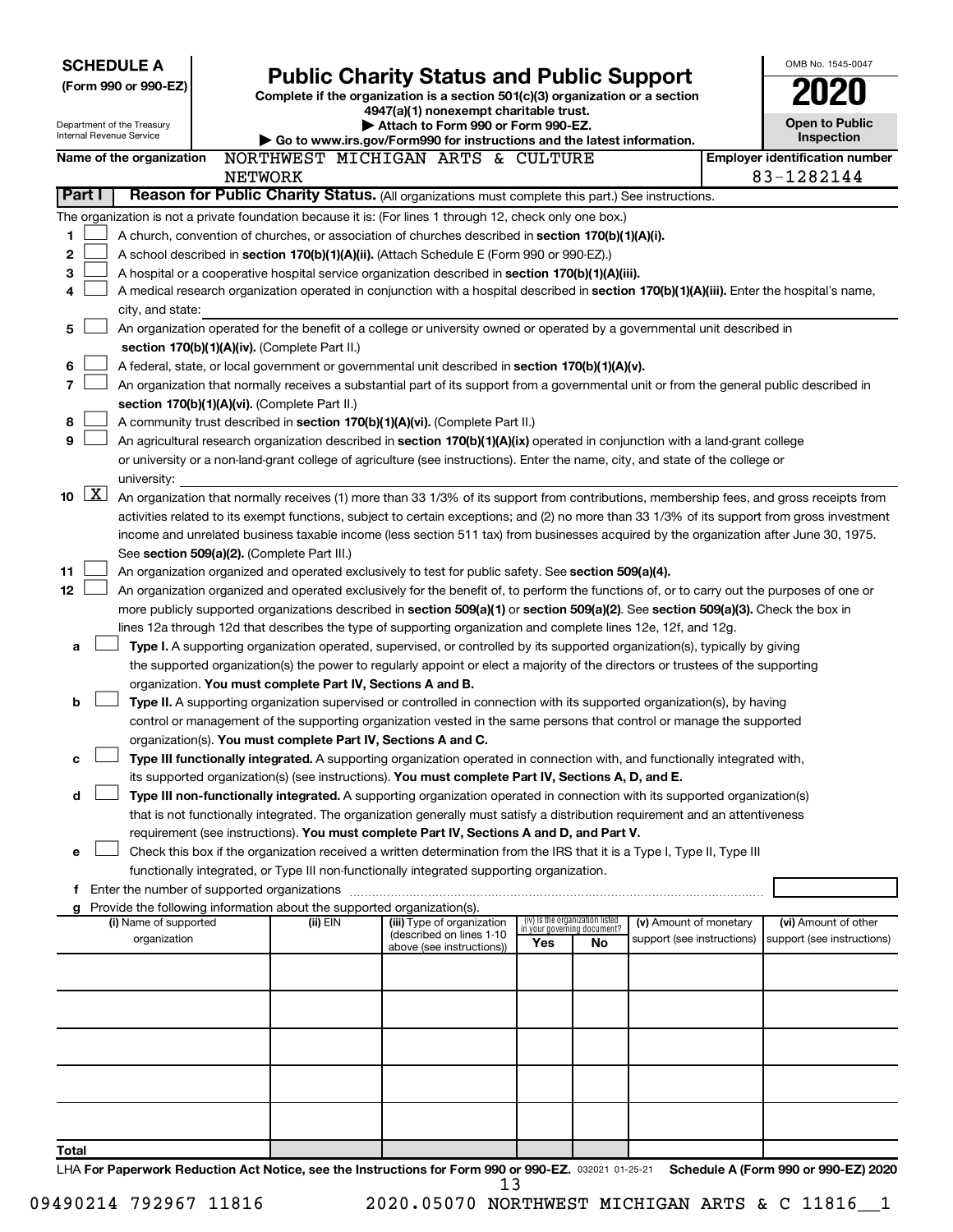#### Schedule A (Form 990 or 990-EZ) 2020 NETWORK

**2** NETWORK 83-1282144

(Complete only if you checked the box on line 5, 7, or 8 of Part I or if the organization failed to qualify under Part III. If the organization fails to qualify under the tests listed below, please complete Part III.) **Part II Support Schedule for Organizations Described in Sections 170(b)(1)(A)(iv) and 170(b)(1)(A)(vi)**

|   | <b>Section A. Public Support</b>                                                                                                                                                                                                    |          |          |            |            |          |                                      |
|---|-------------------------------------------------------------------------------------------------------------------------------------------------------------------------------------------------------------------------------------|----------|----------|------------|------------|----------|--------------------------------------|
|   | Calendar year (or fiscal year beginning in)                                                                                                                                                                                         | (a) 2016 | (b) 2017 | $(c)$ 2018 | $(d)$ 2019 | (e) 2020 | (f) Total                            |
|   | 1 Gifts, grants, contributions, and                                                                                                                                                                                                 |          |          |            |            |          |                                      |
|   | membership fees received. (Do not                                                                                                                                                                                                   |          |          |            |            |          |                                      |
|   | include any "unusual grants.")                                                                                                                                                                                                      |          |          |            |            |          |                                      |
|   | 2 Tax revenues levied for the organ-                                                                                                                                                                                                |          |          |            |            |          |                                      |
|   | ization's benefit and either paid to                                                                                                                                                                                                |          |          |            |            |          |                                      |
|   | or expended on its behalf                                                                                                                                                                                                           |          |          |            |            |          |                                      |
|   | 3 The value of services or facilities                                                                                                                                                                                               |          |          |            |            |          |                                      |
|   | furnished by a governmental unit to                                                                                                                                                                                                 |          |          |            |            |          |                                      |
|   | the organization without charge                                                                                                                                                                                                     |          |          |            |            |          |                                      |
|   | 4 Total. Add lines 1 through 3                                                                                                                                                                                                      |          |          |            |            |          |                                      |
|   | 5 The portion of total contributions                                                                                                                                                                                                |          |          |            |            |          |                                      |
|   | by each person (other than a                                                                                                                                                                                                        |          |          |            |            |          |                                      |
|   | governmental unit or publicly                                                                                                                                                                                                       |          |          |            |            |          |                                      |
|   | supported organization) included                                                                                                                                                                                                    |          |          |            |            |          |                                      |
|   | on line 1 that exceeds 2% of the                                                                                                                                                                                                    |          |          |            |            |          |                                      |
|   | amount shown on line 11,                                                                                                                                                                                                            |          |          |            |            |          |                                      |
|   | column (f)                                                                                                                                                                                                                          |          |          |            |            |          |                                      |
|   | 6 Public support. Subtract line 5 from line 4.                                                                                                                                                                                      |          |          |            |            |          |                                      |
|   | <b>Section B. Total Support</b>                                                                                                                                                                                                     |          |          |            |            |          |                                      |
|   | Calendar year (or fiscal year beginning in)                                                                                                                                                                                         | (a) 2016 | (b) 2017 | $(c)$ 2018 | $(d)$ 2019 | (e) 2020 | (f) Total                            |
|   | 7 Amounts from line 4                                                                                                                                                                                                               |          |          |            |            |          |                                      |
| 8 | Gross income from interest,                                                                                                                                                                                                         |          |          |            |            |          |                                      |
|   | dividends, payments received on                                                                                                                                                                                                     |          |          |            |            |          |                                      |
|   | securities loans, rents, royalties,                                                                                                                                                                                                 |          |          |            |            |          |                                      |
|   | and income from similar sources                                                                                                                                                                                                     |          |          |            |            |          |                                      |
| 9 | Net income from unrelated business                                                                                                                                                                                                  |          |          |            |            |          |                                      |
|   | activities, whether or not the                                                                                                                                                                                                      |          |          |            |            |          |                                      |
|   | business is regularly carried on                                                                                                                                                                                                    |          |          |            |            |          |                                      |
|   | 10 Other income. Do not include gain                                                                                                                                                                                                |          |          |            |            |          |                                      |
|   | or loss from the sale of capital                                                                                                                                                                                                    |          |          |            |            |          |                                      |
|   | assets (Explain in Part VI.)                                                                                                                                                                                                        |          |          |            |            |          |                                      |
|   | 11 Total support. Add lines 7 through 10                                                                                                                                                                                            |          |          |            |            |          |                                      |
|   | <b>12</b> Gross receipts from related activities, etc. (see instructions)                                                                                                                                                           |          |          |            |            | 12       |                                      |
|   | 13 First 5 years. If the Form 990 is for the organization's first, second, third, fourth, or fifth tax year as a section 501(c)(3)                                                                                                  |          |          |            |            |          |                                      |
|   | organization, check this box and stop here <b>construction and construction</b> control and construction of the construction of the construction of the construction of the construction of the construction of the construction of |          |          |            |            |          |                                      |
|   | <b>Section C. Computation of Public Support Percentage</b>                                                                                                                                                                          |          |          |            |            |          |                                      |
|   |                                                                                                                                                                                                                                     |          |          |            |            | 14       | %                                    |
|   |                                                                                                                                                                                                                                     |          |          |            |            | 15       | %                                    |
|   | 16a 33 1/3% support test - 2020. If the organization did not check the box on line 13, and line 14 is 33 1/3% or more, check this box and                                                                                           |          |          |            |            |          |                                      |
|   | stop here. The organization qualifies as a publicly supported organization manufaction manufacture or the organization manufacture or the organization manufacture or the organization manufacture or the state of the state o      |          |          |            |            |          |                                      |
|   | b 33 1/3% support test - 2019. If the organization did not check a box on line 13 or 16a, and line 15 is 33 1/3% or more, check this box                                                                                            |          |          |            |            |          |                                      |
|   |                                                                                                                                                                                                                                     |          |          |            |            |          |                                      |
|   | 17a 10% -facts-and-circumstances test - 2020. If the organization did not check a box on line 13, 16a, or 16b, and line 14 is 10% or more,                                                                                          |          |          |            |            |          |                                      |
|   | and if the organization meets the facts-and-circumstances test, check this box and stop here. Explain in Part VI how the organization                                                                                               |          |          |            |            |          |                                      |
|   | meets the facts-and-circumstances test. The organization qualifies as a publicly supported organization                                                                                                                             |          |          |            |            |          |                                      |
|   | <b>b 10% -facts-and-circumstances test - 2019.</b> If the organization did not check a box on line 13, 16a, 16b, or 17a, and line 15 is 10% or                                                                                      |          |          |            |            |          |                                      |
|   | more, and if the organization meets the facts-and-circumstances test, check this box and stop here. Explain in Part VI how the                                                                                                      |          |          |            |            |          |                                      |
|   | organization meets the facts-and-circumstances test. The organization qualifies as a publicly supported organization                                                                                                                |          |          |            |            |          |                                      |
|   | 18 Private foundation. If the organization did not check a box on line 13, 16a, 16b, 17a, or 17b, check this box and see instructions                                                                                               |          |          |            |            |          | Schodule A (Form 990 or 990-F7) 2020 |

**Schedule A (Form 990 or 990-EZ) 2020**

032022 01-25-21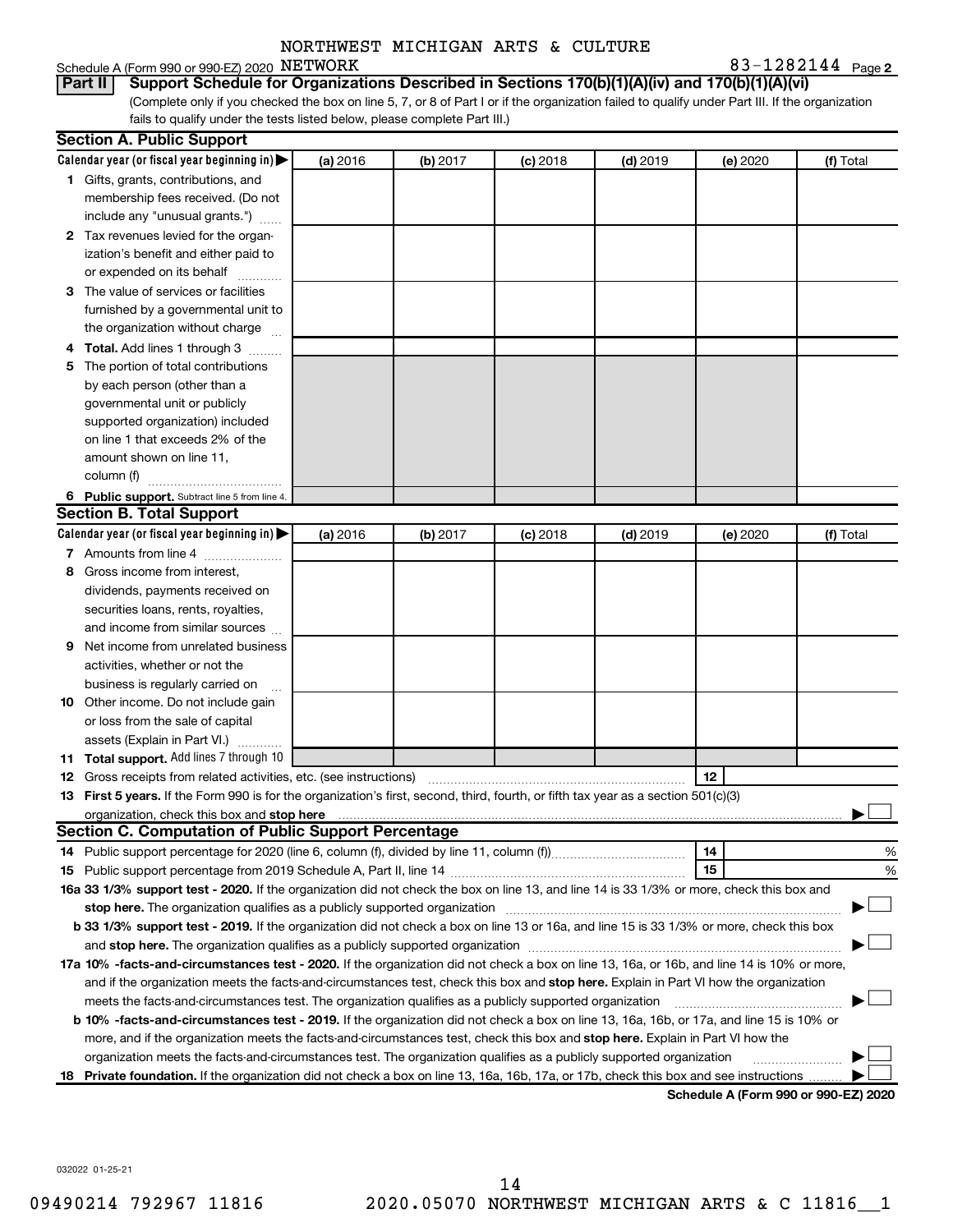**Part III Support Schedule for Organizations Described in Section 509(a)(2)** 

(Complete only if you checked the box on line 10 of Part I or if the organization failed to qualify under Part II. If the organization fails to qualify under the tests listed below, please complete Part II.)

|   | Calendar year (or fiscal year beginning in)                                                                                                                                                                                                                                    | (a) 2016 | (b) 2017 | $(c)$ 2018                                     | $(d)$ 2019                         | (e) 2020              | (f) Total                                 |
|---|--------------------------------------------------------------------------------------------------------------------------------------------------------------------------------------------------------------------------------------------------------------------------------|----------|----------|------------------------------------------------|------------------------------------|-----------------------|-------------------------------------------|
|   | 1 Gifts, grants, contributions, and                                                                                                                                                                                                                                            |          |          |                                                |                                    |                       |                                           |
|   | membership fees received. (Do not                                                                                                                                                                                                                                              |          |          |                                                |                                    |                       |                                           |
|   | include any "unusual grants.")                                                                                                                                                                                                                                                 |          |          | 34,375.                                        |                                    | $103, 231.$ 133, 324. | 270,930.                                  |
|   | 2 Gross receipts from admissions,<br>merchandise sold or services per-<br>formed, or facilities furnished in<br>any activity that is related to the<br>organization's tax-exempt purpose                                                                                       |          |          |                                                |                                    |                       |                                           |
|   | 3 Gross receipts from activities that                                                                                                                                                                                                                                          |          |          |                                                |                                    |                       |                                           |
|   | are not an unrelated trade or bus-                                                                                                                                                                                                                                             |          |          |                                                |                                    |                       |                                           |
|   | iness under section 513                                                                                                                                                                                                                                                        |          |          |                                                |                                    |                       |                                           |
| 4 | Tax revenues levied for the organ-                                                                                                                                                                                                                                             |          |          |                                                |                                    |                       |                                           |
|   | ization's benefit and either paid to                                                                                                                                                                                                                                           |          |          |                                                |                                    |                       |                                           |
|   | or expended on its behalf<br>.                                                                                                                                                                                                                                                 |          |          |                                                |                                    |                       |                                           |
| 5 | The value of services or facilities                                                                                                                                                                                                                                            |          |          |                                                |                                    |                       |                                           |
|   | furnished by a governmental unit to                                                                                                                                                                                                                                            |          |          |                                                |                                    |                       |                                           |
|   | the organization without charge                                                                                                                                                                                                                                                |          |          |                                                |                                    |                       |                                           |
|   | 6 Total. Add lines 1 through 5                                                                                                                                                                                                                                                 |          |          | 34,375.                                        |                                    | 103, 231, 133, 324.   | 270,930.                                  |
|   | 7a Amounts included on lines 1, 2, and                                                                                                                                                                                                                                         |          |          |                                                |                                    |                       |                                           |
|   | 3 received from disqualified persons                                                                                                                                                                                                                                           |          |          |                                                |                                    |                       | 0.                                        |
|   | <b>b</b> Amounts included on lines 2 and 3 received<br>from other than disqualified persons that<br>exceed the greater of \$5,000 or 1% of the                                                                                                                                 |          |          |                                                |                                    |                       | 0.                                        |
|   | amount on line 13 for the year<br>c Add lines 7a and 7b                                                                                                                                                                                                                        |          |          |                                                |                                    |                       | σ.                                        |
|   | 8 Public support. (Subtract line 7c from line 6.)                                                                                                                                                                                                                              |          |          |                                                |                                    |                       | 270,930.                                  |
|   | <b>Section B. Total Support</b>                                                                                                                                                                                                                                                |          |          |                                                |                                    |                       |                                           |
|   | Calendar year (or fiscal year beginning in)                                                                                                                                                                                                                                    | (a) 2016 | (b) 2017 | $(c)$ 2018                                     | $(d)$ 2019                         | (e) 2020              |                                           |
|   | <b>9</b> Amounts from line 6                                                                                                                                                                                                                                                   |          |          | 34,375.                                        | $\overline{103}, \overline{231}$ . | 133,324.              | $\frac{f(f) \text{ Total}}{270,930.}$     |
|   | <b>10a</b> Gross income from interest,<br>dividends, payments received on<br>securities loans, rents, royalties,<br>and income from similar sources                                                                                                                            |          |          |                                                |                                    |                       |                                           |
|   | <b>b</b> Unrelated business taxable income                                                                                                                                                                                                                                     |          |          |                                                |                                    |                       |                                           |
|   | (less section 511 taxes) from businesses<br>acquired after June 30, 1975                                                                                                                                                                                                       |          |          |                                                |                                    |                       |                                           |
|   | c Add lines 10a and 10b                                                                                                                                                                                                                                                        |          |          |                                                |                                    |                       |                                           |
|   | <b>11</b> Net income from unrelated business<br>activities not included in line 10b.<br>whether or not the business is<br>regularly carried on                                                                                                                                 |          |          |                                                |                                    |                       |                                           |
|   | <b>12</b> Other income. Do not include gain<br>or loss from the sale of capital<br>assets (Explain in Part VI.)                                                                                                                                                                |          |          |                                                |                                    |                       |                                           |
|   | <b>13</b> Total support. (Add lines 9, 10c, 11, and 12.)                                                                                                                                                                                                                       |          |          |                                                |                                    |                       | $34, 375$ , 103, 231, 133, 324, 270, 930. |
|   | 14 First 5 years. If the Form 990 is for the organization's first, second, third, fourth, or fifth tax year as a section 501(c)(3) organization,                                                                                                                               |          |          |                                                |                                    |                       |                                           |
|   | check this box and stop here measured and content to the state of the state of the state of the state of the state of the state of the state of the state of the state of the state of the state of the state of the state of                                                  |          |          |                                                |                                    |                       | $\blacktriangleright$ $\mathbf{X}$        |
|   | Section C. Computation of Public Support Percentage                                                                                                                                                                                                                            |          |          |                                                |                                    |                       |                                           |
|   |                                                                                                                                                                                                                                                                                |          |          |                                                |                                    | 15                    | %                                         |
|   |                                                                                                                                                                                                                                                                                |          |          |                                                |                                    | 16                    | %                                         |
|   | Section D. Computation of Investment Income Percentage                                                                                                                                                                                                                         |          |          |                                                |                                    |                       |                                           |
|   |                                                                                                                                                                                                                                                                                |          |          |                                                |                                    | 17                    | %                                         |
|   | 18 Investment income percentage from 2019 Schedule A, Part III, line 17                                                                                                                                                                                                        |          |          |                                                |                                    | 18                    | %                                         |
|   | 19a 33 1/3% support tests - 2020. If the organization did not check the box on line 14, and line 15 is more than 33 1/3%, and line 17 is not                                                                                                                                   |          |          |                                                |                                    |                       |                                           |
|   | more than 33 1/3%, check this box and stop here. The organization qualifies as a publicly supported organization                                                                                                                                                               |          |          |                                                |                                    |                       |                                           |
|   | <b>b 33 1/3% support tests - 2019.</b> If the organization did not check a box on line 14 or line 19a, and line 16 is more than 33 1/3%, and<br>line 18 is not more than 33 1/3%, check this box andstop here. The organization qualifies as a publicly supported organization |          |          |                                                |                                    |                       |                                           |
|   |                                                                                                                                                                                                                                                                                |          |          |                                                |                                    |                       |                                           |
|   | 032023 01-25-21                                                                                                                                                                                                                                                                |          |          |                                                |                                    |                       | Schedule A (Form 990 or 990-EZ) 2020      |
|   |                                                                                                                                                                                                                                                                                |          |          | 15                                             |                                    |                       |                                           |
|   | 09490214 792967 11816                                                                                                                                                                                                                                                          |          |          | 2020.05070 NORTHWEST MICHIGAN ARTS & C 11816 1 |                                    |                       |                                           |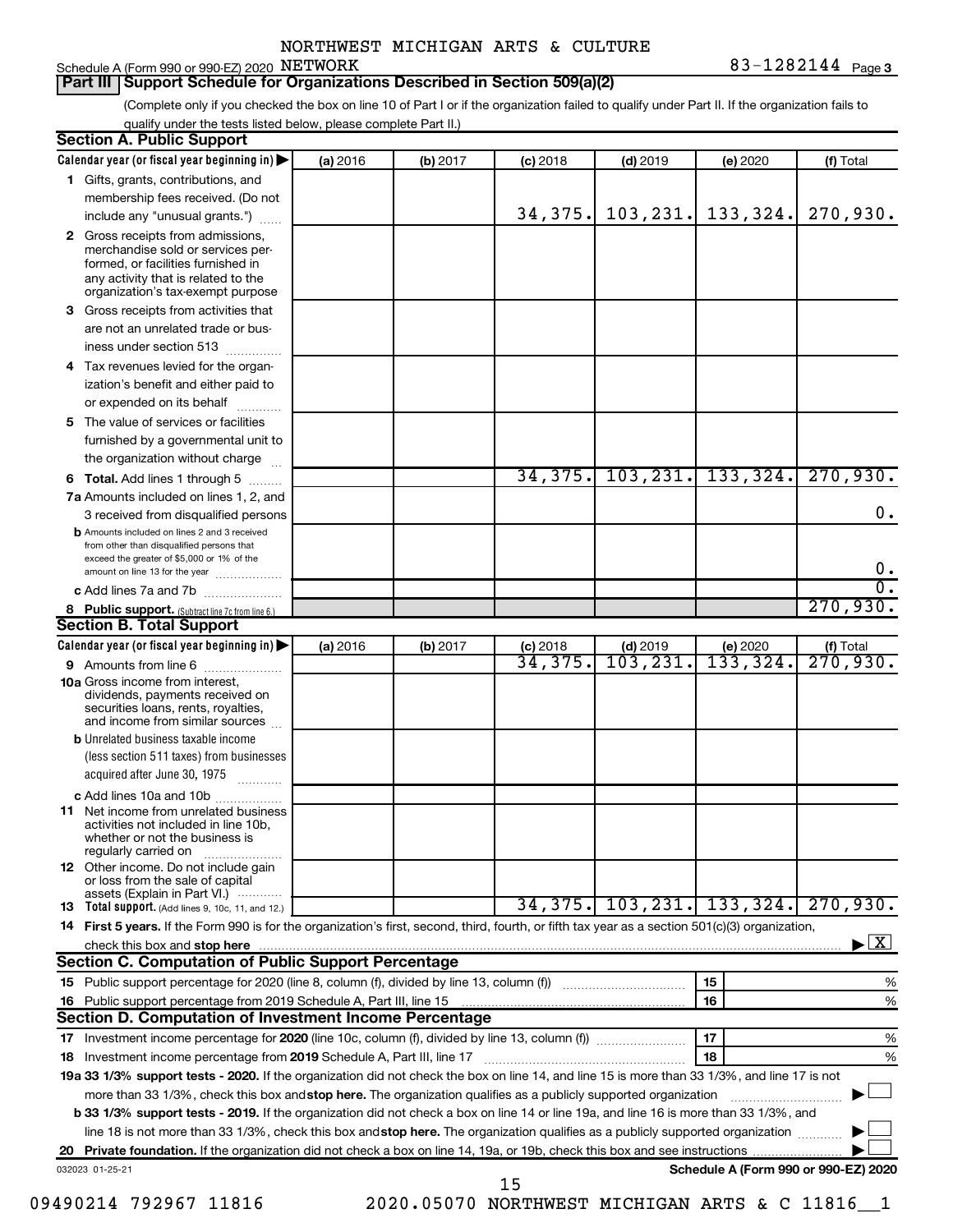# Schedule A (Form 990 or 990-EZ) 2020  $NETWORK$

**4** NETWORK 83-1282144

**1**

**2**

**3a**

**3b**

**3c**

**4a**

**4b**

**4c**

**5a**

**5b 5c**

**6**

**7**

**8**

**9a**

**9b**

**9c**

**10a**

**10b**

**Yes No**

#### **Part IV Supporting Organizations**

(Complete only if you checked a box in line 12 on Part I. If you checked box 12a, Part I, complete Sections A and B. If you checked box 12b, Part I, complete Sections A and C. If you checked box 12c, Part I, complete Sections A, D, and E. If you checked box 12d, Part I, complete Sections A and D, and complete Part V.)

#### **Section A. All Supporting Organizations**

- **1** Are all of the organization's supported organizations listed by name in the organization's governing documents? If "No," describe in Part VI how the supported organizations are designated. If designated by *class or purpose, describe the designation. If historic and continuing relationship, explain.*
- **2** Did the organization have any supported organization that does not have an IRS determination of status under section 509(a)(1) or (2)? If "Yes," explain in Part **VI** how the organization determined that the supported *organization was described in section 509(a)(1) or (2).*
- **3a** Did the organization have a supported organization described in section 501(c)(4), (5), or (6)? If "Yes," answer *lines 3b and 3c below.*
- **b** Did the organization confirm that each supported organization qualified under section 501(c)(4), (5), or (6) and satisfied the public support tests under section 509(a)(2)? If "Yes," describe in Part VI when and how the *organization made the determination.*
- **c** Did the organization ensure that all support to such organizations was used exclusively for section 170(c)(2)(B) purposes? If "Yes," explain in Part VI what controls the organization put in place to ensure such use.
- **4 a** *If* Was any supported organization not organized in the United States ("foreign supported organization")? *"Yes," and if you checked box 12a or 12b in Part I, answer lines 4b and 4c below.*
- **b** Did the organization have ultimate control and discretion in deciding whether to make grants to the foreign supported organization? If "Yes," describe in Part VI how the organization had such control and discretion *despite being controlled or supervised by or in connection with its supported organizations.*
- **c** Did the organization support any foreign supported organization that does not have an IRS determination under sections 501(c)(3) and 509(a)(1) or (2)? If "Yes," explain in Part VI what controls the organization used *to ensure that all support to the foreign supported organization was used exclusively for section 170(c)(2)(B) purposes.*
- **5a** Did the organization add, substitute, or remove any supported organizations during the tax year? If "Yes," answer lines 5b and 5c below (if applicable). Also, provide detail in **Part VI,** including (i) the names and EIN *numbers of the supported organizations added, substituted, or removed; (ii) the reasons for each such action; (iii) the authority under the organization's organizing document authorizing such action; and (iv) how the action was accomplished (such as by amendment to the organizing document).*
- **b** Type I or Type II only. Was any added or substituted supported organization part of a class already designated in the organization's organizing document?
- **c Substitutions only.**  Was the substitution the result of an event beyond the organization's control?
- **6** Did the organization provide support (whether in the form of grants or the provision of services or facilities) to **Part VI.** support or benefit one or more of the filing organization's supported organizations? If "Yes," provide detail in anyone other than (i) its supported organizations, (ii) individuals that are part of the charitable class benefited by one or more of its supported organizations, or (iii) other supporting organizations that also
- **7** Did the organization provide a grant, loan, compensation, or other similar payment to a substantial contributor regard to a substantial contributor? If "Yes," complete Part I of Schedule L (Form 990 or 990-EZ). (as defined in section 4958(c)(3)(C)), a family member of a substantial contributor, or a 35% controlled entity with
- **8** Did the organization make a loan to a disqualified person (as defined in section 4958) not described in line 7? *If "Yes," complete Part I of Schedule L (Form 990 or 990-EZ).*
- **9 a** Was the organization controlled directly or indirectly at any time during the tax year by one or more in section 509(a)(1) or (2))? If "Yes," provide detail in **Part VI.** disqualified persons, as defined in section 4946 (other than foundation managers and organizations described
- **b** Did one or more disqualified persons (as defined in line 9a) hold a controlling interest in any entity in which the supporting organization had an interest? If "Yes," provide detail in Part VI.
- **c** Did a disqualified person (as defined in line 9a) have an ownership interest in, or derive any personal benefit from, assets in which the supporting organization also had an interest? If "Yes," provide detail in Part VI.
- **10 a** Was the organization subject to the excess business holdings rules of section 4943 because of section supporting organizations)? If "Yes," answer line 10b below. 4943(f) (regarding certain Type II supporting organizations, and all Type III non-functionally integrated
	- **b** Did the organization have any excess business holdings in the tax year? (Use Schedule C, Form 4720, to *determine whether the organization had excess business holdings.)*

032024 01-25-21

**Schedule A (Form 990 or 990-EZ) 2020**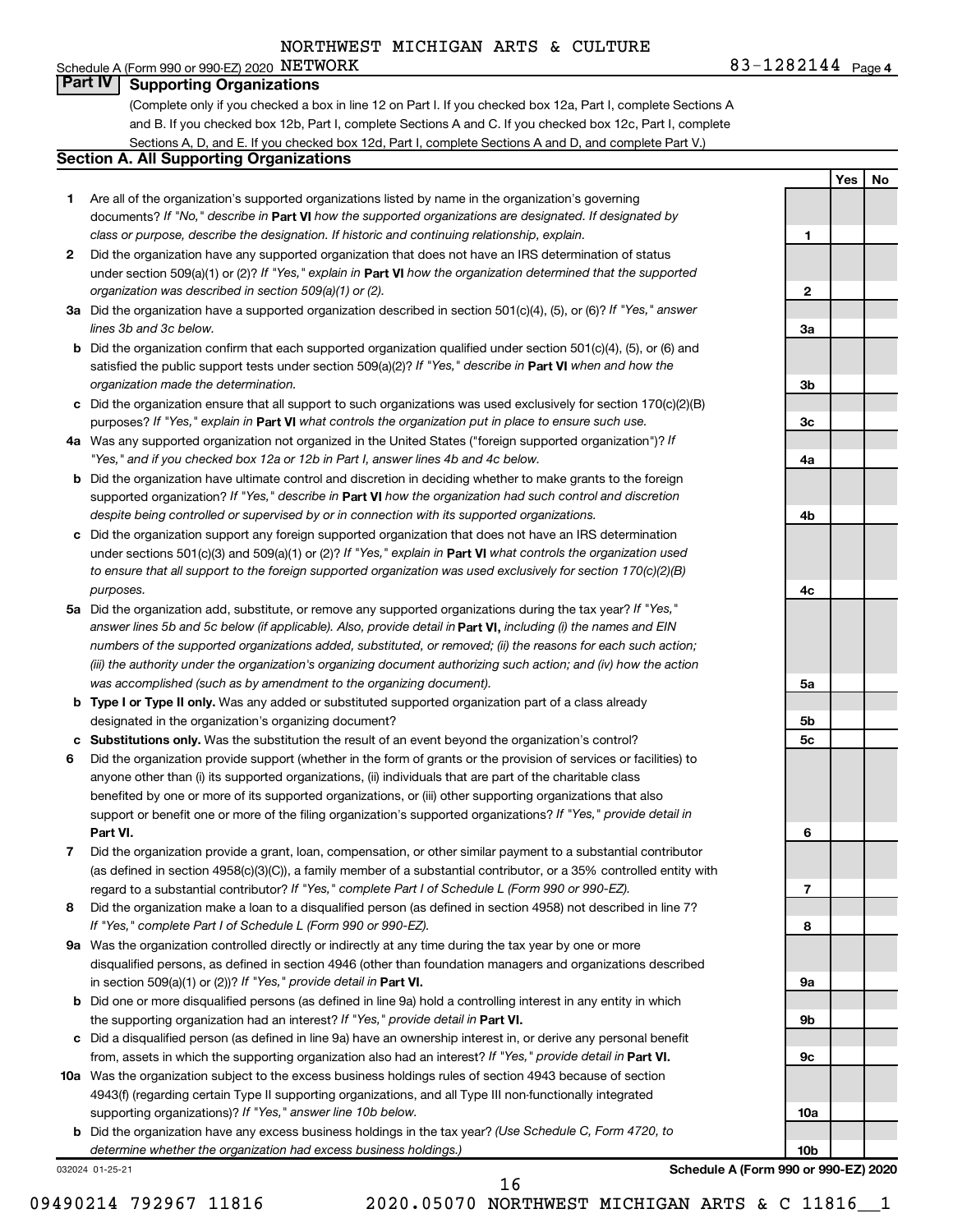|  |  | Schedule A (Form 990 or 990-EZ) 2020 $\,$ <code>NETWORK</code> | 83-1282144 | Page 5 |
|--|--|----------------------------------------------------------------|------------|--------|
|--|--|----------------------------------------------------------------|------------|--------|

|              | <b>Supporting Organizations (continued)</b><br><b>Part IV</b>                                                                                                                                                                                             |                 |     |    |
|--------------|-----------------------------------------------------------------------------------------------------------------------------------------------------------------------------------------------------------------------------------------------------------|-----------------|-----|----|
|              |                                                                                                                                                                                                                                                           |                 | Yes | No |
| 11           | Has the organization accepted a gift or contribution from any of the following persons?                                                                                                                                                                   |                 |     |    |
|              | a A person who directly or indirectly controls, either alone or together with persons described in lines 11b and                                                                                                                                          |                 |     |    |
|              | 11c below, the governing body of a supported organization?                                                                                                                                                                                                | 11a             |     |    |
|              | <b>b</b> A family member of a person described in line 11a above?                                                                                                                                                                                         | 11 <sub>b</sub> |     |    |
|              | c A 35% controlled entity of a person described in line 11a or 11b above?If "Yes" to line 11a, 11b, or 11c, provide                                                                                                                                       |                 |     |    |
|              | detail in Part VI.                                                                                                                                                                                                                                        | 11c             |     |    |
|              | <b>Section B. Type I Supporting Organizations</b>                                                                                                                                                                                                         |                 |     |    |
|              |                                                                                                                                                                                                                                                           |                 | Yes | No |
| 1            | Did the governing body, members of the governing body, officers acting in their official capacity, or membership of one or                                                                                                                                |                 |     |    |
|              | more supported organizations have the power to regularly appoint or elect at least a majority of the organization's officers,                                                                                                                             |                 |     |    |
|              | directors, or trustees at all times during the tax year? If "No," describe in Part VI how the supported organization(s)<br>effectively operated, supervised, or controlled the organization's activities. If the organization had more than one supported |                 |     |    |
|              | organization, describe how the powers to appoint and/or remove officers, directors, or trustees were allocated among the                                                                                                                                  |                 |     |    |
|              | supported organizations and what conditions or restrictions, if any, applied to such powers during the tax year.                                                                                                                                          | 1               |     |    |
| 2            | Did the organization operate for the benefit of any supported organization other than the supported                                                                                                                                                       |                 |     |    |
|              | organization(s) that operated, supervised, or controlled the supporting organization? If "Yes," explain in                                                                                                                                                |                 |     |    |
|              | Part VI how providing such benefit carried out the purposes of the supported organization(s) that operated,                                                                                                                                               |                 |     |    |
|              | supervised, or controlled the supporting organization.                                                                                                                                                                                                    | $\mathbf{2}$    |     |    |
|              | <b>Section C. Type II Supporting Organizations</b>                                                                                                                                                                                                        |                 |     |    |
|              |                                                                                                                                                                                                                                                           |                 | Yes | No |
| 1.           | Were a majority of the organization's directors or trustees during the tax year also a majority of the directors                                                                                                                                          |                 |     |    |
|              | or trustees of each of the organization's supported organization(s)? If "No," describe in Part VI how control                                                                                                                                             |                 |     |    |
|              | or management of the supporting organization was vested in the same persons that controlled or managed                                                                                                                                                    |                 |     |    |
|              | the supported organization(s).                                                                                                                                                                                                                            | 1               |     |    |
|              | Section D. All Type III Supporting Organizations                                                                                                                                                                                                          |                 |     |    |
|              |                                                                                                                                                                                                                                                           |                 | Yes | No |
| 1            | Did the organization provide to each of its supported organizations, by the last day of the fifth month of the                                                                                                                                            |                 |     |    |
|              | organization's tax year, (i) a written notice describing the type and amount of support provided during the prior tax                                                                                                                                     |                 |     |    |
|              | year, (ii) a copy of the Form 990 that was most recently filed as of the date of notification, and (iii) copies of the                                                                                                                                    |                 |     |    |
|              | organization's governing documents in effect on the date of notification, to the extent not previously provided?                                                                                                                                          | 1               |     |    |
| $\mathbf{2}$ | Were any of the organization's officers, directors, or trustees either (i) appointed or elected by the supported                                                                                                                                          |                 |     |    |
|              | organization(s) or (ii) serving on the governing body of a supported organization? If "No," explain in Part VI how                                                                                                                                        |                 |     |    |
|              | the organization maintained a close and continuous working relationship with the supported organization(s).                                                                                                                                               | $\mathbf{2}$    |     |    |
| 3            | By reason of the relationship described in line 2, above, did the organization's supported organizations have a                                                                                                                                           |                 |     |    |
|              | significant voice in the organization's investment policies and in directing the use of the organization's                                                                                                                                                |                 |     |    |
|              | income or assets at all times during the tax year? If "Yes," describe in Part VI the role the organization's                                                                                                                                              |                 |     |    |
|              | supported organizations played in this regard.                                                                                                                                                                                                            | 3               |     |    |
|              | Section E. Type III Functionally Integrated Supporting Organizations                                                                                                                                                                                      |                 |     |    |
| 1.           | Check the box next to the method that the organization used to satisfy the Integral Part Test during the yealsee instructions).                                                                                                                           |                 |     |    |
| a            | The organization satisfied the Activities Test. Complete line 2 below.                                                                                                                                                                                    |                 |     |    |
| b            | The organization is the parent of each of its supported organizations. Complete line 3 below.                                                                                                                                                             |                 |     |    |
| c            | The organization supported a governmental entity. Describe in Part VI how you supported a governmental entity (see instructions).                                                                                                                         |                 |     |    |
| 2            | Activities Test. Answer lines 2a and 2b below.                                                                                                                                                                                                            |                 | Yes | No |
| а            | Did substantially all of the organization's activities during the tax year directly further the exempt purposes of                                                                                                                                        |                 |     |    |
|              | the supported organization(s) to which the organization was responsive? If "Yes," then in Part VI identify<br>those supported organizations and explain how these activities directly furthered their exempt purposes,                                    |                 |     |    |
|              | how the organization was responsive to those supported organizations, and how the organization determined                                                                                                                                                 |                 |     |    |
|              | that these activities constituted substantially all of its activities.                                                                                                                                                                                    | 2a              |     |    |
| b            | Did the activities described in line 2a, above, constitute activities that, but for the organization's involvement,                                                                                                                                       |                 |     |    |
|              | one or more of the organization's supported organization(s) would have been engaged in? If "Yes," explain in                                                                                                                                              |                 |     |    |
|              | Part VI the reasons for the organization's position that its supported organization(s) would have engaged in                                                                                                                                              |                 |     |    |
|              | these activities but for the organization's involvement.                                                                                                                                                                                                  | 2b              |     |    |
| 3            | Parent of Supported Organizations. Answer lines 3a and 3b below.                                                                                                                                                                                          |                 |     |    |
| а            | Did the organization have the power to regularly appoint or elect a majority of the officers, directors, or                                                                                                                                               |                 |     |    |
|              | trustees of each of the supported organizations? If "Yes" or "No" provide details in Part VI.                                                                                                                                                             | За              |     |    |
| b            | Did the organization exercise a substantial degree of direction over the policies, programs, and activities of each                                                                                                                                       |                 |     |    |
|              | of its supported organizations? If "Yes," describe in Part VI the role played by the organization in this regard.                                                                                                                                         | Зb              |     |    |
|              | Schedule A (Form 990 or 990-EZ) 2020<br>032025 01-25-21                                                                                                                                                                                                   |                 |     |    |

09490214 792967 11816 2020.05070 NORTHWEST MICHIGAN ARTS & C 11816 1 17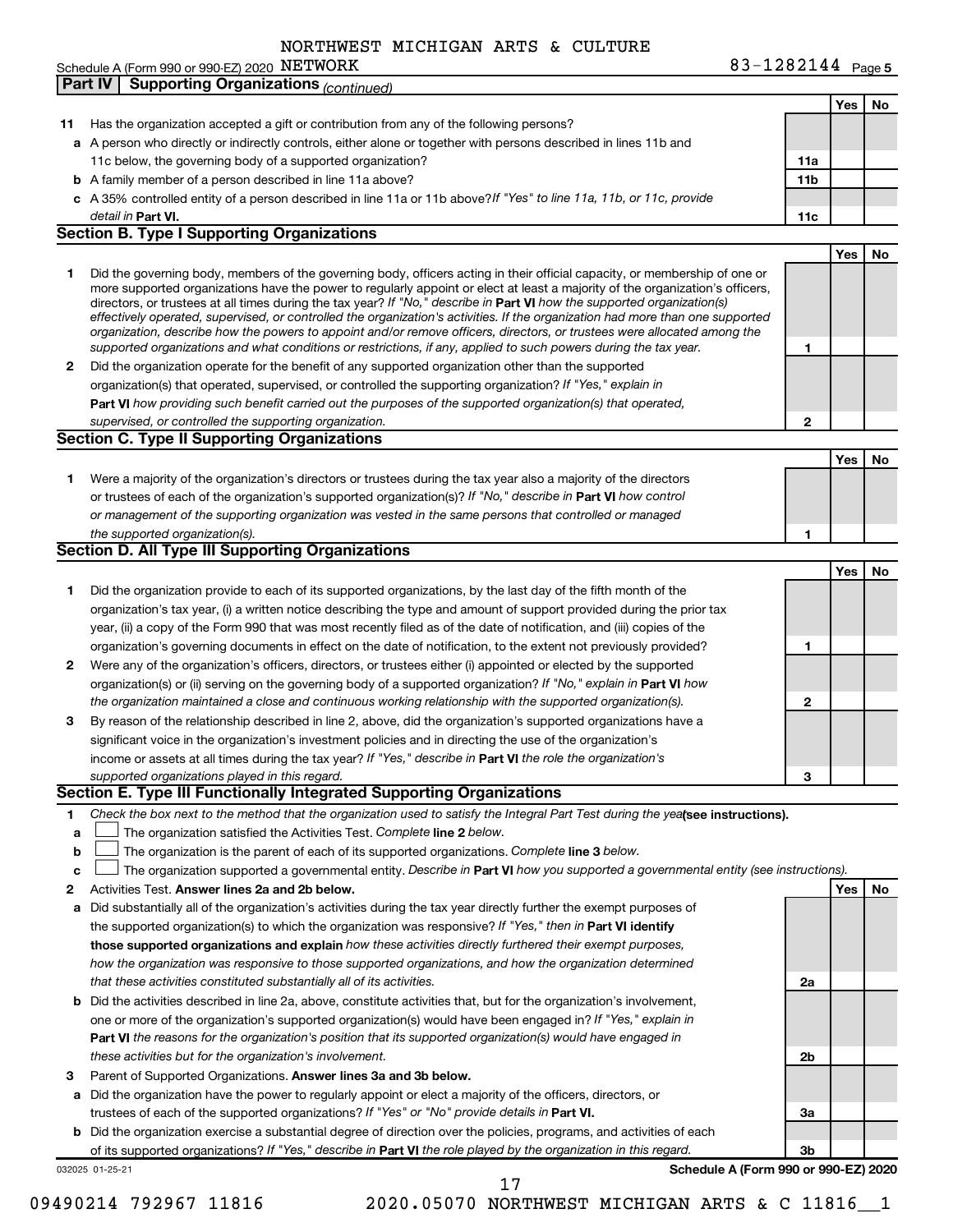#### 1 **Letter See instructions.** Check here if the organization satisfied the Integral Part Test as a qualifying trust on Nov. 20, 1970 (*explain in* Part **VI**). See instructions. **Section A - Adjusted Net Income 1 2 3 4 5 6 7 8 1 2 3 4 5 6 7 Adjusted Net Income** (subtract lines 5, 6, and 7 from line 4) **8 8 Section B - Minimum Asset Amount 1 2 3 4 5 6 7 8 a** Average monthly value of securities **b** Average monthly cash balances **c** Fair market value of other non-exempt-use assets **d Total**  (add lines 1a, 1b, and 1c) **e Discount** claimed for blockage or other factors **1a 1b 1c 1d 2 3 4 5 6 7 8** (explain in detail in Part VI): **Minimum Asset Amount**  (add line 7 to line 6) **Section C - Distributable Amount 1 2 3 4 5 6 1 2 3 4 5 6** Distributable Amount. Subtract line 5 from line 4, unless subject to Schedule A (Form 990 or 990-EZ) 2020 NETWORK All other Type III non-functionally integrated supporting organizations must complete Sections A through E. (B) Current Year (A) Prior Year Net short-term capital gain Recoveries of prior-year distributions Other gross income (see instructions) Add lines 1 through 3. Depreciation and depletion Portion of operating expenses paid or incurred for production or collection of gross income or for management, conservation, or maintenance of property held for production of income (see instructions) Other expenses (see instructions) (B) Current Year  $(A)$  Prior Year  $\left\{\n\begin{array}{ccc}\n\end{array}\n\right\}$  (optional) Aggregate fair market value of all non-exempt-use assets (see instructions for short tax year or assets held for part of year): Acquisition indebtedness applicable to non-exempt-use assets Subtract line 2 from line 1d. Cash deemed held for exempt use. Enter 0.015 of line 3 (for greater amount, see instructions). Net value of non-exempt-use assets (subtract line 4 from line 3) Multiply line 5 by 0.035. Recoveries of prior-year distributions Current Year Adjusted net income for prior year (from Section A, line 8, column A) Enter 0.85 of line 1. Minimum asset amount for prior year (from Section B, line 8, column A) Enter greater of line 2 or line 3. Income tax imposed in prior year emergency temporary reduction (see instructions). **Part V Type III Non-Functionally Integrated 509(a)(3) Supporting Organizations**

**7** Check here if the current year is the organization's first as a non-functionally integrated Type III supporting organization (see † instructions).

**Schedule A (Form 990 or 990-EZ) 2020**

032026 01-25-21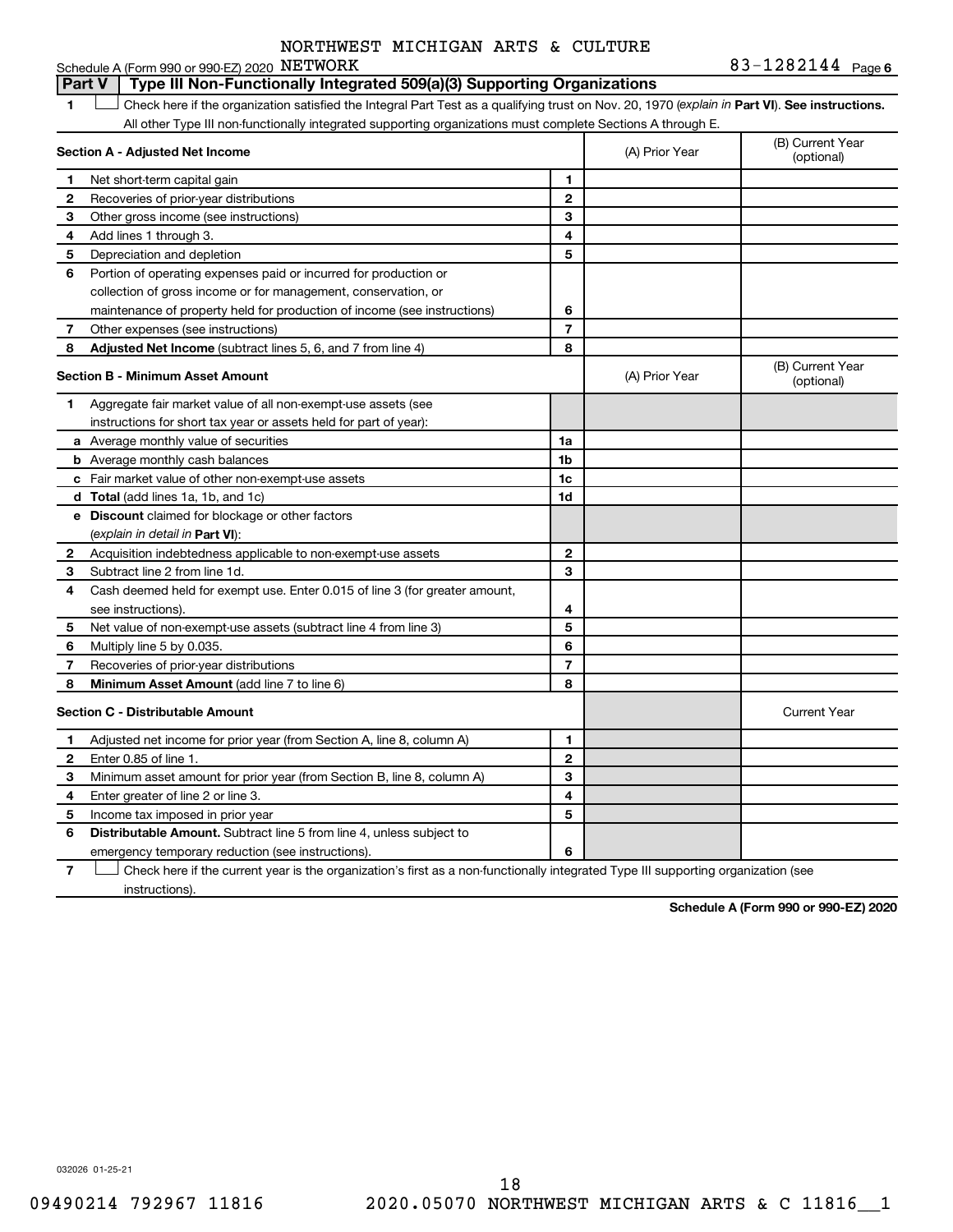|               | Schedule A (Form 990 or 990-EZ) 2020 NETWORK                                               |                                    |                                               |                | 83-1282144 Page 7                                |
|---------------|--------------------------------------------------------------------------------------------|------------------------------------|-----------------------------------------------|----------------|--------------------------------------------------|
| <b>Part V</b> | Type III Non-Functionally Integrated 509(a)(3) Supporting Organizations (continued)        |                                    |                                               |                |                                                  |
|               | Section D - Distributions                                                                  |                                    |                                               |                | <b>Current Year</b>                              |
| 1             | Amounts paid to supported organizations to accomplish exempt purposes                      |                                    |                                               | 1              |                                                  |
| 2             | Amounts paid to perform activity that directly furthers exempt purposes of supported       |                                    |                                               |                |                                                  |
|               | organizations, in excess of income from activity                                           |                                    |                                               | 2              |                                                  |
| З             | Administrative expenses paid to accomplish exempt purposes of supported organizations      |                                    |                                               | 3              |                                                  |
| 4             | Amounts paid to acquire exempt-use assets                                                  |                                    |                                               | 4              |                                                  |
| 5             | Qualified set-aside amounts (prior IRS approval required - provide details in Part VI)     |                                    |                                               | 5              |                                                  |
| 6             | Other distributions (describe in Part VI). See instructions.                               |                                    |                                               | 6              |                                                  |
| 7             | Total annual distributions. Add lines 1 through 6.                                         |                                    |                                               | $\overline{7}$ |                                                  |
| 8             | Distributions to attentive supported organizations to which the organization is responsive |                                    |                                               |                |                                                  |
|               | (provide details in Part VI). See instructions.                                            |                                    |                                               | 8              |                                                  |
| 9             | Distributable amount for 2020 from Section C, line 6                                       |                                    |                                               | 9              |                                                  |
| 10            | Line 8 amount divided by line 9 amount                                                     |                                    |                                               | 10             |                                                  |
|               | <b>Section E - Distribution Allocations (see instructions)</b>                             | (i)<br><b>Excess Distributions</b> | (ii)<br><b>Underdistributions</b><br>Pre-2020 |                | (iii)<br><b>Distributable</b><br>Amount for 2020 |
| 1             | Distributable amount for 2020 from Section C, line 6                                       |                                    |                                               |                |                                                  |
| 2             | Underdistributions, if any, for years prior to 2020 (reason-                               |                                    |                                               |                |                                                  |
|               | able cause required - explain in Part VI). See instructions.                               |                                    |                                               |                |                                                  |
| З             | Excess distributions carryover, if any, to 2020                                            |                                    |                                               |                |                                                  |
|               | a From 2015                                                                                |                                    |                                               |                |                                                  |
|               | $b$ From 2016                                                                              |                                    |                                               |                |                                                  |
|               | c From 2017                                                                                |                                    |                                               |                |                                                  |
|               | <b>d</b> From 2018                                                                         |                                    |                                               |                |                                                  |
|               | e From 2019                                                                                |                                    |                                               |                |                                                  |
|               | f Total of lines 3a through 3e                                                             |                                    |                                               |                |                                                  |
|               | g Applied to underdistributions of prior years                                             |                                    |                                               |                |                                                  |
|               | h Applied to 2020 distributable amount                                                     |                                    |                                               |                |                                                  |
| Ť.            | Carryover from 2015 not applied (see instructions)                                         |                                    |                                               |                |                                                  |
|               | Remainder. Subtract lines 3g, 3h, and 3i from line 3f.                                     |                                    |                                               |                |                                                  |
| 4             | Distributions for 2020 from Section D.                                                     |                                    |                                               |                |                                                  |
|               | line $7:$<br>\$.                                                                           |                                    |                                               |                |                                                  |
|               | a Applied to underdistributions of prior years                                             |                                    |                                               |                |                                                  |
|               | <b>b</b> Applied to 2020 distributable amount                                              |                                    |                                               |                |                                                  |
|               | c Remainder. Subtract lines 4a and 4b from line 4.                                         |                                    |                                               |                |                                                  |
|               | Remaining underdistributions for years prior to 2020, if                                   |                                    |                                               |                |                                                  |
|               | any. Subtract lines 3g and 4a from line 2. For result greater                              |                                    |                                               |                |                                                  |
|               | than zero, explain in Part VI. See instructions.                                           |                                    |                                               |                |                                                  |
| 6             | Remaining underdistributions for 2020. Subtract lines 3h                                   |                                    |                                               |                |                                                  |
|               | and 4b from line 1. For result greater than zero, explain in                               |                                    |                                               |                |                                                  |
|               | <b>Part VI.</b> See instructions.                                                          |                                    |                                               |                |                                                  |
| $\mathbf{7}$  | Excess distributions carryover to 2021. Add lines 3j                                       |                                    |                                               |                |                                                  |
|               | and 4c.                                                                                    |                                    |                                               |                |                                                  |
| 8             | Breakdown of line 7:                                                                       |                                    |                                               |                |                                                  |
|               | a Excess from 2016                                                                         |                                    |                                               |                |                                                  |
|               | <b>b</b> Excess from 2017                                                                  |                                    |                                               |                |                                                  |
|               | c Excess from 2018                                                                         |                                    |                                               |                |                                                  |
|               | d Excess from 2019                                                                         |                                    |                                               |                |                                                  |
|               | e Excess from 2020                                                                         |                                    |                                               |                |                                                  |

**Schedule A (Form 990 or 990-EZ) 2020**

032027 01-25-21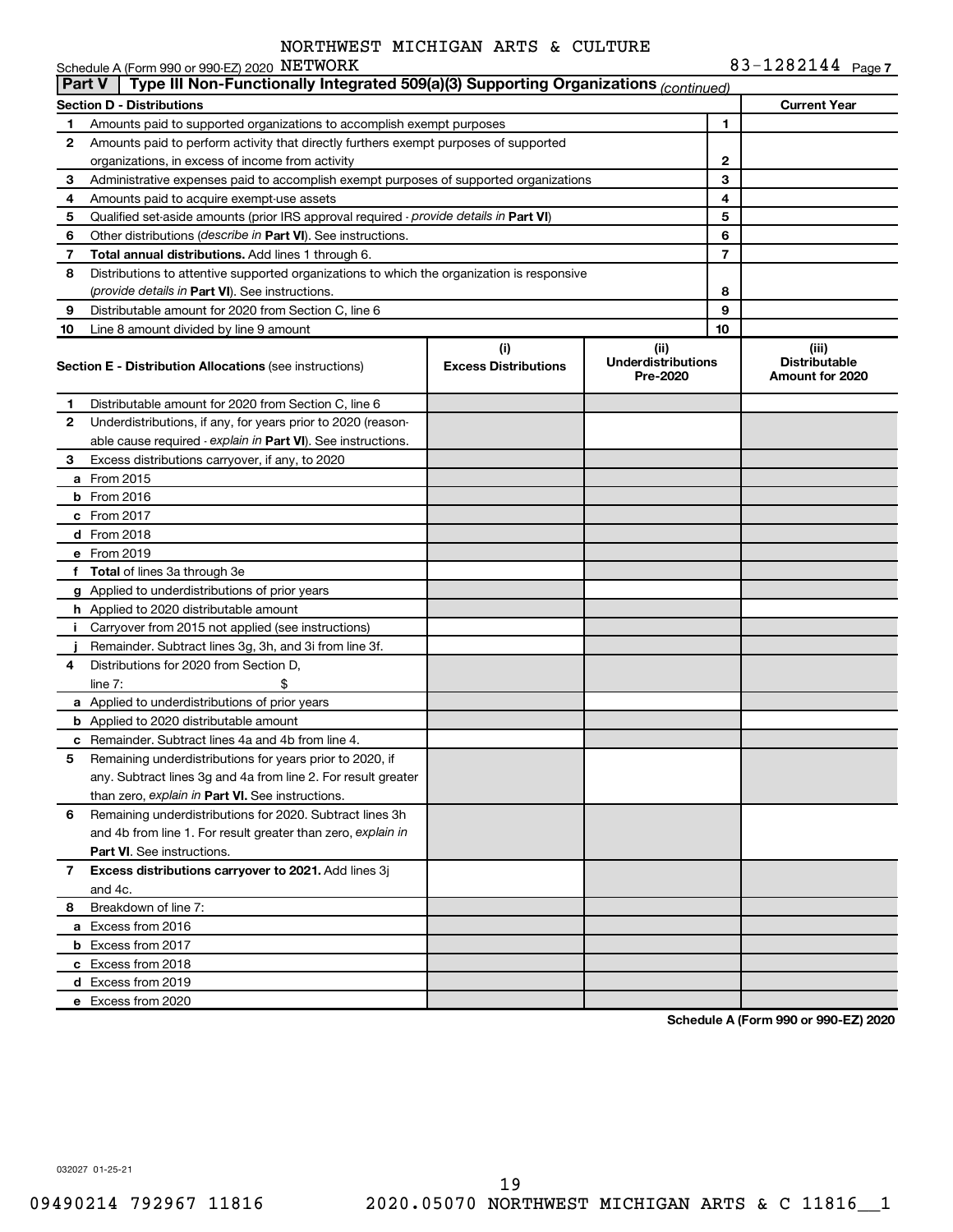|                 | Schedule A (Form 990 or 990-EZ) 2020 NETWORK |  | NORTHWEST MICHIGAN ARTS & CULTURE | 83-1282144 Page 8                                                                                                                                                                                                                                                                                                                                                                                                                                                                                                                                                    |
|-----------------|----------------------------------------------|--|-----------------------------------|----------------------------------------------------------------------------------------------------------------------------------------------------------------------------------------------------------------------------------------------------------------------------------------------------------------------------------------------------------------------------------------------------------------------------------------------------------------------------------------------------------------------------------------------------------------------|
| <b>Part VI</b>  | (See instructions.)                          |  |                                   | Supplemental Information. Provide the explanations required by Part II, line 10; Part II, line 17a or 17b; Part III, line 12;<br>Part IV, Section A, lines 1, 2, 3b, 3c, 4b, 4c, 5a, 6, 9a, 9b, 9c, 11a, 11b, and 11c; Part IV, Section B, lines 1 and 2; Part IV, Section C,<br>line 1; Part IV, Section D, lines 2 and 3; Part IV, Section E, lines 1c, 2a, 2b, 3a, and 3b; Part V, line 1; Part V, Section B, line 1e; Part V,<br>Section D, lines 5, 6, and 8; and Part V, Section E, lines 2, 5, and 6. Also complete this part for any additional information. |
|                 |                                              |  |                                   |                                                                                                                                                                                                                                                                                                                                                                                                                                                                                                                                                                      |
|                 |                                              |  |                                   |                                                                                                                                                                                                                                                                                                                                                                                                                                                                                                                                                                      |
|                 |                                              |  |                                   |                                                                                                                                                                                                                                                                                                                                                                                                                                                                                                                                                                      |
|                 |                                              |  |                                   |                                                                                                                                                                                                                                                                                                                                                                                                                                                                                                                                                                      |
|                 |                                              |  |                                   |                                                                                                                                                                                                                                                                                                                                                                                                                                                                                                                                                                      |
|                 |                                              |  |                                   |                                                                                                                                                                                                                                                                                                                                                                                                                                                                                                                                                                      |
|                 |                                              |  |                                   |                                                                                                                                                                                                                                                                                                                                                                                                                                                                                                                                                                      |
|                 |                                              |  |                                   |                                                                                                                                                                                                                                                                                                                                                                                                                                                                                                                                                                      |
|                 |                                              |  |                                   |                                                                                                                                                                                                                                                                                                                                                                                                                                                                                                                                                                      |
|                 |                                              |  |                                   |                                                                                                                                                                                                                                                                                                                                                                                                                                                                                                                                                                      |
|                 |                                              |  |                                   |                                                                                                                                                                                                                                                                                                                                                                                                                                                                                                                                                                      |
|                 |                                              |  |                                   |                                                                                                                                                                                                                                                                                                                                                                                                                                                                                                                                                                      |
|                 |                                              |  |                                   |                                                                                                                                                                                                                                                                                                                                                                                                                                                                                                                                                                      |
|                 |                                              |  |                                   |                                                                                                                                                                                                                                                                                                                                                                                                                                                                                                                                                                      |
|                 |                                              |  |                                   |                                                                                                                                                                                                                                                                                                                                                                                                                                                                                                                                                                      |
|                 |                                              |  |                                   |                                                                                                                                                                                                                                                                                                                                                                                                                                                                                                                                                                      |
|                 |                                              |  |                                   |                                                                                                                                                                                                                                                                                                                                                                                                                                                                                                                                                                      |
|                 |                                              |  |                                   |                                                                                                                                                                                                                                                                                                                                                                                                                                                                                                                                                                      |
|                 |                                              |  |                                   |                                                                                                                                                                                                                                                                                                                                                                                                                                                                                                                                                                      |
|                 |                                              |  |                                   |                                                                                                                                                                                                                                                                                                                                                                                                                                                                                                                                                                      |
|                 |                                              |  |                                   |                                                                                                                                                                                                                                                                                                                                                                                                                                                                                                                                                                      |
|                 |                                              |  |                                   |                                                                                                                                                                                                                                                                                                                                                                                                                                                                                                                                                                      |
|                 |                                              |  |                                   |                                                                                                                                                                                                                                                                                                                                                                                                                                                                                                                                                                      |
|                 |                                              |  |                                   |                                                                                                                                                                                                                                                                                                                                                                                                                                                                                                                                                                      |
|                 |                                              |  |                                   |                                                                                                                                                                                                                                                                                                                                                                                                                                                                                                                                                                      |
|                 |                                              |  |                                   |                                                                                                                                                                                                                                                                                                                                                                                                                                                                                                                                                                      |
| 032028 01-25-21 |                                              |  |                                   | Schedule A (Form 990 or 990-EZ) 2020                                                                                                                                                                                                                                                                                                                                                                                                                                                                                                                                 |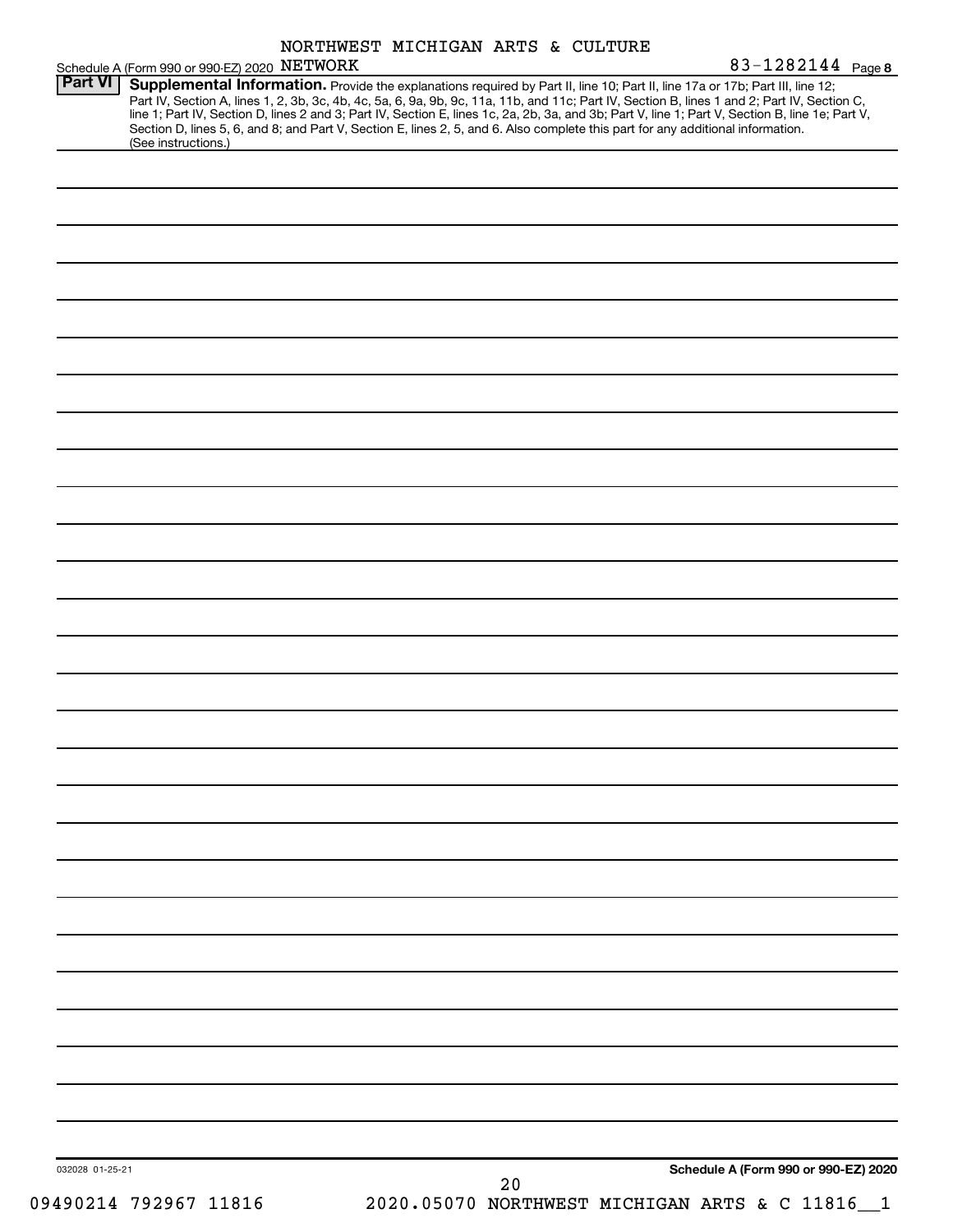| <b>Schedule B</b>                 |  |  |
|-----------------------------------|--|--|
| $T_{\text{max}}$ and and $\Gamma$ |  |  |

#### Department of the Treasury Internal Revenue Service **(Form 990, 990-EZ,**

### Name of the organization

# **Schedule of Contributors**

**or 990-PF) | Attach to Form 990, Form 990-EZ, or Form 990-PF. | Go to www.irs.gov/Form990 for the latest information.** OMB No. 1545-0047

**2020**

**Employer identification number**

| NORTHWEST MIG |  |
|---------------|--|

CHIGAN ARTS & CULTURE NETWORK 83-1282144

| <b>Organization type (check one):</b> |
|---------------------------------------|
|                                       |

| Filers of:         | Section:                                                                  |
|--------------------|---------------------------------------------------------------------------|
| Form 990 or 990-FZ | $\lfloor \underline{X} \rfloor$ 501(c)( 3) (enter number) organization    |
|                    | 4947(a)(1) nonexempt charitable trust not treated as a private foundation |
|                    | 527 political organization                                                |
| Form 990-PF        | 501(c)(3) exempt private foundation                                       |
|                    | 4947(a)(1) nonexempt charitable trust treated as a private foundation     |
|                    | 501(c)(3) taxable private foundation                                      |

Check if your organization is covered by the General Rule or a Special Rule.

**Note:**  Only a section 501(c)(7), (8), or (10) organization can check boxes for both the General Rule and a Special Rule. See instructions.

#### **General Rule**

**K** For an organization filing Form 990, 990-EZ, or 990-PF that received, during the year, contributions totaling \$5,000 or more (in money or property) from any one contributor. Complete Parts I and II. See instructions for determining a contributor's total contributions.

#### **Special Rules**

 $\Box$ 

any one contributor, during the year, total contributions of the greater of (1) \$5,000; or (2) 2% of the amount on (i) Form 990, Part VIII, line 1h; For an organization described in section 501(c)(3) filing Form 990 or 990-EZ that met the 33 1/3% support test of the regulations under sections 509(a)(1) and 170(b)(1)(A)(vi), that checked Schedule A (Form 990 or 990-EZ), Part II, line 13, 16a, or 16b, and that received from or (ii) Form 990-EZ, line 1. Complete Parts I and II.  $\Box$ 

For an organization described in section 501(c)(7), (8), or (10) filing Form 990 or 990-EZ that received from any one contributor, during the year, total contributions of more than \$1,000 exclusively for religious, charitable, scientific, literary, or educational purposes, or for the prevention of cruelty to children or animals. Complete Parts I (entering "N/A" in column (b) instead of the contributor name and address), II, and III.  $\Box$ 

purpose. Don't complete any of the parts unless the General Rule applies to this organization because it received nonexclusively year, contributions exclusively for religious, charitable, etc., purposes, but no such contributions totaled more than \$1,000. If this box is checked, enter here the total contributions that were received during the year for an exclusively religious, charitable, etc., For an organization described in section 501(c)(7), (8), or (10) filing Form 990 or 990-EZ that received from any one contributor, during the religious, charitable, etc., contributions totaling \$5,000 or more during the year  $~\ldots\ldots\ldots\ldots\ldots\ldots\ldots\ldots\blacktriangleright~$ \$

**Caution:**  An organization that isn't covered by the General Rule and/or the Special Rules doesn't file Schedule B (Form 990, 990-EZ, or 990-PF),  **must** but it answer "No" on Part IV, line 2, of its Form 990; or check the box on line H of its Form 990-EZ or on its Form 990-PF, Part I, line 2, to certify that it doesn't meet the filing requirements of Schedule B (Form 990, 990-EZ, or 990-PF).

**For Paperwork Reduction Act Notice, see the instructions for Form 990, 990-EZ, or 990-PF. Schedule B (Form 990, 990-EZ, or 990-PF) (2020)** LHA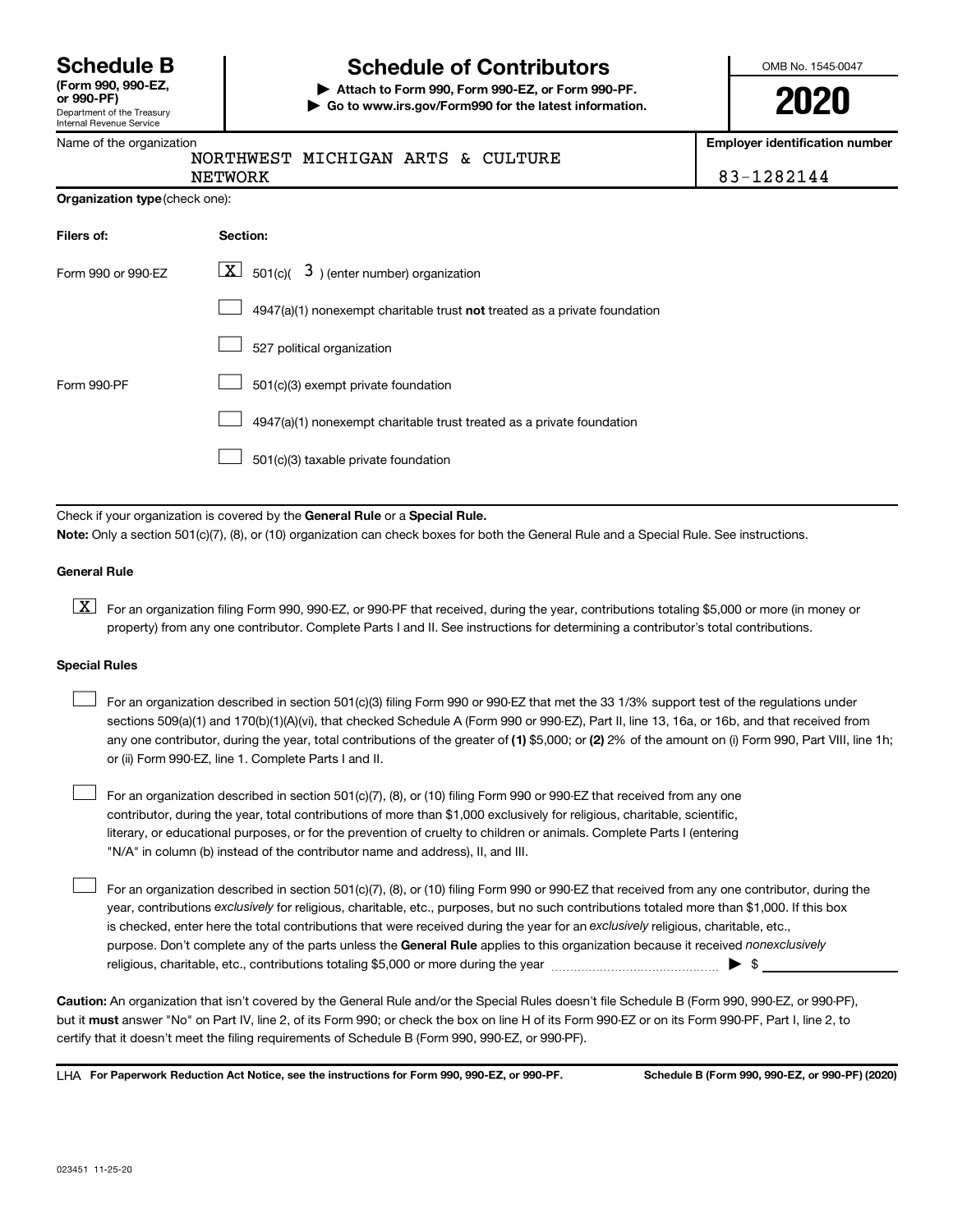#### Schedule B (Form 990, 990-EZ, or 990-PF) (2020)

Name of organization

### NORTHWEST MICHIGAN ARTS & CULTURE NETWORK 83-1282144

**Employer identification number**

**2**

| Part I          | <b>Contributors</b> (see instructions). Use duplicate copies of Part I if additional space is needed. |                                   |                                                                                                                 |
|-----------------|-------------------------------------------------------------------------------------------------------|-----------------------------------|-----------------------------------------------------------------------------------------------------------------|
| (a)<br>No.      | (b)<br>Name, address, and ZIP + 4                                                                     | (c)<br><b>Total contributions</b> | (d)<br>Type of contribution                                                                                     |
| 1               | ROTARY CHARITIES<br>202 E GRANDVIEW PKWY #200<br>TRAVERSE CITY, MI 49684                              | 10,000.<br>\$                     | $\boxed{\mathbf{X}}$<br>Person<br>Payroll<br><b>Noncash</b><br>(Complete Part II for<br>noncash contributions.) |
| (a)<br>No.      | (b)<br>Name, address, and ZIP + 4                                                                     | (c)<br><b>Total contributions</b> | (d)<br>Type of contribution                                                                                     |
| 2               | DR. WARD GILLETT<br>1800 WAYNE ST<br>TRAVERSE CITY, MI 49684                                          | 20,000.<br>\$                     | $\mathbf{X}$<br>Person<br>Payroll<br><b>Noncash</b><br>(Complete Part II for<br>noncash contributions.)         |
| (a)<br>No.      | (b)<br>Name, address, and ZIP + 4                                                                     | (c)<br><b>Total contributions</b> | (d)<br>Type of contribution                                                                                     |
| 3               | MICHIGAN HUMANITIES<br>2364 WOODLAKE DR #100<br>OKEMOS, MI 48864                                      | 10,000.<br>\$                     | $\mathbf{X}$<br>Person<br>Payroll<br><b>Noncash</b><br>(Complete Part II for<br>noncash contributions.)         |
| (a)<br>No.      | (b)<br>Name, address, and ZIP + 4                                                                     | (c)<br><b>Total contributions</b> | (d)<br>Type of contribution                                                                                     |
|                 |                                                                                                       | \$                                | Person<br>Payroll<br>Noncash<br>(Complete Part II for<br>noncash contributions.)                                |
| (a)<br>No.      | (b)<br>Name, address, and ZIP + 4                                                                     | (c)<br><b>Total contributions</b> | (d)<br>Type of contribution                                                                                     |
|                 |                                                                                                       | \$                                | Person<br>Payroll<br><b>Noncash</b><br>(Complete Part II for<br>noncash contributions.)                         |
| (a)<br>No.      | (b)<br>Name, address, and ZIP + 4                                                                     | (c)<br><b>Total contributions</b> | (d)<br>Type of contribution                                                                                     |
|                 |                                                                                                       | \$                                | Person<br>Payroll<br><b>Noncash</b><br>(Complete Part II for<br>noncash contributions.)                         |
| 023452 11-25-20 |                                                                                                       |                                   | Schedule B (Form 990, 990-EZ, or 990-PF) (2020)                                                                 |

09490214 792967 11816 2020.05070 NORTHWEST MICHIGAN ARTS & C 11816 1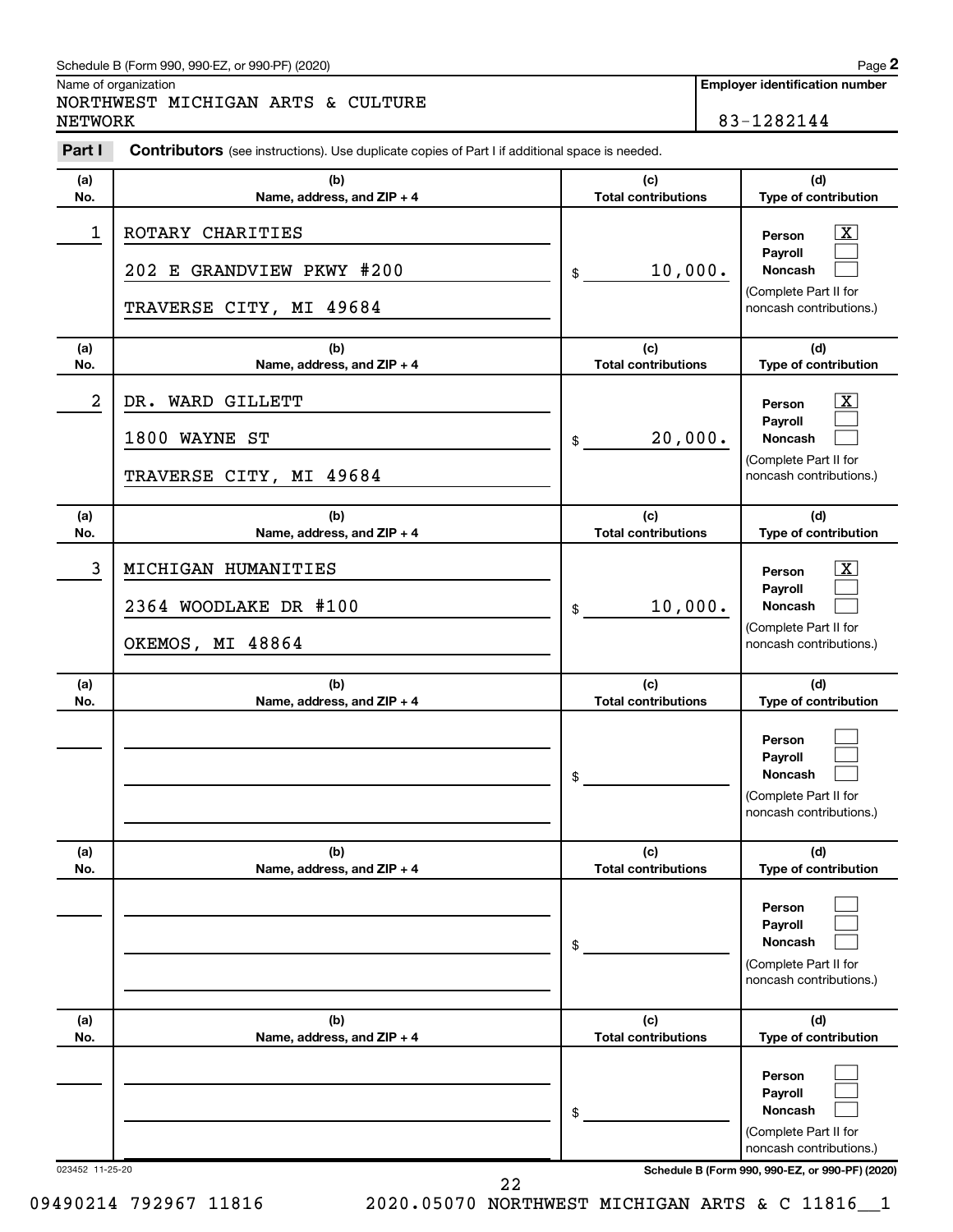|                              | Schedule B (Form 990, 990-EZ, or 990-PF) (2020)                                                            |                                                        | Page 3                                              |
|------------------------------|------------------------------------------------------------------------------------------------------------|--------------------------------------------------------|-----------------------------------------------------|
| NETWORK                      | Name of organization<br>NORTHWEST MICHIGAN ARTS & CULTURE                                                  |                                                        | <b>Employer identification number</b><br>83-1282144 |
| Part II                      | <b>Noncash Property</b> (see instructions). Use duplicate copies of Part II if additional space is needed. |                                                        |                                                     |
| (a)<br>No.<br>from<br>Part I | (b)<br>Description of noncash property given                                                               | (c)<br><b>FMV</b> (or estimate)<br>(See instructions.) | (d)<br>Date received                                |
|                              |                                                                                                            | \$                                                     |                                                     |
| (a)<br>No.<br>from           | (b)<br>Deparintion of nononab proporty given                                                               | (c)<br><b>FMV</b> (or estimate)                        | (d)<br>Dota roogived                                |

| No.<br>from<br>Part I        | (b)<br>Description of noncash property given | (∽)<br>FMV (or estimate)<br>(See instructions.) | (d)<br>Date received |
|------------------------------|----------------------------------------------|-------------------------------------------------|----------------------|
|                              |                                              | $$^{\circ}$                                     |                      |
| (a)<br>No.<br>from<br>Part I | (b)<br>Description of noncash property given | (c)<br>FMV (or estimate)<br>(See instructions.) | (d)<br>Date received |
|                              |                                              | \$                                              |                      |
| (a)<br>No.<br>from<br>Part I | (b)<br>Description of noncash property given | (c)<br>FMV (or estimate)<br>(See instructions.) | (d)<br>Date received |
|                              |                                              | \$                                              |                      |
| (a)<br>No.<br>from<br>Part I | (b)<br>Description of noncash property given | (c)<br>FMV (or estimate)<br>(See instructions.) | (d)<br>Date received |
|                              |                                              | $$\overbrace{\hspace{2.5cm}}$                   |                      |
| (a)<br>No.<br>from<br>Part I | (b)<br>Description of noncash property given | (c)<br>FMV (or estimate)<br>(See instructions.) | (d)<br>Date received |
|                              |                                              | \$                                              |                      |

023453 11-25-20 **Schedule B (Form 990, 990-EZ, or 990-PF) (2020)**

09490214 792967 11816 2020.05070 NORTHWEST MICHIGAN ARTS & C 11816 1

 <sup>23</sup>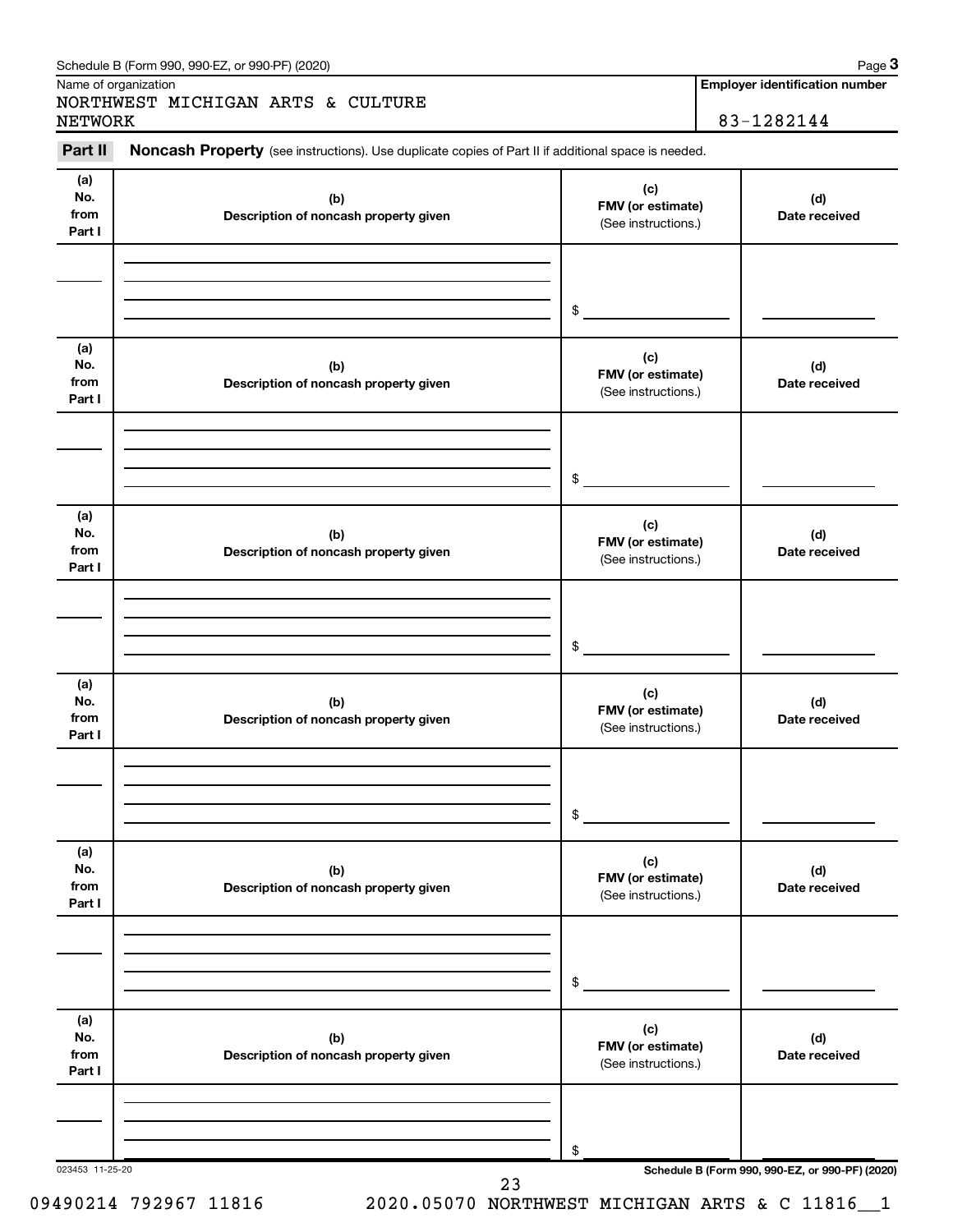|                           | Schedule B (Form 990, 990-EZ, or 990-PF) (2020)                                                                                                                                   |                      | Page 4                                                                                                                                                         |  |  |  |
|---------------------------|-----------------------------------------------------------------------------------------------------------------------------------------------------------------------------------|----------------------|----------------------------------------------------------------------------------------------------------------------------------------------------------------|--|--|--|
|                           | Name of organization<br>NORTHWEST MICHIGAN ARTS & CULTURE                                                                                                                         |                      | <b>Employer identification number</b>                                                                                                                          |  |  |  |
| <b>NETWORK</b>            |                                                                                                                                                                                   |                      | 83-1282144                                                                                                                                                     |  |  |  |
| Part III                  | from any one contributor. Complete columns (a) through (e) and the following line entry. For organizations                                                                        |                      | Exclusively religious, charitable, etc., contributions to organizations described in section 501(c)(7), (8), or (10) that total more than \$1,000 for the year |  |  |  |
|                           | completing Part III, enter the total of exclusively religious, charitable, etc., contributions of \$1,000 or less for the year. (Enter this info. once.) $\blacktriangleright$ \$ |                      |                                                                                                                                                                |  |  |  |
| $(a)$ No.                 | Use duplicate copies of Part III if additional space is needed.                                                                                                                   |                      |                                                                                                                                                                |  |  |  |
| from<br>Part I            | (b) Purpose of gift                                                                                                                                                               | (c) Use of gift      | (d) Description of how gift is held                                                                                                                            |  |  |  |
|                           |                                                                                                                                                                                   |                      |                                                                                                                                                                |  |  |  |
|                           |                                                                                                                                                                                   |                      |                                                                                                                                                                |  |  |  |
|                           |                                                                                                                                                                                   |                      |                                                                                                                                                                |  |  |  |
|                           |                                                                                                                                                                                   |                      |                                                                                                                                                                |  |  |  |
|                           |                                                                                                                                                                                   | (e) Transfer of gift |                                                                                                                                                                |  |  |  |
|                           |                                                                                                                                                                                   |                      |                                                                                                                                                                |  |  |  |
|                           | Transferee's name, address, and $ZIP + 4$                                                                                                                                         |                      | Relationship of transferor to transferee                                                                                                                       |  |  |  |
|                           |                                                                                                                                                                                   |                      |                                                                                                                                                                |  |  |  |
|                           |                                                                                                                                                                                   |                      |                                                                                                                                                                |  |  |  |
|                           |                                                                                                                                                                                   |                      |                                                                                                                                                                |  |  |  |
| (a) No.<br>from           |                                                                                                                                                                                   |                      |                                                                                                                                                                |  |  |  |
| Part I                    | (b) Purpose of gift                                                                                                                                                               | (c) Use of gift      | (d) Description of how gift is held                                                                                                                            |  |  |  |
|                           |                                                                                                                                                                                   |                      |                                                                                                                                                                |  |  |  |
|                           |                                                                                                                                                                                   |                      |                                                                                                                                                                |  |  |  |
|                           |                                                                                                                                                                                   |                      |                                                                                                                                                                |  |  |  |
|                           |                                                                                                                                                                                   | (e) Transfer of gift |                                                                                                                                                                |  |  |  |
|                           |                                                                                                                                                                                   |                      |                                                                                                                                                                |  |  |  |
|                           | Transferee's name, address, and $ZIP + 4$                                                                                                                                         |                      | Relationship of transferor to transferee                                                                                                                       |  |  |  |
|                           |                                                                                                                                                                                   |                      |                                                                                                                                                                |  |  |  |
|                           |                                                                                                                                                                                   |                      |                                                                                                                                                                |  |  |  |
|                           |                                                                                                                                                                                   |                      |                                                                                                                                                                |  |  |  |
| $(a)$ No.                 |                                                                                                                                                                                   |                      |                                                                                                                                                                |  |  |  |
| from<br>Part I            | (b) Purpose of gift                                                                                                                                                               | (c) Use of gift      | (d) Description of how gift is held                                                                                                                            |  |  |  |
|                           |                                                                                                                                                                                   |                      |                                                                                                                                                                |  |  |  |
|                           |                                                                                                                                                                                   |                      |                                                                                                                                                                |  |  |  |
|                           |                                                                                                                                                                                   |                      |                                                                                                                                                                |  |  |  |
|                           |                                                                                                                                                                                   |                      |                                                                                                                                                                |  |  |  |
|                           |                                                                                                                                                                                   | (e) Transfer of gift |                                                                                                                                                                |  |  |  |
|                           | Transferee's name, address, and ZIP + 4                                                                                                                                           |                      | Relationship of transferor to transferee                                                                                                                       |  |  |  |
|                           |                                                                                                                                                                                   |                      |                                                                                                                                                                |  |  |  |
|                           |                                                                                                                                                                                   |                      |                                                                                                                                                                |  |  |  |
|                           |                                                                                                                                                                                   |                      |                                                                                                                                                                |  |  |  |
|                           |                                                                                                                                                                                   |                      |                                                                                                                                                                |  |  |  |
| (a) No.<br>from<br>Part I | (b) Purpose of gift                                                                                                                                                               | (c) Use of gift      | (d) Description of how gift is held                                                                                                                            |  |  |  |
|                           |                                                                                                                                                                                   |                      |                                                                                                                                                                |  |  |  |
|                           |                                                                                                                                                                                   |                      |                                                                                                                                                                |  |  |  |
|                           |                                                                                                                                                                                   |                      |                                                                                                                                                                |  |  |  |
|                           |                                                                                                                                                                                   |                      |                                                                                                                                                                |  |  |  |
|                           |                                                                                                                                                                                   | (e) Transfer of gift |                                                                                                                                                                |  |  |  |
|                           |                                                                                                                                                                                   |                      |                                                                                                                                                                |  |  |  |
|                           | Transferee's name, address, and ZIP + 4                                                                                                                                           |                      | Relationship of transferor to transferee                                                                                                                       |  |  |  |
|                           |                                                                                                                                                                                   |                      |                                                                                                                                                                |  |  |  |
|                           |                                                                                                                                                                                   |                      |                                                                                                                                                                |  |  |  |
|                           |                                                                                                                                                                                   |                      |                                                                                                                                                                |  |  |  |
| 023454 11-25-20           |                                                                                                                                                                                   |                      | Schedule B (Form 990, 990-EZ, or 990-PF) (2020)                                                                                                                |  |  |  |
|                           |                                                                                                                                                                                   | 24                   |                                                                                                                                                                |  |  |  |

09490214 792967 11816 2020.05070 NORTHWEST MICHIGAN ARTS & C 11816 1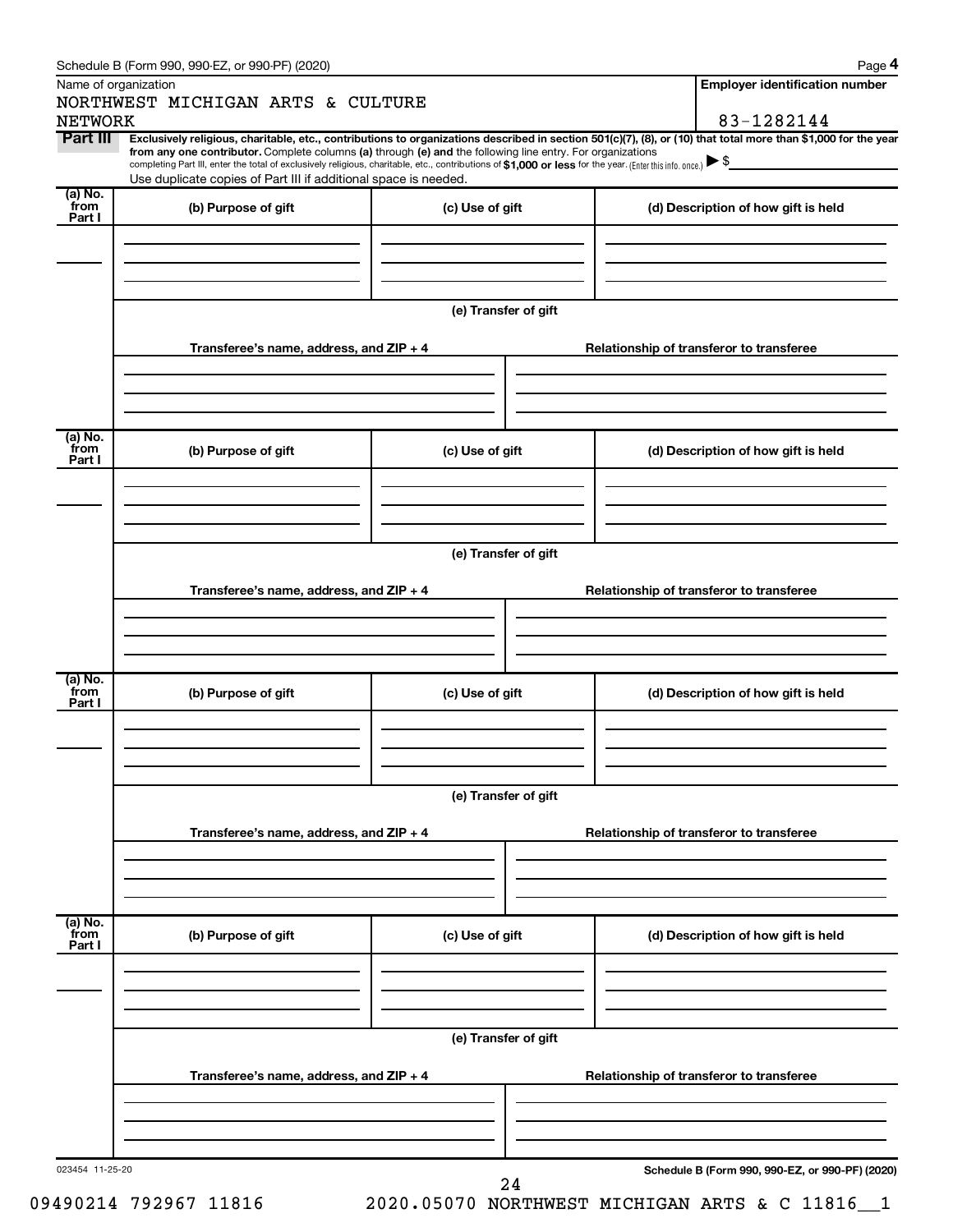**(Form 990 or 990-EZ)**

Department of the Treasury Internal Revenue Service Name of the organization

**SCHEDULE O Supplemental Information to Form 990 or 990-EZ 2020**<br>(Form 990 or 990-EZ) **2020** 

**Complete to provide information for responses to specific questions on Form 990 or 990-EZ or to provide any additional information. | Attach to Form 990 or 990-EZ.**

**| Go to www.irs.gov/Form990 for the latest information.**



OMB No. 1545-0047

NETWORK 83-1282144

FORM 990, PART I, LINE 1, DESCRIPTION OF ORGANIZATION MISSION:

NORTHWEST MICHIGAN ARTS & CULTURE

STRENGTHENING THE REGIONAL ECOSYSTEM THAT SUPPORTS ARTS AND CULTURE.

FORM 990, PART III, LINE 1, DESCRIPTION OF ORGANIZATION MISSION:

EDUCATION, PROMOTION, GRANT OPPORTUNITIES, AND BACKBONE SERVICES TO

SERVE AND STRENGTHEN NORTHWEST MICHIGAN'S ARTS, CULTURE AND CREATIVE

SECTOR.

FORM 990, PART VI, SECTION B, LINE 11B:

THE RETURN IS REVIEWED BY THE PRESIDENT, TREASURER AND CONVENER PRIOR TO THE BOARD'S REVIEW. THE BOARD THEN REVIEWS AND APPROVES THE RETURN AT THE FOLLOWING BOARD MEETING.

FORM 990, PART VI, SECTION B, LINE 12C:

THE ORGANIZATION MAKES BEST EFFORTS TO HAVE ALL BOARD OF DIRECTORS SIGN AN ANNUAL CONFLICTS OF INTEREST DISCLOSURE STATEMENT.

FORM 990, PART VI, SECTION B, LINE 15:

MANAGEMENT IS PROVIDED CONTRACTUALLY UTLIZING THE CONTINUED SERVICES OF THE MCACA REGRANT COORDINATOR (VETTED BY STATE OF MI/MCACA) WHO PROVIDED THE SAME SERVICES UNDER A DIFFERENT AGENCY AND LED ORGANIZATIONAL WORK TO DATE. REVIEW OF RESUME, REGIONAL & PROFESSIONAL EXPERIENCE, STATEWIDE PEER ORGANIZATIONS, REFERENCES AND HISTORY WITH ORGANIZATION AND STATE ARTS WERE CONSIDERED.

FORM 990, PART VI, SECTION C, LINE 19:

032211 11-20-20 **For Paperwork Reduction Act Notice, see the Instructions for Form 990 or 990-EZ. Schedule O (Form 990 or 990-EZ) 2020** LHA